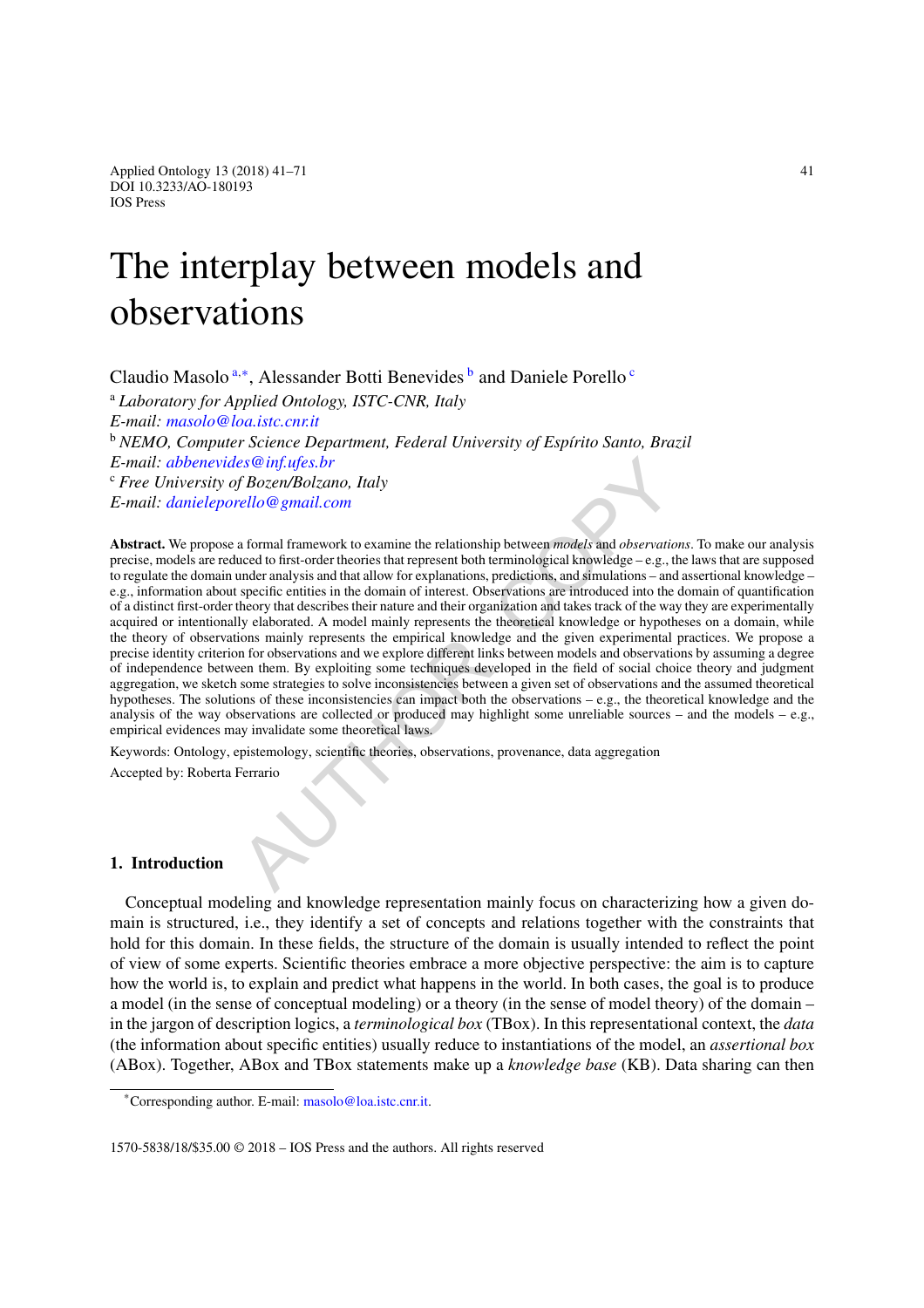be achieved by integrating and aligning different models (of a domain) while data analysis is grounded on logical inferences from a KB.

Recently, an enormous volume of data collected by heterogeneous sources or resulting from complex analyses is made available on the Internet. The homogeneity of the data taken into account and the understanding of their provenance critically impact the quality, reliability, validity, and trustworthiness of the analyses performed on these data. This is especially relevant for the e-science community and, in particular , for lar ge-scale and distrib uted collaborati v e science where data-e xchange is sometimes directed to ensure the reproducibility of scientific analyses and experiments. This leads to the need to explicitly represent the nature of data, the way they have been acquired, produced, modified, etc. The (sharing of the) model of the domain is not enough, one needs (to share) a model of the data. Measurements, observations, and analyses have a subjective nature that transcends the conceptual apparatus necessary to represent the domain and require a step towards an operationalist or constructivist stance about data. Furthermore, physics, economics, medicine, biology, psychology, cognitive science, and sociology are deeply founded on (statistical) data analysis and testing. A double subjectivity is present here: the acquisition of *raw data* and their transformation or aggregation into *indicators* or *scores*, i.e., pieces of information that are produced starting from r a w data b u t that are not directly observ able, what Bogen and Woodward [\(1988](#page-28-0)) calls *phenomena* (see Section 2 for more details).<sup>1</sup> Calibration, measurement procedures, and measurement standards inter-subjectively mediate and control the collection of raw data while mathematical techniques of analysis (e.g., procedures to manage measurement errors) smooth the difficulty to assure reliable analytical results.

consists, mean the transformation or agreeable to the and the subjectivity is and testing. A double subjectivity is  $at$  and their transformation or agregation into *indicators* or *s re* and their transformation or agre Although the relevance and importance of these aspects is widely recognized, the Semantic Web, Applied Ontology, Conceptual Modeling, and Database communities started to pay attention to the nature and the provenance of data only quite recently with the intent to support the sharing and integration of data, so as to enable interoperability for sensors and sensing systems, and to produce detailed descriptions of scientific investigations. The approaches focused on provenance tend to introduce information about the life-cycle of data by means of annotations(-graphs). In this context, the Open Provenance Model<sup>[2](#page-1-1)</sup> and the W3C PROV Data Model<sup>3</sup> result from standardization efforts aimed at establishing a reference provenance model. However, as recognized by part of the Database community, this strategy prevents a uniform approach where the information about the provenance of data is intrinsic to the schema rather than a n external annotation. The approaches de v oted t o a conceptual analysis tend to extend foundational ontologies with notions able to characterize the nature and the provenance of data. Ontologies of observations and measurements mainly developed in the context of Geographical Information Systems (Kuhn (2009); Probst (2008)) explicitly refer to observations and measurement processes. A similar methodology guided the W3C Semantic Sensor Network Incubator group<sup>[4](#page-1-3)</sup> in developing an OWL-2 ontology for describing sensors in terms of measurement processes, observations and deployments (Janowicz and Compton  $(2010)$ ). The focus here is on the nature of raw data. The DataTop ontology, based on Batrancourt et al. [\(2010](#page-28-1)), and the Ontology for Biomedical Investigations, see Brinkman et al. [\(2010](#page-28-2)), address the need for the description of biological and clinical investigations, i.e., the y are also concerned with the way ra w data are elaborated.

<span id="page-1-0"></span><sup>&</sup>lt;sup>1</sup>We will use interchangeably the terms 'observation' and 'datum' to indicate both raw data (direct observations) and phenomena (indirect observations).

<span id="page-1-1"></span>[<sup>2</sup>http://openprovenance.org](http://openprovenance.org) (last accessed at 12/12/2017).

<span id="page-1-2"></span>[<sup>3</sup>http://www.w3.org/TR/prov-overview](http://www.w3.org/TR/prov-overview) (last accessed at 12/12/2017).

<span id="page-1-3"></span>[<sup>4</sup>http://www.w3.org/2005/Incubator/ssn/ssnx/ssn](http://www.w3.org/2005/Incubator/ssn/ssnx/ssn) (last accessed at 12/12/2017).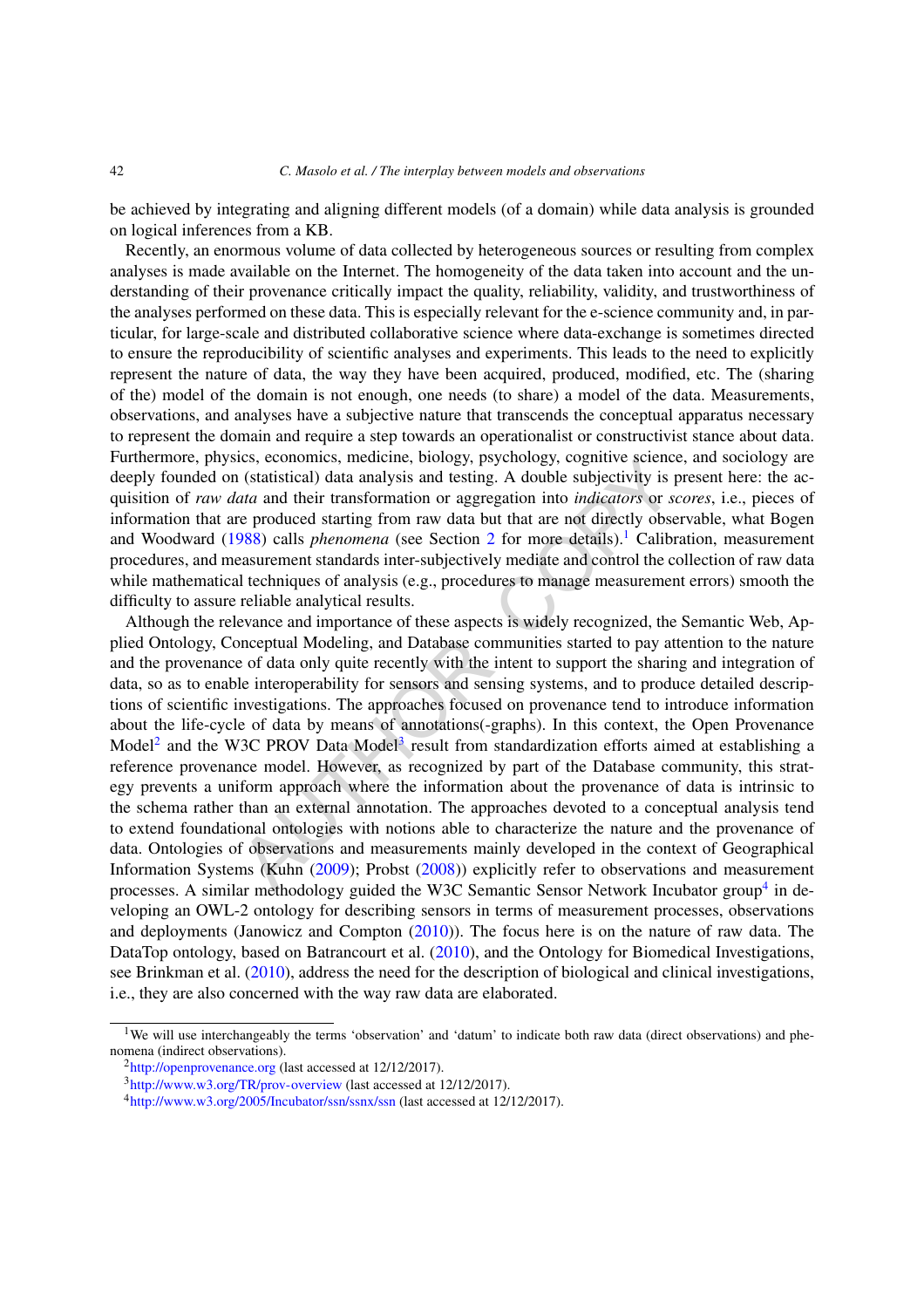Relying on the work done in Benevides and Masolo [\(2014](#page-28-3)), we follow this last kind of approaches by introducing what we call *states* into the domain of quantification of a first-order theory and by providing them with a precise identity criterion. States may be seen as (ontological) *facts* or *tropes* that capture how the world *is* and are the truth-makers of propositions. This perspective is briefly discussed in Section [6](#page-18-0). Our main focus is, however, on (epistemological) *observations*. In this view, states describe how the world *appears*, they support propositions and may be unreliable or conflictual. For instance, a set of observations may violate some laws that are assumed to regulate the domain under consideration. Kuhn [\(2009\)](#page-29-0), Probst [\(2008\)](#page-29-1), and Janowicz and Compton [\(2010](#page-29-2)) model the provenance of observations by means of primitive relations that link the observations to the sensors that collected them, to the used measurement procedures, etc. Differently, our primitive of *data production* (see Section [7.1](#page-19-0)) keeps track of the observations used to *produce* (infer, estimate, etc.) more complex observations. In this way, both the pro v enance o f the basic measurements and the one of the results of data-analyses can be uniformly represented. For instance, measurements may be seen as produced by an observation of an object being connected in a certain way with a sensor together with an observation of the position of the perceivable output of the sensor (see Section 7.2). Data production does not guarantee the correctness of the underlying production process. It is then an additional potential source of unreliable or conflicting data.

station, was threasured in the positivation was procedured by an osservanted tain way with a sensor together with an observation of the positivation process. It is then an additional potential source of unreliably manage To try t o logically manage these conflicts – b y relying, for instance, on the production-chains at the origin of indirect observations - logical inconsistency must be avoided. We propose to separate the model of the data – the theory  $\mathcal{T}_{ST}$  presented in Section 3 and extended in Section 7 – from the model of the domain – the theory  $\mathcal{T}_D$  presented in Section 4.  $\mathcal{T}_D$  formalizes the laws that regulate the kinds of objects taken into account and the way they are interconnected, but it does not directly refer to any specific observation. Vice versa,  $T_{ST}$  collects all the available information on the data one disposes of, a sort of repository of *observation reports*, but it does not consider the laws that regulate the domain. Section [7.3](#page-22-0) sketches some strategies to import data from  $T_{ST}$  into  $ABox_D$  and to deal with conflicting data. We shall introduce a methodology inspired by voting theory and judgment aggregation (List and Puppe [\(2009](#page-29-3))) to pinpoint sources of data and t o discuss a number o f strate gies t o inte grate them. These strategies rely on (*i*) filtering processes that find (on the basis of the information available in  $\mathcal{T}_{ST}$ ) subsets of observations that guarantee the consistency of  $\mathcal{T}_D$  once the correspondent ABox<sub>D</sub>-assertions are introduced; *(ii)* revise  $\mathcal{T}_{\text{D}}$  to comply with the full set of observations in  $\mathcal{T}_{\text{ST}}$ ; or *(iii)* mix the two precedent strategies. Before illustrating and discussing the technical details of our formal framework, in Section [2](#page-2-0), we clarify our assumptions about the nature o f states and observ ations.

## <span id="page-2-0"></span>**2. Some clarifications about states and obser v ations**

Our framework is based on the distinction between *times*, *objects*, and (simple) *states*. Intuitively, times, are ordered atomic entities while *objects* – also called *substances*, endurants, or *continuants* – are particulars that persist through time by being wholly present at every time they exist, e.g., tables, persons, companies, customers, bits of stuff. A *state* corresponds to the *exemplification* of, o r the *classification* under, a property (relation) by one (several) object(s) considered at a given time. E.g., Luca's being 2m high now, Luca's being enrolled in the University of Trento now. We leave open what is the exact nature of both properties (relations) and states. In an ontological perspective, see Section [6](#page-18-0), states can be seen as real entities that are part of the world, e.g., *facts* , instantiations of *universals* (see Armstrong [\(1989](#page-28-4))) by objects, or *tropes* (see Daly [\(1997](#page-28-5)); Maurin [\(2014\)](#page-29-4)). In an epistemological perspective, see Section [7](#page-18-1), states reduce to *observations*, i.e., empirical or cognitive classifications of objects under (qualitative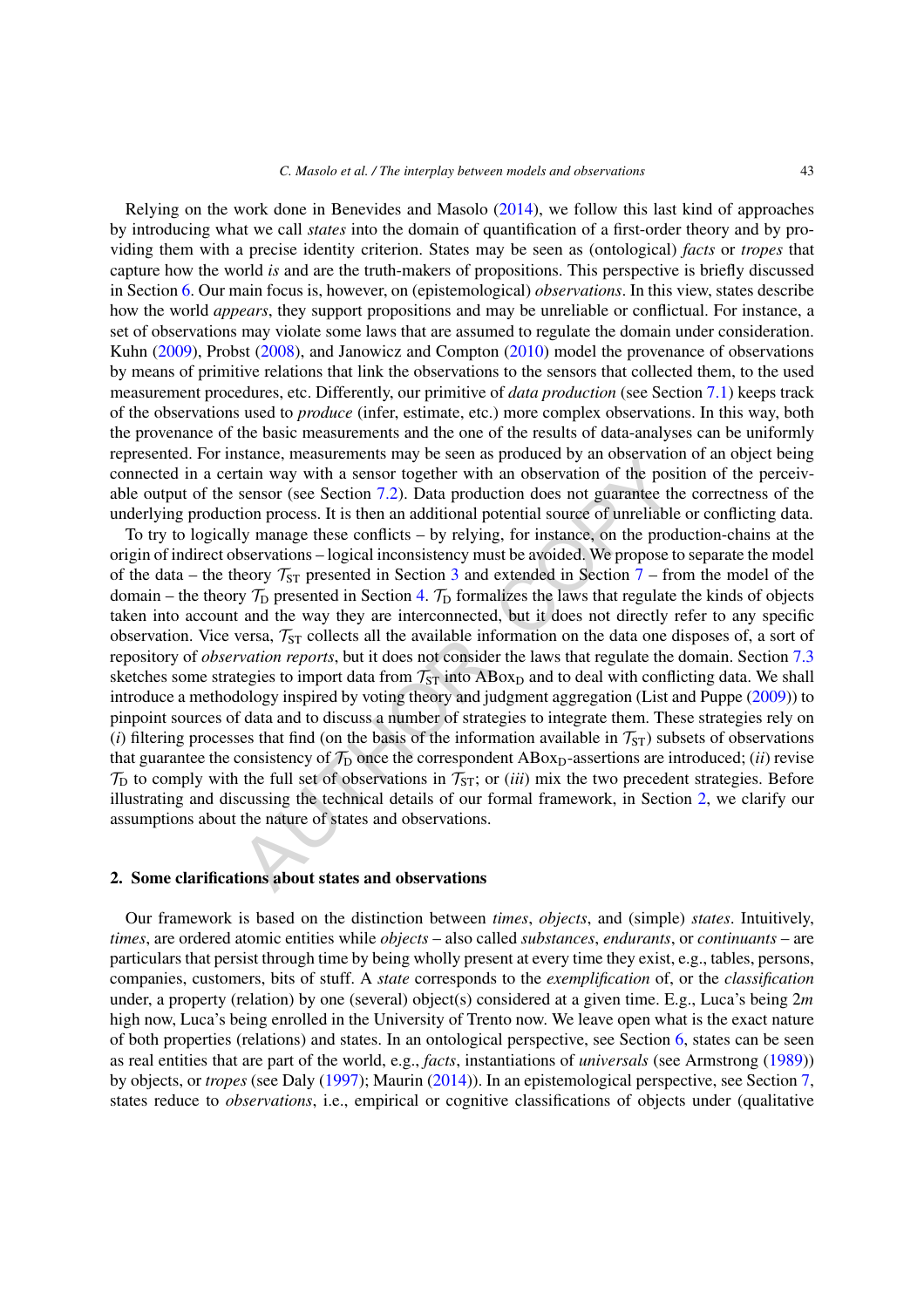or quantitative) *concepts* (see Margolis and Laurence [\(1999](#page-29-5))) that result from measurement, testing, perceptive, cognitive, or analytical processes.

Despite their epistemological or cognitive nature, our observations do not depend on single observers, they are not private sensations or qualia (as intended by Goodman [\(1951](#page-28-6))). Our observations have a representational nature: by abstracting from the observers and from the observing acts, observations are pieces of information that represent the world as being *seen* in a certain way or configuration. It follows that observ ations are not necessarily v eridical, truthful, or consistent. O n the one hand, observ ations share some properties with *propositions*: (*i*) they are the objects of acts of statement making, perception, or thinking; *(ii)* they can be truthful or not, true or false, i.e., they are truth-bearers; and *(iii)* they abstract from specific languages or agent's minds. On the other hand, they are grounded on empirical practices, cognition, perception, etc., i.e., they can be understood as the result of an abstraction process from cogniti v e e vents of classification and categorization.

The classificatory nature of perception has been defended by Matthen [\(2005](#page-29-6)). Matthen insists on the fact that sensory awareness has a propositional form, it classifies distal objects as exemplifying certain properties, i.e., the "sensory systems are automatic sorting machines that come into direct contact with environmental objects and sort them into classes according to how they should be treated for the purposes of physical manipulation and investigation" (Matthen, 2005, p. 8). Even though Matthen attributes to sensory classification an utilitarian role (to survive and adapt to the environmental niche of the organism), there is a strong commitment neither towards an epistemological view nor towards an ontological one.

wareness has a propositional form, it classifies distal objects as "sensory systems are automatic sorting machines that come intects and sort them into classes according to how they should be tre ulation and investigation In science, outside a purely positivist view, data are not always understood as observation-reports that are the result of direct measurements even though extended by means of given devices.<sup>[5](#page-3-0)</sup> Data may be the result of complex (mental or non-mental) elaborations. As said, Bogen and Woodward [\(1988](#page-28-0)) distinguish *data* from *phenomena*: data are the result of direct observations while "[p]henomena are detected through the use of data, but in most cases are not [directly] observable in any interesting sense of that term" (Bogen and Woodward, 1988, p. 306). According to Bogen and Woodward, scientific theories often refer to phenomena, i.e., the procedures for data analysis, data reduction, and for handling measurement errors play and important role in science. For instance, the claim that "lead melts at 327 degrees C" is based on the calculation of the mean of various temperature-measurements, "there is no reason why any observed reading must exactly coincide with this mean value" (Bogen and Woodward, [1988](#page-28-0) , p . 308). Both direct and indirect observ ations – i.e., observ ations produced starting from ( explained or justified in terms of) simpler ones – are explicitly taken into account in Sections [7.1](#page-19-0) and [7.2](#page-20-0), i.e., in terms o f Bogen and Woodward, we include among observ ations both phenomena and data.

Recently, Soames (2010; 2015) defended the idea of grounding propositions on cognitive acts. According to Soames, propositions are "*repeatable, purely representational, cognitive act-types or operations*" (Soames, 2015, p. 16) and to entertain a proposition "*is not to cognize it but to perform it*" (Soames, [2015](#page-29-8), p. 16). The idea is that agents *cognize* objects as being certain ways, they perform acts of predicating properties of objects, of representing objects as having certain properties. According to Soames, propositions are then act-types, i.e., specific properties that identify classes of events that have in common the *predicating* of a property to an object. In this perspective, "[i]nstead of deriving the intentionality of agents from independently representational propositions, we must explain the intentionality of propositions in terms of the conceptually prior ability of agents to represent the world in thought and perception" (Soames, [2015](#page-29-8), p. 14). Without entering the debate on the advantages and drawbacks of this theory,<sup>[6](#page-3-1)</sup> we want just to underline that, as far as we can understand, act-types exist even when they are

<span id="page-3-0"></span><sup>&</sup>lt;sup>5</sup>We do not consider here data like analogical images or records.

<span id="page-3-1"></span><sup>&</sup>lt;sup>6</sup>See, for instance, King et al.  $(2014)$ , Caplan  $(2016)$ , Schiffer  $(2016)$ , and Soames  $(2016)$ .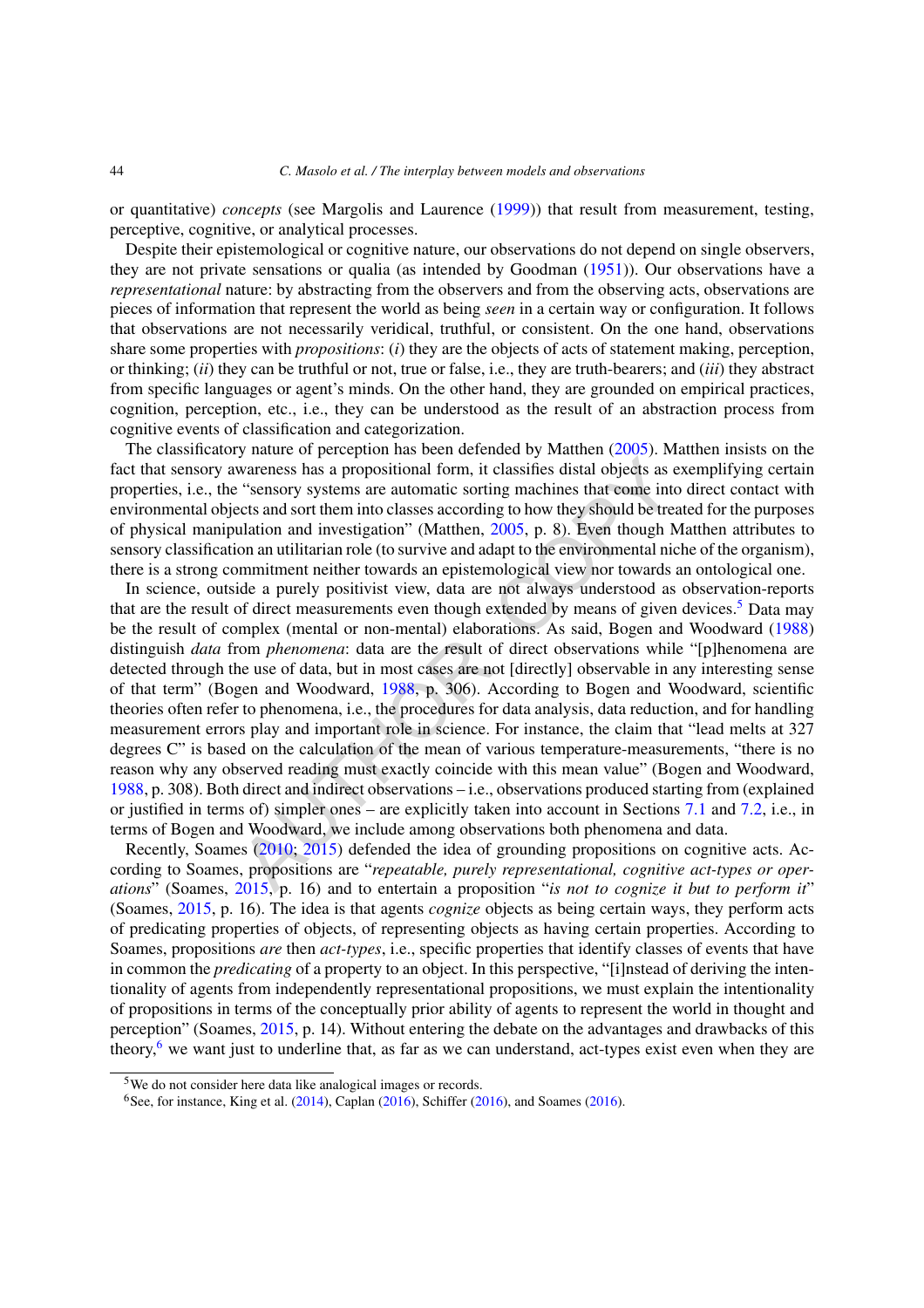empty, i.e., even when the proposition is not entertained. While this makes sense in ontological terms, in our epistemological perspective we assume the existence of an observation only when *somebody* commits (through some act or operation) to the classification of an object under a property. The existence of object *a* and property *P* seems to be enough to guarantee the existence of the act-type of predicating *P* to *a*, but, in our framework, it is not enough to guarantee the existence of an observation. The set of observations is then a subset of the set of propositions, it roughly corresponds to the entertained propositions. On the other hand, the set of observations is a superset of entertained *true* propositions. This means that neither all observations are truthful, nor all the true-propositions are observed. This also implies that our observations, but not the propositions of Soames, can be seen as the result of an abstraction process from acts or operations. However, we explicitly represent neither the classificatory acts the observ ations abstract from, nor the i nvolv e d abstraction process. In addition, we assume the observ ations to be accessible without errors, i.e., to be shared by a community of agents. This sharing process, that can be very complex and can involve (linguistic) interactions between agents, is not taken into account in our framework. This does not prevent a future extension of the theory that explicitly addresses these aspects.

## <span id="page-4-0"></span>**3. The formal framew ork of states**

Exampleand can involve (iniguistic) interactions between agents, is not<br>This does not prevent a future extension of the theory that expli<br> **ITER COPY THEOR COPY** and the traditional *structured conception* of proposition We have seen that our states (and observations) roughly correspond to entertained propositions. To represent them we observe that the traditional *structured conception* of propositions introduced by Frege and Russell sees propositions as decomposable into objects and properties (or relations), see King [\(2014](#page-29-12)) for a review. More precisely, propositions are *represented* as ordered pairs with form  $\langle x_1, \ldots, x_n \rangle$ ,  $R^n \rangle$ , where the  $x_i$  are objects and  $R^n$  is a relation of arity  $n<sup>7</sup>$  Our states are submitted to identity criteria similar to the ones of tuples. The main differences are: (*i*) the existential conditions of states are more restrictive than the ones of pairs – e.g., given a and *Crimson* the pair  $\langle a, Crimson \rangle$  exists, but without any classificatory act the corresponding state does not exist; (ii) a state can represent the classification under different properties – e.g., the state of *a* being *Crimson* is also a state of *a* being *Red* (see Section [3.2.3](#page-8-0)) while there are two different pairs, namely  $\langle a, Crimson \rangle$  and  $\langle a, Red \rangle$ .

Furthermore, the possibility for a proposition to have different truth-values at different times has been deeply discussed in the philosophical literature, see Brogaard (2012) for a recent analysis. Temporalism claims that the same proposition can change truth-v alue while eternalism assumes that time 'is part' o f the proposition, every proposition is true or false simpliciter. In the perspective of structured propositions, eternalism includes time into the representation of the proposition, e.g.,  $\langle x_1, \ldots, x_n \rangle$ ,  $R^n$ , t) while for temporalism time is a sort of modality. We follow the eternalist view and we assume that t refers to the time at which the object has (is seen to have) the property,<sup>[8](#page-4-2)</sup> i.e., *t* does *not* individuate when the classificatory statement is made (even though this act must exist), but it freezes the object, it establishes when the object is considered for the classification. However, an object can (be seen to) have the same property at different times. Even though this complicates a bit our framework (see Section [3.2.3](#page-8-0) and Section [7.3\)](#page-22-0), to minimize our commitment, we allow states to be linked to several times, i.e., they may represent the fact that an object has (is seen to have) the same property at several times.

<span id="page-4-1"></span> $^7$ As observed by Schiffer [\(2016](#page-29-10)), this does not mean that propositions *are* ordered pairs, it just implies that a unique proposition composed by  $\langle x_1, \ldots, x_n \rangle$  and  $R^n$  exists.<br><sup>8</sup>In a four-dimensional perspective one would say that it is the *temporal slice* of the object at the time that has the property.

<span id="page-4-2"></span>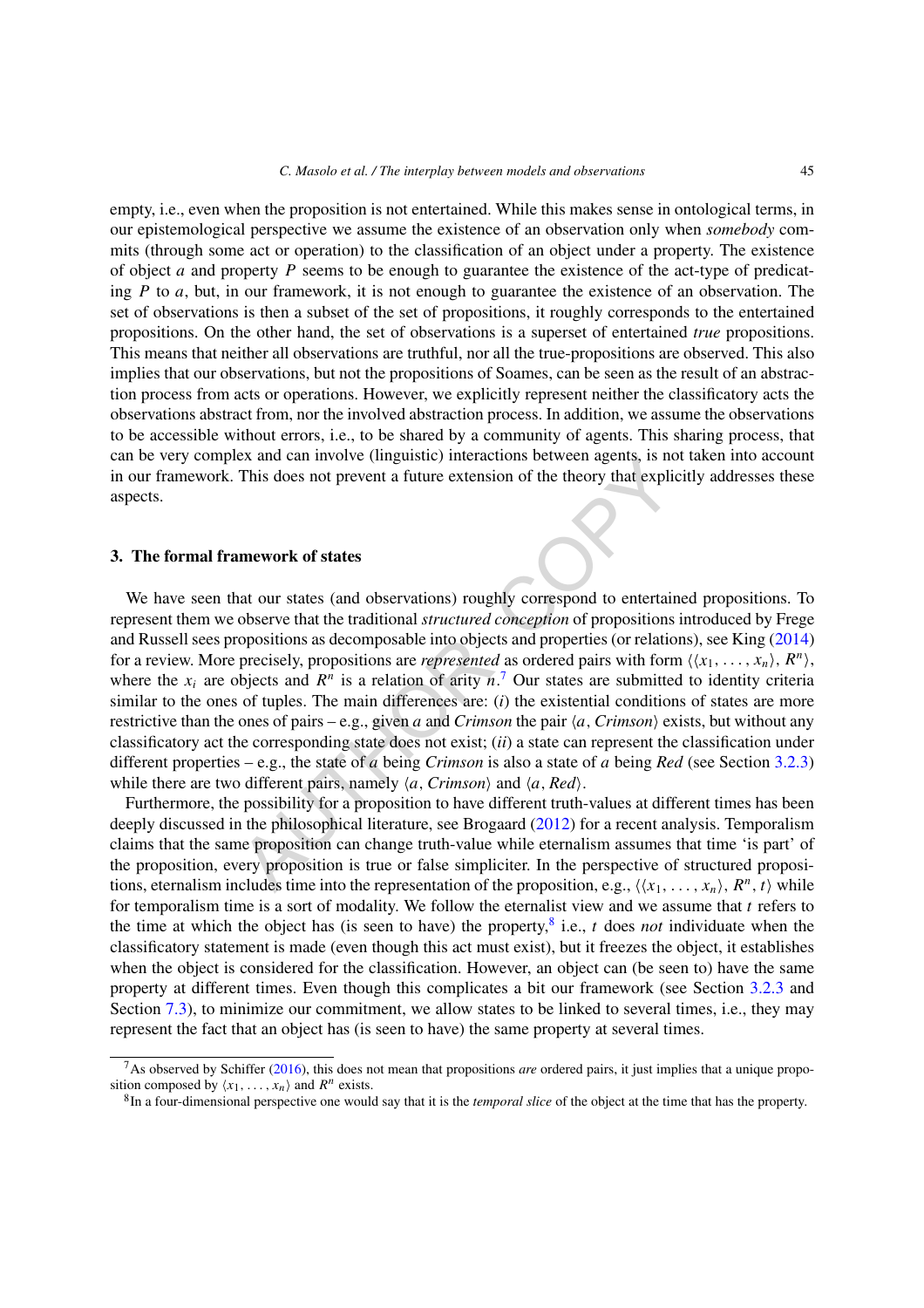States are formalized in a first-order setting that extends and systematizes our work published in Benevides and Masolo [\(2014](#page-28-3)) and Masolo [\(2016\)](#page-29-13). Following the usual reification technique, for each tuple  $\langle\langle a_1,\ldots,a_n\rangle, R^n, t\rangle$  – where the maximal arity of relations is assumed to be finite – we introduce in the domain of quantification a state that  $(i)$  is linked to the  $a_i$ s through different relations that capture the role of the object  $a_i$  in the relation  $R^n$ ; (*ii*) it is an instance of a *unary* predicate that corresponds to  $R<sup>n</sup>$ , and *(iii)* it is present at t. However, as we will see in Section [3.2.3](#page-8-0), our states do not satisfy the standard e xistential and identity criteria for tuples.

We adopt the following notational conventions: (i) free variables are implicitly universally quantified; (*ii*) the  $\gamma$  (inverted iota) is a definite description operator à la Russell, i.e.,  $\psi(\alpha(\phi(x)))$  is a schema for  $\exists x(\phi(x) \land \forall y(\phi(y) \to y = x) \land \psi(x));$  (*iii*) predicates are noted in uppercase typewriter type, e.g., PERSON; (iv) logical functions and definite descriptions are noted in lowercase **bold** normal type, e.g., mother\_of;<sup>[9](#page-5-0)</sup> (*v*) individual constants are noted in lowercase typewriter type, e.g., luca; (*vi*) we write  $P_t x$  instead of  $P(x, t)$  to highlight the time-argument t; (*vii*)  $x^n$  is a shortcut for  $x_1, \ldots, x_n$ ; and, finally, (*viii*) the symbol  $\triangleq$  is used to introduce syntactic shortcuts.

## *3.1. The theory of times and objects*

We assume a very weak theory of time (TM) and objects (OB), a minimal commitment that allows us to elaborate our theory on states. Times are atomic and, even though it is not essential to our goal, one can think *time* as linear and discrete (we will not formally tak e into account this aspect). Objects (continuants or endurants) may persist and change through time b y possibly h a ving, or being classified under , different properties at different times, i.e., they are the subjects of the temporally qualified predications.

is is used to introduce syntactic shortcuts.<br> *times and objects*<br>
y weak theory of time (TM) and objects (OB), a minimal comminary<br>
y weak theory of time (TM) and objects (OB), a minimal comminary<br>
ory on states. Times a The theory  $\mathcal{T}_{TM+OB}$  of times and objects we consider just assures that objects are disjoint from times (a[1](#page-5-1)) but they necessarily exist at least at one time, where  $\varepsilon_t x$  stands for "*x* exists at time t", see (a[2](#page-5-2)) and ( a [3\)](#page-5-3). A more realistic model would consider a set of object-kinds and some necessary relations among them. However, the rules and laws that regulate a specific domain constitute a form of contextual knowledge that cannot be easily generalized.  $T_{TM+OB}$  has to be considered as a very minimal theory shared by both  $T_D$  and  $T_{ST}$  that can be extended with more complex constraints without undermining the work we will present below.  $T_{TM+OB} = TBo x_{TM+OB} \cup ABo x_{TM+OB}$  is the first-order theory with (non-logical) vocabulary  $V_{TM+OB} = \{TM, OB, \} \cup C_{TM+OB}$ , where (*i*)  $C_{TM+OB}$  is a set of individual constants for objects and times; (*ii*)  $TBox_{TM+OB} = \{(a1), (a2), (a3)\}$ ; and (*iii*)  $ABox_{TM+OB}$  is a set of atomic and closed  $V_{TM+OB}$ -formulas. Furthermore, syntactic definitions – to be intended as syntactic shortcuts – introduce some useful notions, e.g., *temporal inclusion* (d 1) a n d *temporal overlap* (d [2\)](#page-5-5).

<span id="page-5-4"></span><span id="page-5-3"></span><span id="page-5-2"></span><span id="page-5-1"></span> $a1$  TM $x \rightarrow \neg \text{OB } x$ **a2**  $\varepsilon_t x$  → TMt ∧ ¬TMx **a3** OB*x* → ∃*t*( $ε_t x$ ) **d1**  $x \otimes_{\mathcal{E}} y \triangleq \forall t (\varepsilon_t x \rightarrow \varepsilon_t y)$ **d2** *x* ⊗<sub>ε</sub> *y*  $\triangleq$  ∃*t*(ε<sub>*t</sub>x* ∧ ε<sub>*t</sub>y*)</sub></sub>

(*temporal inclusion* ) (*temporal overlap* )

## <span id="page-5-5"></span>*3.2. The theory of states*

We specify our theory of states  $\mathcal{T}_{ST}$  by extending  $\mathcal{T}_{TM+OB}$  with additional primitives and constraints. (Simple) states (ST) are disjoint from objects and times (a[4](#page-6-0)) and, like objects, they exist in time (a[5\)](#page-6-1).

<span id="page-5-0"></span><sup>&</sup>lt;sup>9</sup>In FOL, functions are total, so a function such as **mother\_of** can be applied to every entity in the domain of quantification. Due to this aspect, we favor definite descriptions instead of functions.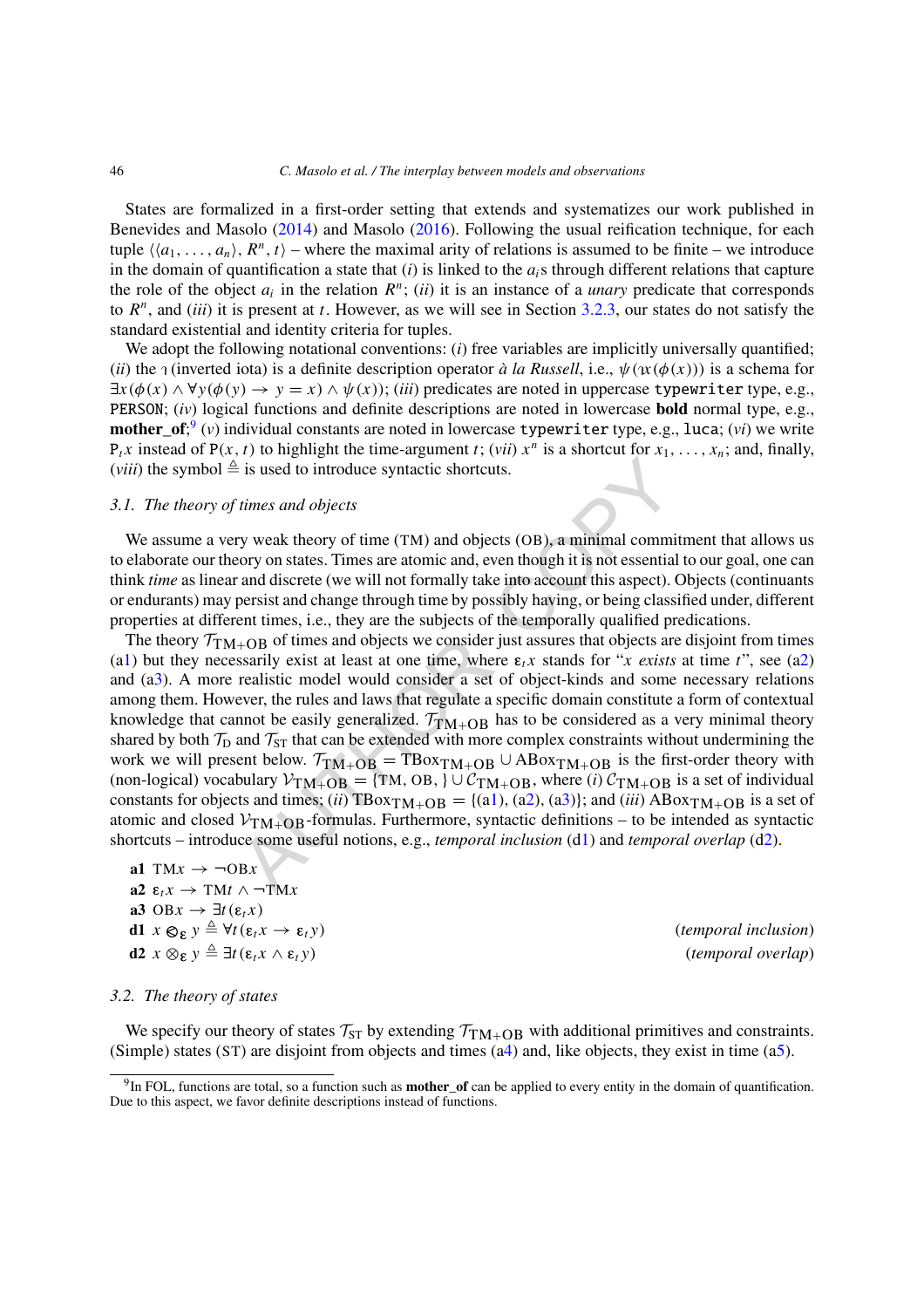<span id="page-6-1"></span><span id="page-6-0"></span> $a4 \, \text{ST}x \rightarrow (\neg \text{OB}x \land \neg \text{TM}x)$ **a5** ST $x$  →  $∃t$  ( $ε_t x$ )

Note that the existence of a state at a time represents the fact that an object is classified under a property depending on how the object is (seen) at that time, i.e., (according to some observers) the object has the property at that time (similarly for relations). Suppose that somebody, on the basis of a 1:1 photo taken at time *t*, measures, at time  $t'$ , the height of an object *a* to be 1*m*. In this case, the state of *'a being* 1*m* high' exists at time  $t$ , not at the time  $t'$  (when the measurement is done). Change can be represented by classifying objects, at different times, under incompatible properties.<sup>10</sup> Properties are here considered as static, the y provide a reference system that allows diachronic comparisons. Still objects can be classified under the same property for several times (before changing), i.e., states may exist at different times.

## <span id="page-6-11"></span>*3.2.1. The basic components of states*

We have seen that the ontological and the epistemological views disagree on the nature of properties (uni v ersals vs. concepts) and of the classification relation (instantiation vs. classification). Despite that, the y share the idea that the objects and the properties (relations) are the main components o f states.

cepts) and of the classification relation (instantiation vs. classific<br>that the objects and the properties (relations) are the main comp<br>d (see Section 3.2.2) by a *finite* set  $\overline{P}$  of unary predicates<sup>11</sup> – to<br> $T$  – States are covered (see Section 3.2.2) by a *finite* set  $\bar{\mathcal{P}}$  of unary predicates<sup>11</sup> – to be added to the vocabulary  $V_{ST}$  of  $T_{ST}$  – that represent the *kinds* of states chosen by the user, i.e., intuitively, they collect all the states corresponding to the classification o f a n object (se veral objects) under the *same* property (relation). The atemporal primitives  $-\circ_i$  hold between objects and states (a6) and have the role of identifying *the i*th object involved in the state, the *i*th *participant* (a7). We assume that the properties and relations predicated of objects, that correspond to state-kinds, h a v e the maximal arity *α* . This coincides with the number of the  $-o<sub>1</sub>$  primitives that are necessary to distinguish the position (the role) the objects have in the relations. (d3) defines *n*-ary participation while the general participation abstracts from the position (role) (d[4\)](#page-6-7).<sup>12</sup> The participation relations as well as the  $\bar{P}$ -predicates are not temporally qualified, i.e., both the participants and the property are constants components of states, states cannot vary their participants or migrate from a kind to a different one. The (temporal) necessity of participants is represented by (a[8\)](#page-6-9), where the temporal inclusion  $\otimes_{\varepsilon}$  is defined in (d1).

<span id="page-6-7"></span><span id="page-6-6"></span><span id="page-6-4"></span>**d3** 
$$
x^n \to s \triangleq \bigwedge_{i=1}^n (x_i - \circ_i s) \land \bigwedge_{i=n+1}^{\alpha} \neg \exists x (x - \circ_i s)
$$
  
\n**d4**  $x \to s \triangleq \bigvee_{i=1}^{\alpha} x - \circ_i s$   
\n**a6**  $x \to i s \to OBx \land STs$   
\n**a7**  $x \to i s \land y \to i s \to x = y$   
\n**a8**  $x \to i s \to s \otimes_{\mathcal{E}} x$   
\n**b9**  $x \to s \otimes_{\mathcal{E}} x$ 

<span id="page-6-9"></span><span id="page-6-5"></span>Some illustrative examples: (i) the 'Luca's being enrolled in the University of Trento now' may be represented by (f[1\)](#page-6-10); *(ii)* a 'change' in the properties of an object requires at least two states, e.g., *([f2\)](#page-7-1)*; (*iii*) the same object can be characterized by several synchronous states, e.g., ([f3\)](#page-7-2).

<span id="page-6-10"></span>
$$
\textbf{f1 }luca \!-\! \circ_1 \! \textbf{s} \wedge \textbf{unit} \! \textbf{n} \!-\! \circ_2 \! \textbf{s} \wedge \textbf{ENROLLs} \wedge \epsilon_{\text{now}} \textbf{s}
$$

<span id="page-6-2"></span> $^{10}$ As discussed by Haslanger [\(2003](#page-28-9)), the temporal qualification of property instantiation is only a possible solution of the problem of representing change, a solution required if one assumes that properties do not change and that objects survive changes and are the direct subject of properties. Alternative solutions are possible if one assumes perdurantism, see Sider [\(2001\)](#page-29-14). In this case, one can read '*a* is *P* at *t*' as '*a*-at-*t* is *P*', i.e., the subject of the property *P* is the temporal slice of *a* at *t*.

<span id="page-6-8"></span><span id="page-6-3"></span><sup>&</sup>lt;sup>11</sup>We represent the state-kinds by means of predicates with a bar, the motivation will be clear later. Note that ST  $\notin \tilde{\mathcal{P}}$ .<br><sup>12</sup>By having properties and relations in the domain of quantification we could add them technical problem of property-reification, e.g., manage the instantiation relation as a new primitive, we prefer here to represent them by means o f predicates.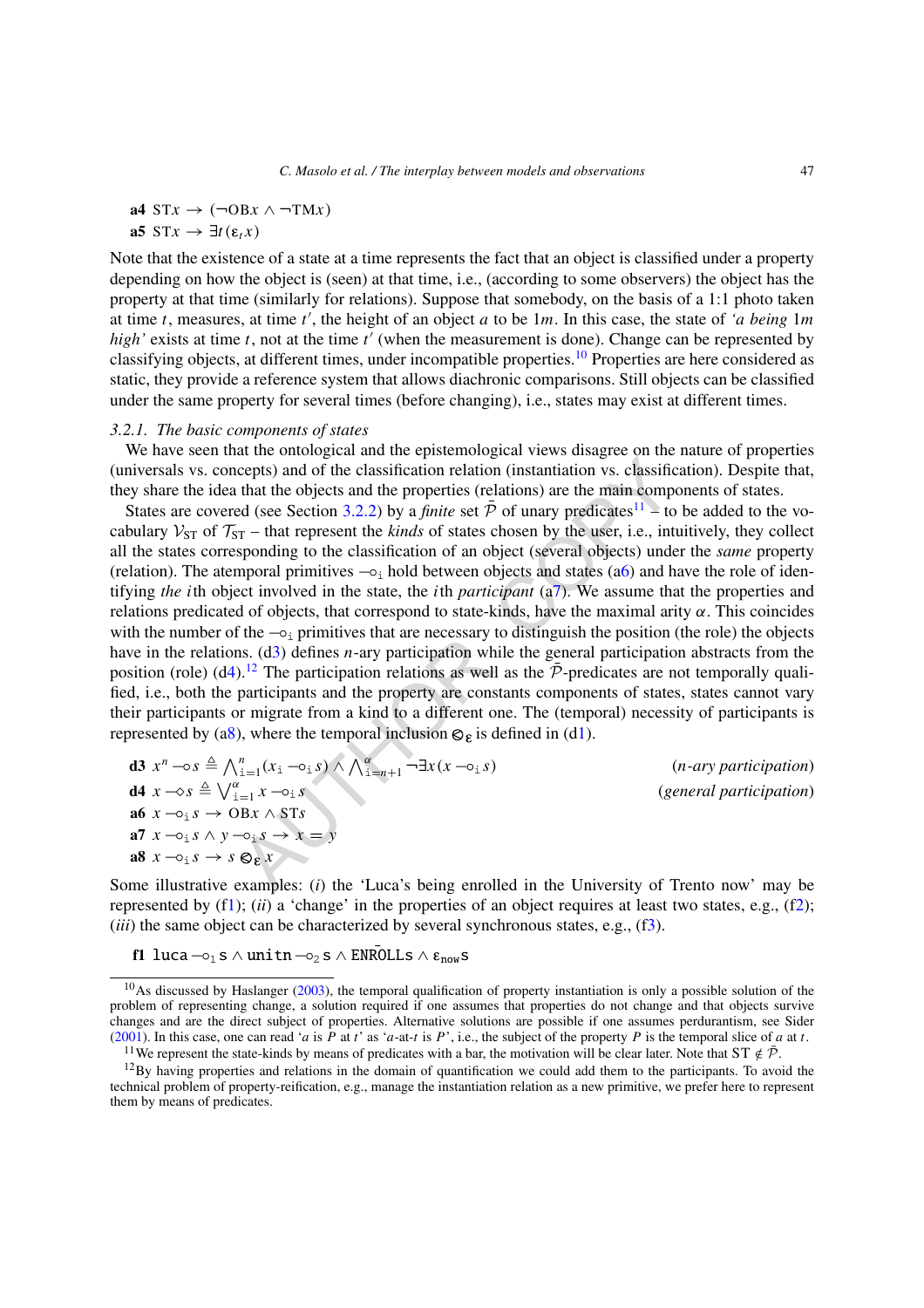```
{\tt f2} luca -\circ_1 s \wedge luca -\circ_1 s' \wedge 80kGs \wedge 82kGs' \wedge \epsilon_{\tt t}s \wedge \epsilon_{\tt t'}s' \wedge {\tt t} \neq t'
\bf{f3}\ \text{luca}\text{−}o_1\textbf{s} \wedge \text{luca}\text{−}o_1\textbf{s}' \wedge \textbf{80} \bar{\text{K}} \text{Gs} \wedge \textbf{180} \bar{\text{C}} \text{Ms}' \wedge \epsilon_{\textbf{t}} \textbf{s} \wedge \epsilon_{\textbf{t}} \textbf{s}'
```
First, *(iii)* shows that states only partially characterize their participants. In general, a state regards only a specific *aspect* of the participants, e.g., the weight of Luca. Second, one could add, for instance, yesterdayS in (f[1\)](#page-6-10). The possibility for a state to exist at multiple times motivates the distinction between existence and participation, see (a[7\)](#page-6-5).<sup>13</sup> Third, even though states may exist at different times, they always correspond to (synchronous) classifications of objects at every single time at which they exist, i.e., they concern properties that can be attributed only b y examining the objects under observ ation during a single time. More complex states could refer to the history of the participants, to the way their properties vary through time. We will not consider this interesting aspect.

## <span id="page-7-0"></span>*3.2.2. Taxonomical structure of state-kinds*

The *user* may organize the predicates in  $\bar{P}$  by providing a taxonomy like the one depicted in Fig. [1](#page-7-4), where a vertical line between a bottom  $\bar{P}$  and a top  $\bar{Q}$  stands for " $\bar{P}$  is *directly properly subsumed* by  $\bar{Q}$ ".<sup>[14](#page-7-5)</sup> As a meta-condition, we assume that the provided taxonomy has no cycles, i.e., there are no necessarily co-extensive predicates in  $\bar{p}$ . The idea is that every state needs to be classified under at least one statekind in  $\overline{P}$ . In an empirical setting, this kind is not necessarily a leaf of the taxonomy. For instance, not all the measurement devices have the same resolution, one can imagine devices able to distinguish green objects from red ones but not olive objects from emerald ones, thus, one could have green states that are neither olive nor emerald. This is the main role of the taxonomy that is intended to represent the different resolutions of the observations or, in an ontological perspective, a genus-species or determinatedeterminables relation, see Sanford  $(2014).$ <sup>15</sup>

We assume that the user specifies a state taxonomy via a finite set of SUB-statements, where  $SUB(\bar{Q}, \bar{P})$ represents that  $\bar{Q}$  is directly properly subsumed by  $\bar{P}$ . For each  $SUB(\bar{Q}, \bar{P})$  statement we add the axiom



<span id="page-7-4"></span>Fig. 1. Example of taxonomical organization of the predicates in  $\bar{\mathcal{P}}$ .

<span id="page-7-3"></span><sup>&</sup>lt;sup>13</sup>Alternatively, one can introduce mereological sums of times, called *periods*, and assume that all states are linked to just one period, the maximal period at which the y exist. Our approach is more parsimonious and i t explicitly treats times differently from the other arguments of the relation.

<span id="page-7-5"></span> $14$ The fact that PHYSICAL and CONNECTED are subsumed by ST is directly captured by including PHYSICAL and CONNECTED in  $\bar{p}$ , the dot-line in the Fig. [1](#page-7-4) represents this situation.

<span id="page-7-6"></span><sup>&</sup>lt;sup>15</sup>Taxonomies are a basic way of organizing states-kinds. More sophisticated, topological or geometrical, methods can be considered, like in the framework of conceptual spaces, see Gärdenfors [\(2000](#page-28-10)).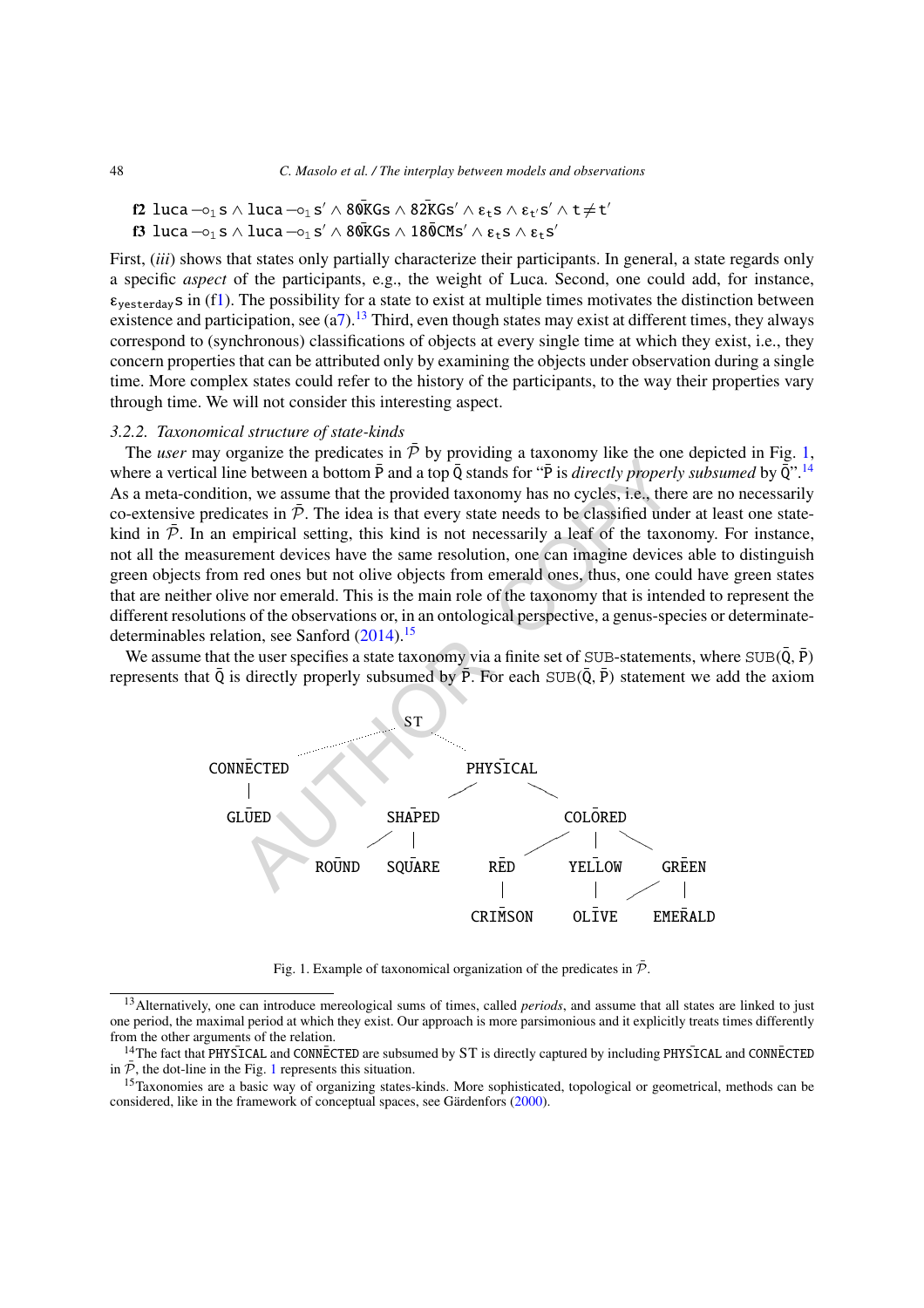$\forall x (\bar{Q}x \rightarrow \bar{P}x)$  into the TBox of  $\mathcal{T}_{ST}$  (noted TBox<sub>ST</sub>). As said before, TBox<sub>ST</sub> contains only these taxonomical axioms. To facilitate the formalization of  $\mathcal{T}_{ST}$ , we introduce the following subsets of  $\bar{\mathcal{P}}$  that, to be determined, need a simple (pre-)processing of the provided SUB-statements (where SUB<sup>+</sup> is the transiti v e closure o f SUB):

$$
\overline{\mathcal{P}}_{\mathcal{L}} = \{ \overline{P} \in \overline{\mathcal{P}} \mid \text{there are no } \overline{Q} \in \overline{\mathcal{P}} \text{ such that } \text{SUB}(\overline{Q}, \overline{P}) \};
$$
\n(*leaves* of  $\overline{\mathcal{P}}$ )\n
$$
- \overline{\mathcal{P}}_{\mathcal{R}} = \{ \overline{P} \in \overline{\mathcal{P}} \mid \text{there are no } \overline{Q} \in \overline{\mathcal{P}} \text{ such that } \text{SUB}(\overline{P}, \overline{Q}) \};
$$
\n(*leaves* of  $\overline{\mathcal{P}}$ )\n
$$
- \text{ANC}(\overline{P}) = \{ \overline{Q} \in \overline{\mathcal{P}} \mid \text{SUB}^+(\overline{P}, \overline{Q}) \}.
$$
\n(*anceators* of  $\overline{P} \in \overline{\mathcal{P}})$ )

In Fig. [1](#page-7-4),  $\bar{\mathcal{P}}_{\mathcal{L}} =$ {GLUED, ROUND, SQUARE, CRIMSON, OLIVE, EMERALD},  $\bar{\mathcal{P}}_{\mathcal{R}} =$ {PHYSICAL, CONNECTED}, and  $\text{ANC}(\overline{RED}) = \{\text{COLORED}, \text{PHYSICAL}\}\.$  Note that  $\overline{P}$  is not necessarily closed under the logical conjunction, disjunction, or negation. For instance, assume  $SUB(\overline{P}, \overline{Q})$ . Nothing assures the existence of the complement of  $\bar{P}$  with respect to  $\bar{Q}$ ; in particular,  $\bar{P}$  can be the only predicate subsumed by  $\bar{Q}$ .

(a[9](#page-8-1)) guarantees that all the states of the same root-kind have the same 'arity', i.e., they necessarily have the same number  $n > 0$  of participants (where  $n$  can be different for different roots). This constraint (partially) characterizes the fact that the state-kinds correspond to properties o r relations predicated of objects and not to generalizations on states, i.e., pure properties of states. For instance, in Fig. [1](#page-7-4), PHYSICAL does not stand for 'being a physical state' (that would also include CONNECTED-states), but it individuates all the states that correspond to the predication of the property 'having a physical quality', like COLORED corresponds to the property 'having a color quality'.

<span id="page-8-1"></span>
$$
\mathbf{a9} \bigwedge_{\bar{\mathbf{P}} \in \bar{\mathcal{P}}_{\mathcal{R}}} (\bar{\mathbf{P}}s \to \exists x^n (x^n \neg \mathbf{o} s))
$$

In a no cancel or the state is the state in the value of the state.<br>  $n \ge 0$  of participants (where *n* can be different for different ro<br>
rizzes the fact that the state-kinds correspond to properties or<br>
to generalizatio Given the possibility to have multi-resolutions systems, we require the user to explicitly specify the resolution of states by assigning to each state *s* its *minimal kind* (a10), i.e., the kind  $\bar{P}$  such that *s* is an instance only of  $\bar{P}$  and of the ancestors of  $\bar{P}$  (d5). This trivially assures that states are covered by the state-kinds in  $\bar{P}$ . In addition, it guarantees that the theory is able to claim if a state is or is not an instance of any  $\bar{P} \in \bar{\mathcal{P}}$ , i.e., the theory is complete with respect to the belonging of states to state-kinds. This is in line with both a n ontological and empirical vie w of states. I n the second case, one al w ays knows the resolution of the used device, there are no grey areas of knowledge concerning this aspect. Note that the minimal kind must b e unique, a multiple minimal kind would trivially generate an inconsistenc y . This also means that all the leaf-kinds are disjoint.

<span id="page-8-3"></span><span id="page-8-2"></span>**d5** min(s, 
$$
\bar{P}
$$
)  $\triangleq \bar{P}_S \wedge \bigwedge_{\bar{Q} \notin \text{ANC}(\bar{P})} (\neg \bar{Q}_S)$   
**a10** STs  $\rightarrow \bigvee_{\bar{P} \in \bar{\mathcal{P}}} (\text{min}(s, \bar{P}))$ 

## <span id="page-8-0"></span>*3.2.3. Individuation of states*

The classical identity criterion for pairs with form  $\langle\langle a_1, \ldots, a_n \rangle, R^n \rangle$  may be captured by ([f4\)](#page-8-4) where (d [6](#page-8-5) ) defines when t w o states ha v e the same participants.

<span id="page-8-5"></span><span id="page-8-4"></span>**46** 
$$
s \bowtie s' \triangleq \bigwedge_{i=1}^{\alpha} \forall x (x - o_i s \leftrightarrow x - o_i s')
$$
 (*same participants*)  
\n**4**  $\bigvee_{\overline{P} \in \overline{P}} (\overline{P} s \land \overline{P} s') \land s \bowtie s' \rightarrow s = s'$ 

However, ([f4](#page-8-4)) seems too strong for at least two reasons. First, consider the taxonomy in Fig. [1](#page-7-4) and assume  $a \rightarrow s \land a \rightarrow s' \land \text{ROUNDS} \land \text{OLIVES'} \land s \otimes_{\text{E}} s'$ . The states *s* and *s'* have the same participants, different leaf-kinds, but a common ancestor, namely PHYSICAL. Because of that, ([f4\)](#page-8-4) would entail  $s = s'$  even though s and s' regard two different aspects of a. Second, ([f4\)](#page-8-4), as well as the majority of philosophical discussions, do not consider the temporal dimension of states. For instance, assume  $a - o_1 s \wedge a - o_1 s' \wedge \text{ROUNDs} \wedge \text{ROUNDs'}$  but  $\varepsilon_t s \wedge \varepsilon_{t'} s' \wedge t \neq t'$ . Again ([f4](#page-8-4)) would entail  $s = s'$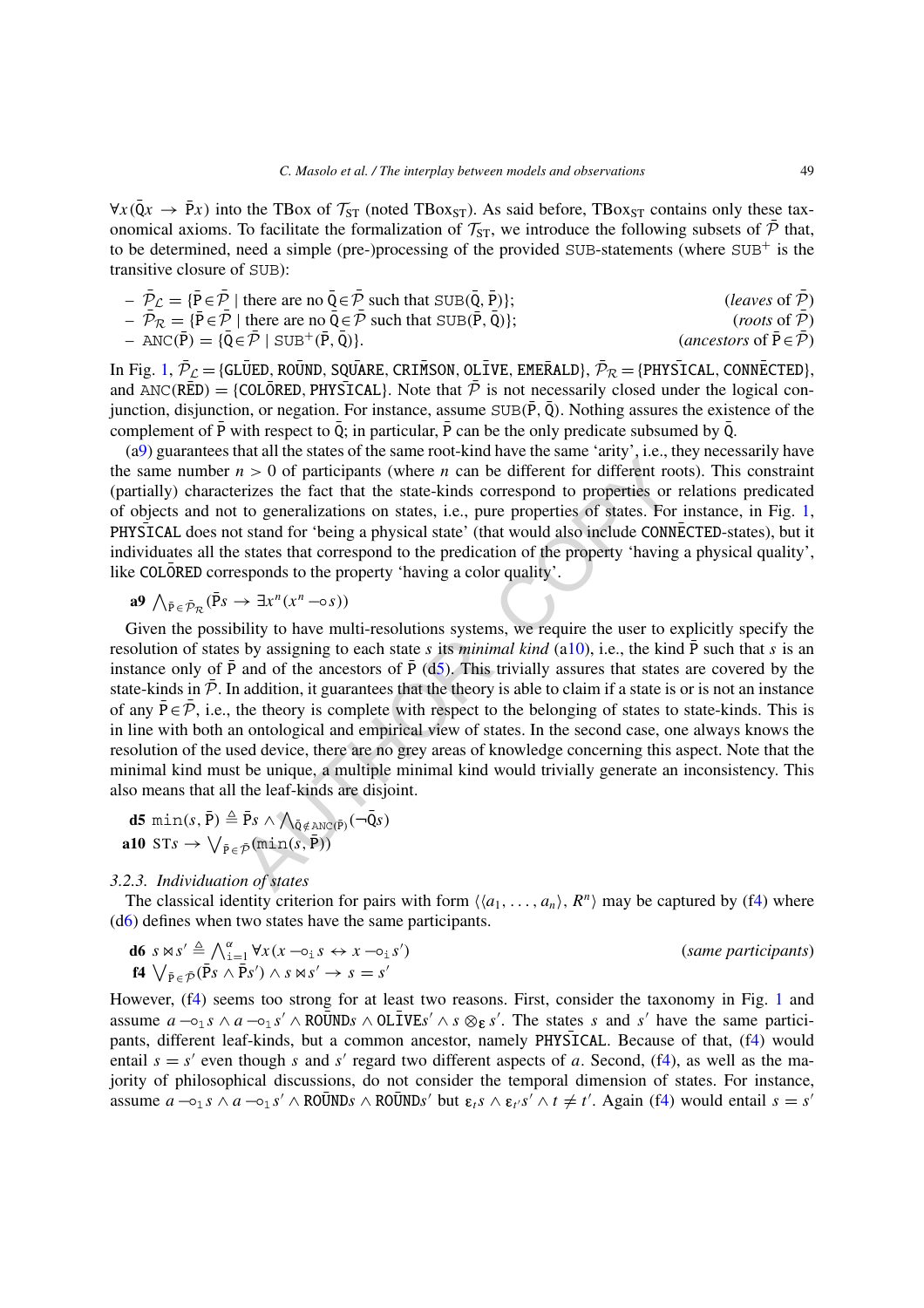even though  $t$  and  $t'$  are two disjoint times, i.e., it requires the existence of a unique ROUND-state relative to *a*, what would allow for intermittent states.

Regarding the first problem, one needs to better qualify what are the predicates in  $\bar{P}$  that provide the identity criterion for states. The minimal kinds of states are a straightforward possibility: ([f4](#page-8-4)) can then be replaced with ([f5\)](#page-9-0). The rationale behind this identity criterion is that, given the *resolution* one disposes of, it is not possible to have different states with the same content. E.g., it is not possible to have two minimally GREEN-states with the same participant while it is possible to have a minimally GREEN-state and a minimally EMERALD-state both about the same object (and time). The difference resides in the fact that they have a different resolution. For the second observation about time, we prefer here to weaken ([f5](#page-9-0)) allowing for temporal disjoint states with the same content ([a11\)](#page-9-1), where the temporal overlap  $\otimes_{\varepsilon}$  is defined in  $(d2)$  $(d2)$ .<sup>16</sup> Because all states have a minimal kind,  $(a11)$  $(a11)$  $(a11)$  applies to all the states, i.e., it is a true identity criterion for states. By accepting ([a11\)](#page-9-1), we can introduce the shortcut  $\mathbf{p}_t x^n$  to denote the unique state that is identified by the time t, the participants  $x^n$  and the minimal kind  $\overline{P}$ , see (d[7\)](#page-9-3). Note that states existing at multiple times can be described in different ways. For instance, in the case of a yellow state existing at both *t* and *t'* one has **yellow**<sub>*t*</sub>*x* = **yellow**<sub>*t'<sup><i>x*</sup>.</sub>

<span id="page-9-1"></span><span id="page-9-0"></span> $f5 \sqrt{\overline{p}} e^{\overline{p}(\overline{m} \text{in}(s, \overline{P}) \wedge \overline{m} \text{in}(s', \overline{P}))} \wedge s \bowtie s' \rightarrow s = s'$ **a11**  $\bigvee_{\bar{P} \in \bar{\mathcal{P}}} (\min(s, \bar{P}) \wedge \min(s', \bar{P})) \wedge s \bowtie s' \wedge s \otimes_{\varepsilon} s' \rightarrow s = s'$ **d7**  $\mathbf{p}_t x^n \triangleq \alpha(\min(s, \bar{P}) \wedge \epsilon_t s \wedge x^n - \infty s)$ , where *n* is the arity of  $\bar{P}$ 

(*state description* )

## <span id="page-9-3"></span>*3.2.4. Complex states*

ca by the thri, the participants at anti-the interesting in the the test insection of  $f'$  one has **yellow**<sub>*i*</sub>,  $x$ ,  $(s, \bar{p}) \wedge \min(s', \bar{p}) \wedge s \bowtie s' \rightarrow s = s'$ ,  $\langle s, \bar{p} \rangle \wedge \min(s', \bar{p}) \wedge s \bowtie s' \wedge s \otimes g s' \rightarrow s = s'$ ,  $\langle s, \bar{p} \rangle$ The category of complex states (cST) is the closure of (simple) states under mereological sum. We introduce a primitive *parthood* relation on  $cST - x \subseteq y$  stands for "x is part of y" – on the basis of which one can define the classical mereological notions of *proper part* (d8), *overlap* (d[9\)](#page-9-5), *sum* ([d10\)](#page-9-6), *atom* ([d11\)](#page-9-7), and *atomic part* (d12). Sometimes we write  $x + y$  to refer to the *z* such that  $z \Sigma xy$ . The parthood relation satisfies the axioms for a classical atomic extensional mereology closed under the mereological sum: parthood holds only between comple x states ( a12), it implies temporal inclusion  $(a13)$  $(a13)$ , it is reflexive  $(a14)$ , antisymmetric  $(a15)$ , transitive  $(a16)$ , and atomic  $(a17)$ , it satisfies the *strong* supplementation principle (a18), and it is closed under sum (a19). In this theory, complex states are uniquely decomposable into atoms, see Casati and Varzi (1999). (a20) enforces states and mereological atoms to coincide, thus complex states are uniquely decomposable into simple ones.<sup>17</sup>

<span id="page-9-8"></span><span id="page-9-7"></span><span id="page-9-6"></span><span id="page-9-5"></span><span id="page-9-4"></span>

| <b>d8</b> $x \sqsubset y \triangleq x \sqsubseteq y \wedge x \neq y$                                                                                           | (proper part)        |
|----------------------------------------------------------------------------------------------------------------------------------------------------------------|----------------------|
| <b>d9</b> $x \uparrow y \triangleq \exists z (z \sqsubseteq x \land z \sqsubseteq y)$                                                                          | (overlap)            |
| <b>d10</b> $x \Sigma y^n \triangleq \forall w (w \, \breve{\vee} \times \leftrightarrow (w \, \breve{\vee} \, y_1 \vee \cdots \vee w \, \breve{\vee} \, y_n))$ | (sum)                |
| d11 $\Lambda x \triangleq cSTx \wedge \neg \exists y(y \sqsubset x)$                                                                                           | (atom)               |
| d12 $x \triangle \sqsubseteq y \triangleq \triangle x \wedge x \sqsubseteq y$                                                                                  | <i>(atomic part)</i> |
| a12 $x \sqsubseteq y \rightarrow cSTx \wedge cSTy$                                                                                                             |                      |
| a13 $x \sqsubseteq y \rightarrow x \otimes_{\mathcal{E}} y$                                                                                                    |                      |
| a14 $x \sqsubset x$                                                                                                                                            |                      |
| a15 $x \sqsubseteq y \land y \sqsubseteq x \rightarrow x = y$                                                                                                  |                      |

<span id="page-9-13"></span><span id="page-9-12"></span><span id="page-9-11"></span><span id="page-9-10"></span><span id="page-9-9"></span><span id="page-9-2"></span><sup>&</sup>lt;sup>16</sup>Stronger constraints can be added to, for instance, enforce the convexity of states.

<sup>&</sup>lt;sup>17</sup>Complex states correspond to conjunctions of classifications under simple properties, not to classifications under complex properties. For instance, one could distinguish  $\mathbf{p}_t(a) + \mathbf{q}_t(a)$  – a conjunction of classifications – from  $[\mathbf{p} \wedge \mathbf{q}]_t(a)$  – a classification under a conjunction o f properties, see Masolo and Porello [\(2016](#page-29-16)).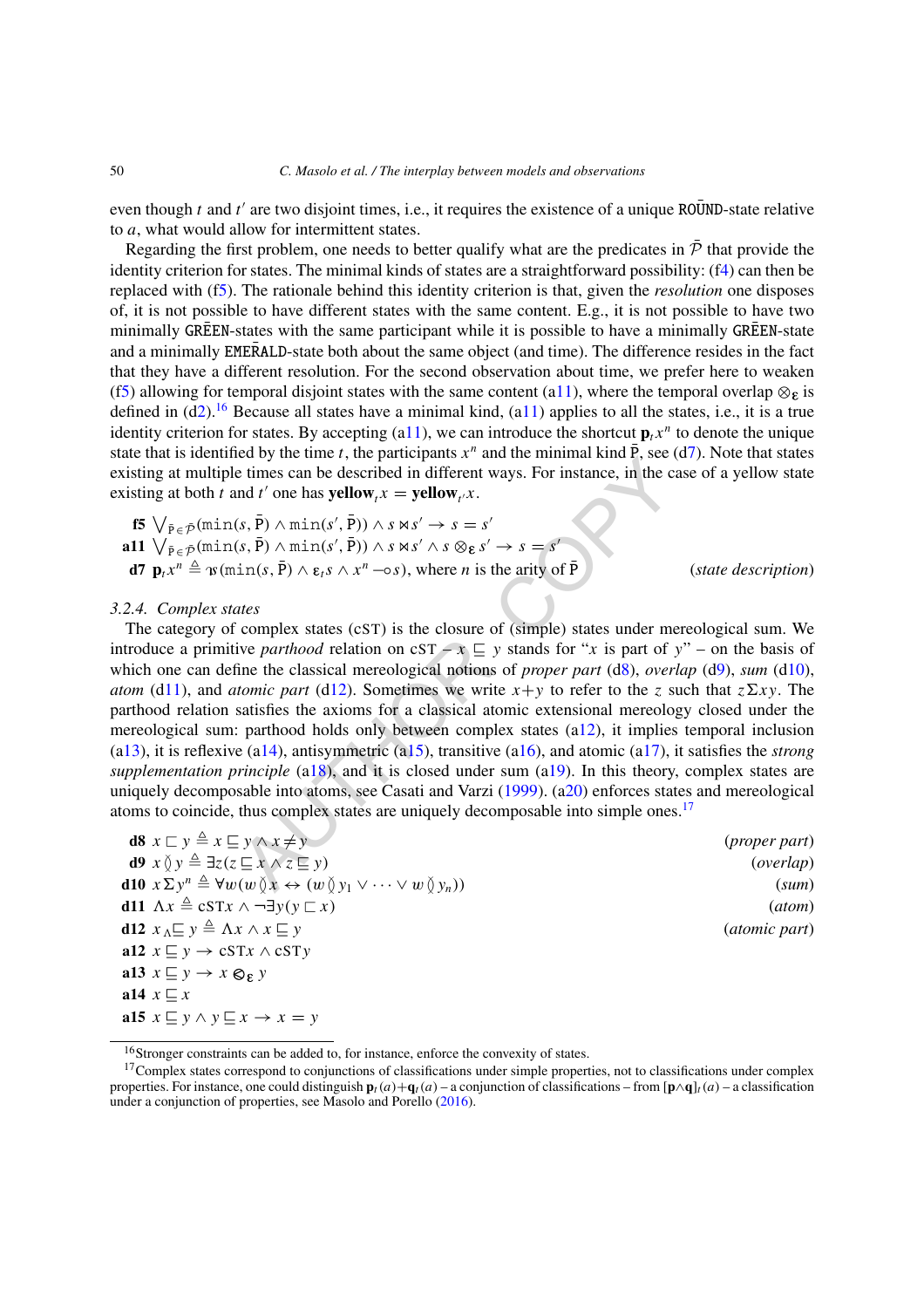<span id="page-10-2"></span><span id="page-10-1"></span><span id="page-10-0"></span>**a16**  $x \sqsubseteq y \land y \sqsubseteq z \rightarrow x \sqsubseteq z$ **a17** ∃*y*( $y$ <sub>∆</sub> $\subseteq$  *x*) **a18** ¬ $x \sqsubseteq y$  →  $\exists z (z \sqsubseteq x \land \neg z \lor y)$ **a19** cST*x* ∧ cST*y* → ∃*s*(*s*∑*xy*) **a20**  $\Lambda x \leftrightarrow STx$ 

<span id="page-10-4"></span><span id="page-10-3"></span>With a slight abuse of notation,  $(d13)$  $(d13)$  $(d13)$  extends the existence predicate  $\varepsilon$  to complex states. A complex state *e* is *completely existent* at *t*,  $\hat{\varepsilon}_t e$ , if all its (atomic) parts exist at *t* ([d14\)](#page-10-6). At a time *t*, the participants in a complex state are the participants in its atomic parts that exist at  $t$  ([d15\)](#page-10-7) (where  $x \rightarrow s$  is defined in  $(d4)$  $(d4)$ ). Again with a slight abuse of notation,  $(d16)$  $(d16)$  $(d16)$  just abstracts from time. Hence, the participants in the part participate also in the whole. In the following, we will often use the term 'state' to indicate complex states (including simple ones). I n addition, seeing states as facts, these comple x states are quite similar to what Galton [\(2005](#page-28-12) ) call *eventualities* .

<span id="page-10-7"></span><span id="page-10-6"></span><span id="page-10-5"></span>**d13**  $\varepsilon_t e \triangleq \exists s (s \triangle \sqsubseteq e \wedge \varepsilon_t s)$ **d14**  $\hat{\varepsilon}_t e \triangleq \forall s (s \triangle \sqsubseteq e \rightarrow \varepsilon_t s)$ **d15**  $x \rightarrow e$ <sup>*e*</sup>  $\stackrel{\Delta}{=} \exists s (s \land \sqsubseteq e \land x \rightarrow s \land \varepsilon_t s)$ **d16**  $x \rightarrow e \triangleq \exists t (x \rightarrow s \land \varepsilon_t s)$ 

## <span id="page-10-8"></span>3.2.5. The theory  $\mathcal{T}_{ST}$

We are now in the condition of precisely defining our *theory of states*:

- $-V_{ST} = V_{TM+OB} \cup \{ST, cST, -o_1, \ldots, -o_\alpha, \sqsubseteq\} \cup \bar{\mathcal{P}} \cup \mathcal{C}_{ST}$ , where  $\mathcal{C}_{ST}$  is a set of individual constants for simple and comple x states, and
- $-\mathcal{T}_{ST} = \mathcal{T}_{TM+OB} \cup TBox_{ST} \cup ABox_{ST}$ , where  $TBox_{ST} = \{(a4), (a5), (a6), (a7), (a8), (a9), (a10),$  $TBox_{ST} = \{(a4), (a5), (a6), (a7), (a8), (a9), (a10),$  $TBox_{ST} = \{(a4), (a5), (a6), (a7), (a8), (a9), (a10),$  $TBox_{ST} = \{(a4), (a5), (a6), (a7), (a8), (a9), (a10),$  $TBox_{ST} = \{(a4), (a5), (a6), (a7), (a8), (a9), (a10),$  $TBox_{ST} = \{(a4), (a5), (a6), (a7), (a8), (a9), (a10),$  $TBox_{ST} = \{(a4), (a5), (a6), (a7), (a8), (a9), (a10),$  $TBox_{ST} = \{(a4), (a5), (a6), (a7), (a8), (a9), (a10),$  $TBox_{ST} = \{(a4), (a5), (a6), (a7), (a8), (a9), (a10),$  $(a11)$  $(a11)$  $(a11)$ ,  $(a12)$  $(a12)$  $(a12)$ ,  $(a13)$ ,  $(a17)$ ,  $(a18)$ ,  $(a19)$ ,  $(a20)$ }  $\cup$  {all the material implications that correspond to SUB-statements} and  $ABox_{ST}$  is a set of atomic and closed  $V_{ST}$ -formulas that concern at least one symbol in  $\mathcal{V}_{ST} \backslash \mathcal{V}_{TM+OB}$ .

## *3.2.6. A short comparison*

 $\Box e \wedge \varepsilon_t s$ <br>  $\Box e \rightarrow \varepsilon_t s$ <br>  $(s \wedge \Box e \wedge x \rightarrow s \wedge \varepsilon_t s)$ <br>  $\overline{X}_{ST}$ <br>
are condition of precisely defining our theory of states:<br>  $\overline{B} \cup \{ST, \text{cST}, \neg o_1, \dots, \neg o_n, \Box\} \cup \overline{P} \cup C_{ST}$ , where  $C_{ST}$  is a set of<br>  $\overline{A} \cup \over$ *States vs. tuples.* Consider the tuples with form  $\langle \langle a_1, \ldots, a_n \rangle, R^n, t \rangle$  discussed in Section [2](#page-2-0) in the context of the representation of propositions. First, if  $t \neq t'$ , then  $\langle\langle a_1, \ldots, a_n \rangle, R^n, t\rangle$  is necessarily different from  $\langle\langle a_1,\ldots,a_n\rangle, R^n, t'\rangle$ . Differently, states may exist at different times. Second, a state with minimal kind  $\bar{P}$  is an instance also of all the state-kinds in ANC( $\bar{P}$ ). Vice versa, if  $R \neq S$ , then  $\langle \langle a_1, \ldots, a_n \rangle, R^n, t \rangle$ is different from  $\langle\langle a_1,\ldots,a_n\rangle, S^n, t\rangle$ . Third, given *n* objects  $a_1,\ldots,a_n$ , an *n*-ary relation  $R^n$ , and a time *t*, the tuple  $\langle \langle a_1, \ldots, a_n \rangle, R^n, t \rangle$  always exists while the state exists only when the objects  $a_1, \ldots, a_n$  are (appear to be) in the relation  $R^n$  at t.

States vs. Kim's events. Intuitively, our states satisfy the Kim's existence condition for events: "event [x, P, t] exists just in case substance x has property P at time t", see Kim  $(1976)$  $(1976)$ .<sup>18</sup> However, the Kim's *identity condition* – "[x, P, t] = [y, Q, t'] just in case  $x = y$ , P = Q, and t = t'" does not hold in general for our states. First, our states can be link e d with se v eral times. Second, the same state can have several (leaf- or non leaf-) kinds. For instance, when SUB<sup>+</sup>(CRIMSON, RED), CRIMSONs ∧ REDs is consistent. What distinguishes Kim's events from the tuples with form  $\langle\langle a_1,\ldots,a_n\rangle, R^n, t\rangle$  is the e xistence condition.

<span id="page-10-9"></span><sup>&</sup>lt;sup>18</sup>While Kim's properties are in the domain of quantification, we represent them through  $\bar{P}$ -predicates.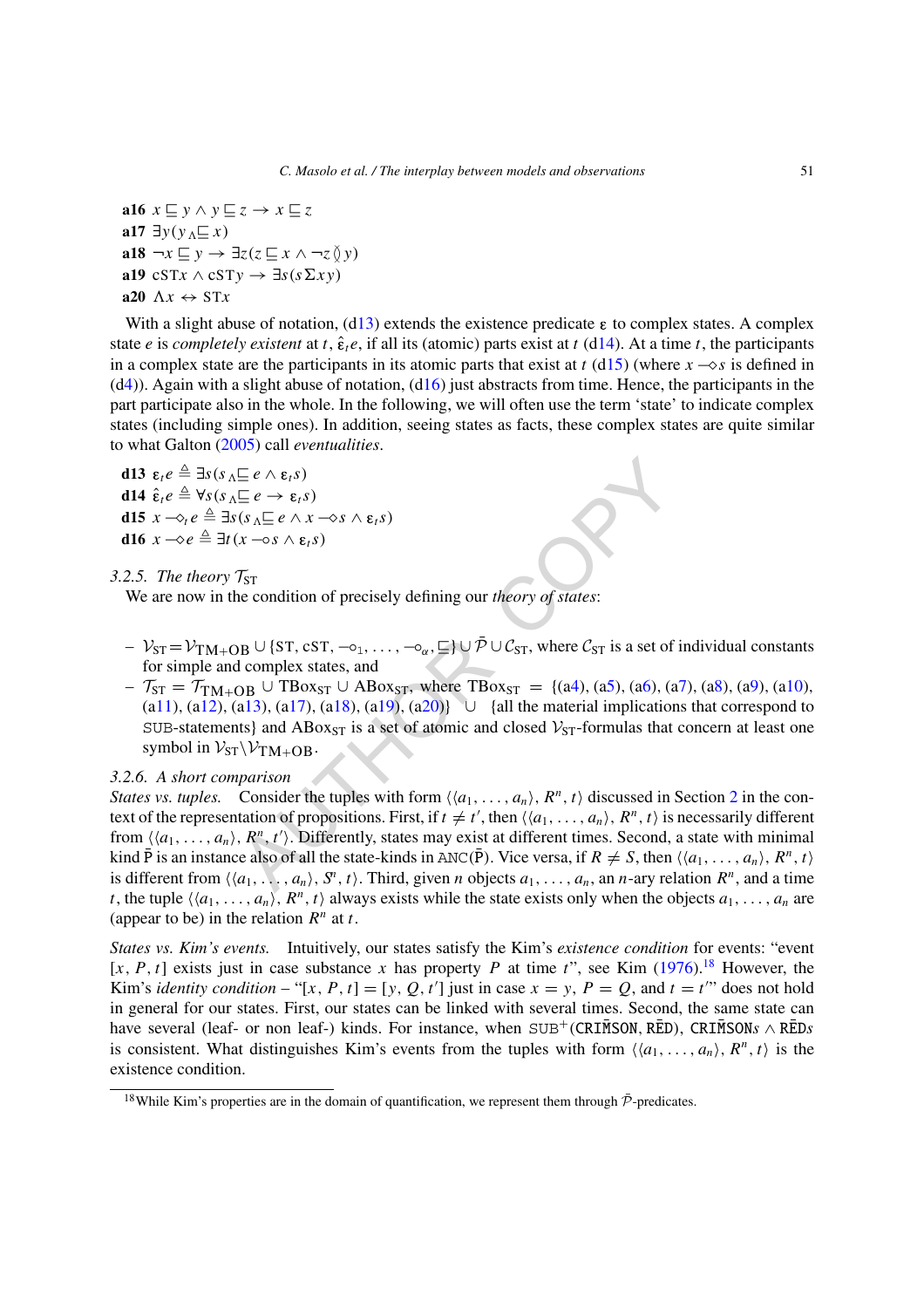*States vs. RTLs' fluents or states.* In *reified temporal logics* (RTLs), e.g., the *situation calculus* (see Reiter [\(2001\)](#page-29-18)) or the *event calculus* (see Mueller [\(2006\)](#page-29-19)), *fluents* and *states* are represented as total functions applied to objects, e.g., respectively, **tired***(*john*)* and **tired***(*john*, t)*. States were introduced to account for the criticisms originally raised in Galton [\(1991](#page-28-13)) regarding the fact that fluents are reifications of types instead of tokens. States are then represented as total functions where at least one of the arguments is a time point or an interval. These total functions correspond to (some of) our state-kinds. I n RTLs, the totality guarantees that the existence of luca entails the one of **tired**(luca,  $t$ ) for each time *t*. Vice versa, in our framework, the existence of luca and the inclusion of the predicate TIRED in  $\bar{P}$ implies the existence neither of a TIRED-state with the participant luca, nor, more generally, of a state involving luca. Again RTLs' states seem closer to reifications of propositions than to facts or observations. This claim is supported by the fact that RTLs' states are in the domain of quantification even if they do not hold; e.g., the state **tired**( $l$ uca,  $t$ ) is in the domain of quantification even though we have  $\neg$ **HOLDS**(**tired**(luca, t)).<sup>19</sup> Actually, for every time and object in the domain, there will be a **tired**-state independently of its holding. This seems t o contradict the Kim' s *existence condition* .

ca, *t*)).<sup>19</sup> Actually, for every time and object in the domain, there s holding. This seems to contradict the Kim's *existence condition* as *ys. Neo-Davidsonian states.* In Section 3.2.1, we have seen ipant ( $-\infty$ ) of States vs. DB-tables vs. Neo-Davidsonian states. In Section 3.2.1, we have seen that time is not considered as a participant ( $\sim$ ) of a state mainly because states may be  $\varepsilon$ -linked with several times. One could apply this abstraction process also to participation. More strongly, one could replace the  $-o_i$  and primitives with a single (several) participation relation(s) PC that does not satisfy the critical constraints  $(a7)$  $(a7)$ ,  $(a9)$  $(a9)$ , and  $(a11)$  $(a11)$ . In this case the number of participants of states of a given kind is not explicitly represented in the model.<sup>20</sup> This move is close to the one followed by some Neo-Davidsonian approaches that, similarly to what done for events, introduce (optional) *thematic roles* (e.g., subject and object) also for states (see, for instance, Parsons (1990) and Landman (2000)). An intermediate position consists in establishing a maximal arity for each state-kind. This is particularly interesting in the case of databases where a table with fixed columns could have some empty cells, i.e., one has partial information. Halpin and Morgan [\(2008](#page-28-14)) analyze the case of optional roles in the context of students that score a rate for a given subject, claiming that in this way "it is possible to record the fact that a person enrolls in a subject before knowing what rating the student gets for that subject" (Halpin and Morgan, [2008](#page-28-14), p. 708), i.e., *nesting*[21](#page-11-2) with *optional* roles (instead of mandatory ones) allows to encode partial information, tables with incomplete entries. The notion of *partial reification* introduced in Olivé (2007) is quite similar to nesting with optional roles, i.e., the user i s free t o establish i f the roles are mandatory or optional.

This is a flexible approach to represent partial information. However, first, it really complicates the establishment of an identity criterion for states (and events), as proved by all the failed attempts of providing a clear identity criterion for events in the Davidsonian approaches. Second, from a data-centric viewpoint, it is difficult to understand what a partial or incomplete datum is. One can have partial information about an object a. For instance, one knows the color of a (at a given time) but not its shape, or one knows that  $a$  is red without knowing the exact shade of color. Similarly, while in  $\text{ENROLL}_t xy$ , where x is a person and y is a subject, the score is unknown, in ENROLL<sub>t</sub>xyz the score z is explicitly taken

<span id="page-11-0"></span><sup>&</sup>lt;sup>19</sup>HOLDS( $\mathbf{f}$ *x*<sup>n</sup>, *t*) means that the fluent  $\mathbf{f}$ *x*<sup>n</sup> holds (is true) at *t*. Concerning states, as the state-function **f** has already a temporal argument, there is no need to temporally qualify HOLDS, e.g., HOLDS(tired(luca, t)). Some approaches consider a time interval or a pair of time points as arguments of HOLDS, see Vila and Reichgelt [\(1996](#page-30-0)).

<span id="page-11-2"></span><span id="page-11-1"></span><sup>&</sup>lt;sup>20</sup>One could also distinguish mandatory from optional participants.

 $^{21}$ Nesting is a mechanism to reduce, for instance, a ternary relation where a student scores a rate for a given subject to a binary enrolling relation defined between students and subjects with a *mandatory* rating role.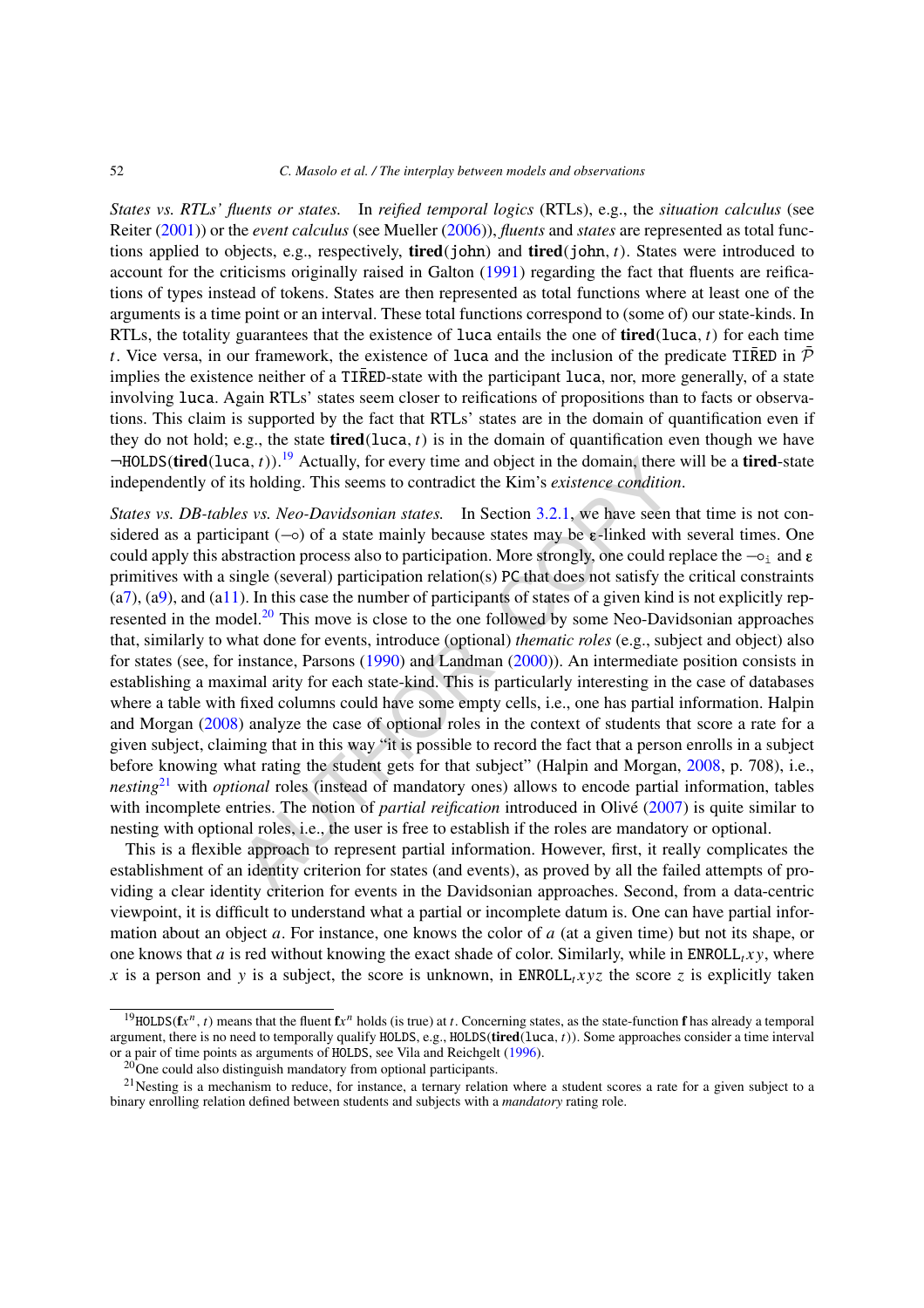into account. However, according to us, ENROLL<sub>t</sub>xy and ENROLL<sub>t</sub>xyz, or RED<sub>t</sub>x and SCARLET<sub>t</sub>x, are all full-fledge data even though they have a different resolution or precision.<sup>[22](#page-12-1)</sup>

*States* vs. *individual qualities and relators*. The *individual qualities* in the DOLCE ontology (see Masolo et al. [\(2003](#page-29-23))) are more abstract than our states. For instance, 'the color of the rose r', the individual quality  $c_r$  specific to  $r$ , can change from scarlet to crimson, i.e., it survives movements in the color-space. The fact that r changes from scarlet to crimson is represented by the shift from the scarlet position of c <sup>r</sup> to the crimson one in the color-space. In our frame w ork, individual qualities can be seen as comple x states, i.e., similarly to classical trope theory, change reduces to state (relative to the same object and dimension) substitution.

framework to consider optional participants but, from a data-cen<br>complication. For instance, the change of the score relative to a<br>  $n(f(6))$  by relying on two different states (with the same person and<br>  $r_2$ ) where no opt Guarino and Guizzardi [\(2015](#page-28-15)) extend the idea of individual qualities to time-varying *relationships* that are represented as *relators*, i.e., entities constituted by *relational* qualities that have some timevarying attributes, e.g., the attribute 'credits' for the enrollment of a student in an university. Again, we could modify our framework to consider optional participants but, from a data-centric perspective, this seems a worthless complication. For instance, the change of the score relative to a course-subject may be represented as in (f6) by relying on two different states (with the same person and course but different scores, namely  $r_1$  and  $r_2$ ) where no optional participants are involved. Relationships with time-varying arguments can again b e reconstructed through comple x states, i.e., b y summing up states that share some participants (i.e., same person and course in the previous e xample).

<span id="page-12-2"></span>**f6** ENROLL $s_1 \wedge$  luca  $\multimap_1 s_1 \wedge$  math  $\multimap_2 s_1 \wedge r_1 \multimap_3 s_1 \wedge \epsilon_{t_1} s_1 \wedge$  $\overline{ENROLL} s_2 \wedge \overline{L} s_2 \wedge \overline{L} s_2 \wedge \overline{L} s_1 \wedge \overline{L} s_2 \wedge \overline{L} s_2 \wedge \overline{L} s_2$ 

## <span id="page-12-0"></span>**4. The model of the domain o f interest**

We introduce the theory  $\mathcal{T}_D$ , which models (the rules regulating) the domain of interest. Technically,  $T_D$  extends  $T_{TM+OB}$  with a *finite* set  $P$  of temporally qualified (contingent) predicates that apply to objects, i.e., P-atomic formulas have the form  $P_t c^n$ , where  $P \in \mathcal{P}$  has arity  $n+1$ , t is an individual constant of kind TM, and the  $c_i$  are individual constants of kind OB such that they are in the relation with  $t (a21).^{23}$  $t (a21).^{23}$  $t (a21).^{23}$ 

<span id="page-12-3"></span>**a21**  $\bigwedge_{P \in \mathcal{P}} (P_t x^n \to \text{OB} x_1 \land \varepsilon_t x_1 \land \dots \land \text{OB} x_n \land \varepsilon_t x_n$ (where  $n+1$  is the arity of P)

The predicates  $P \in \mathcal{P}$  are *temporally contingent* in the sense that  $P_t x \wedge e_{t'} x \wedge t \neq t' \rightarrow P_{t'} x$  does not necessarily hold. *Kinds* like 'being a person' or 'being an electron' are then excluded from P. If needed, these kinds can be introduced in  $T_{TM+OB}$  (without any temporal argument).<sup>24</sup>  $T_D$  typically contains the terminological axioms (the TBox<sub>D</sub>) that characterize the way the predicates in  $P$  are interlinked. Similarly to the case of states, we assume that the  $P$ -predicates are taxonomically structured by the user

<span id="page-12-1"></span><sup>&</sup>lt;sup>22</sup>Note that, intuitively, ENROLL<sub>t</sub>*xyz*  $\rightarrow$  ENROLL<sub>t</sub>*xy*. However, this generalization is not captured by the SUB relation.

<span id="page-12-5"></span><span id="page-12-4"></span><sup>&</sup>lt;sup>23</sup>See Varzi [\(2003](#page-30-1)) for a discussion about modal alternatives to represent the temporal qualification of propositions.

<sup>&</sup>lt;sup>24</sup> Some philosophers support the idea that the truth-makers of *kinds* are their instances. For example, for Armstrong [\(1997](#page-28-16)), the truth-makers of 'being a person' are the persons themselves. However, if necessary, our framework can be easily adapted to accept temporally necessary predicates in  $\mathcal{T}_D$ . In addition,  $\varepsilon \notin \mathcal{P}$  because finding the counterpart of existential propositions in terms of states would cause an infinite regress (in their turn, existence-states exist) that is unmanageable in a standard representational setting. Indeed, the existence of truth-makers of existential propositions has also been debated in philosophy. Armstrong [\(2004](#page-28-17)) himself claims that it is a mistake to recognize states of affairs with the form "a's existence", because this will turn existence into a property of a.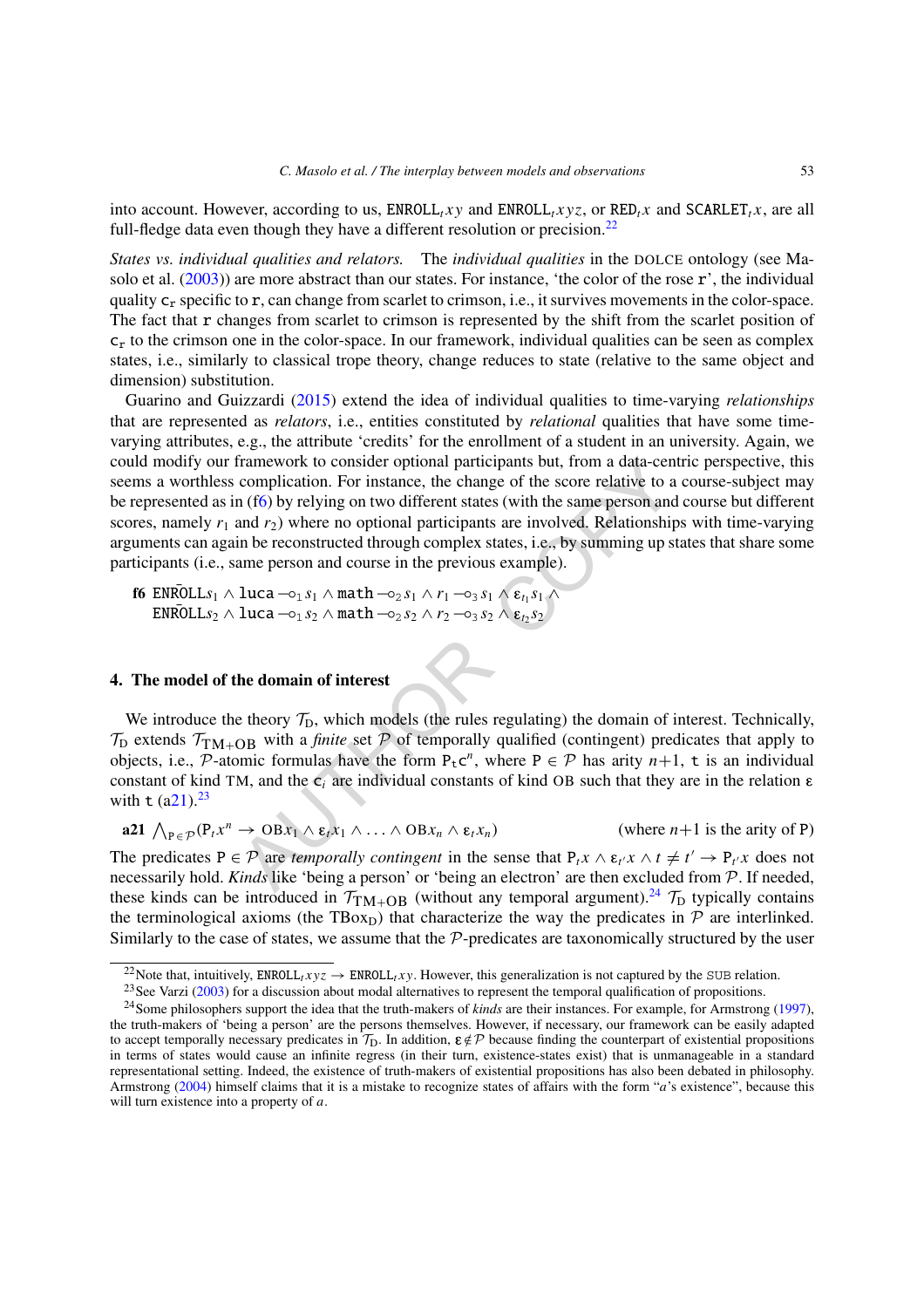via a finite set of SUB(P, Q) statements that are translated into axioms with form  $P_t x^n \to Q_t x^n$  where both P and Q have arity  $n+1$ . Again, these SUB-statements are intended to represent generalization or determinable/determinate links, e.g., the link between SCARLET and RED . Theoretical or empirical laws (or causal correlations) have a different nature. For instance, to capture the situation where, in a given domain, all the round-objects are necessarily red, one can introduce the axiom ROUND<sub>t</sub> $x \rightarrow \text{RED}_t x$  into TBox<sub>D</sub>, but this is not a pure taxonomical statement representable by means of  $SUB^{+25}$  $SUB^{+25}$  $SUB^{+25}$ 

We will see that, in a scientific perspective, it is interesting to distinguish the initial  $ABox<sub>D</sub> - intu$ itively, the set of data directly grounded on experimental outputs, let us say – from its deductive closure under  $T_D$  – the data that can be inferred from the experimental data by using the theoretical or empirical laws and that, in their turn, need to be experimentally evaluated. This distinction allows to highlight discrepancies between the theory and the experimental data one disposes of.

The theory  $T_D$  of *temporally qualified predicates* is defined as in the following:

- $V_{\text{D}} = V_{\text{TM}+\text{OB}} \cup \mathcal{P}$ , i.e., there are no new individual constants;
- $T_D = T_{TM+OB} \cup TB_{OX_D} \cup AB_{OX_D}$ , where TBox<sub>D</sub> is a set of axioms that link the predicates in  $\mathcal{P}$  (and, eventually, with the predicates for kinds of objects in  $V_{TM+OB}$ ) including ([a21\)](#page-12-3) and the axioms that correspond to SUB-statements. ABox<sub>D</sub> is a set of atomic and closed  $P$ -formulas ( $T_D$ ) does not introduce additional  $V_{TM+OB}$ -assertions).

Note that  $\mathcal{T}_D$  does not introduce any new (kind of) object with respect to  $\mathcal{T}_{TM+OB}$ . This seems to go against the assumption, lar gely shared among philosophers of science, that theories may refer to non directly observable entities, e.g., electrons, bosons, etc.<sup>26</sup>

 $\overline{DB} \cup \mathcal{P}$ , i.e., there are no new individual constants;<br>  $\overline{DB} \cup \overline{T}Box_D \cup ABox_D$ , where TBox<sub>D</sub> is a set of axioms that lially, with the predicates for kinds of objects in  $\mathcal{V}_{TM+OB}$ ) includily, with the predica Vice versa, some (kinds of) observable objects could not be directly considered by theories. In particular, some raw data used to produce complex data about theoretical entities can be hidden at the level of the theory. This shows that, in principle, the objects involved in  $\mathcal{T}_D$  and the ones involved in  $\mathcal{T}_{ST}$  may properly overlap. However, in Section 5, we will see that our framework does not assume a sharp boundary between theoretical and experimental objects and laws. Some empirical laws can be represented at the level of  $\mathcal{T}_D$  while some theoretical laws can be partially captured at the level of  $\mathcal{T}_{ST}$  by the primitive of data production. We prefer then to ha v e a unique v ocabulary for objects without clearly distinguishing directly observable objects from indirectly observable ones. Indeed, both  $\mathcal{T}_{ST}$  and  $\mathcal{T}_{D}$  can involve only a subclass of the objects in  $\tau_{TM+OB}$ , i.e., it is possible to have objects that do not participate in any state in  $\mathcal{T}_{ST}$  or that are not the subject of any predication in  $\mathcal{T}_{D}$ .

## <span id="page-13-2"></span>**5. Linking models with states**

We analyze some relations between the model of the domain, the theory  $\mathcal{T}_D$ , and the model of data, the theory  $\mathcal{T}_{ST}$ . The link between theories and observations has been deeply debated in philosophy of science. The so called *Syntactic View*, mainly developed by Carnap [\(1956\)](#page-28-18), conceives scientific theories as set o f sentences in predicate logic with the (non-logical) vocabulary partitioned into theoretical and observational terms. Empirical laws regulate observations, they help "to explain a fact that has been ob-served and to predict a fact not yet observed" (Carnap, [1966,](#page-28-19) p. 229), while theoretical laws have a sort

<span id="page-13-1"></span><span id="page-13-0"></span> $^{25}$ Empirically, round-data and red-data are collected in completely different ways and with different instruments.

<sup>&</sup>lt;sup>26</sup>Events or changes are interesting cases of entities that are not *synchronously* observable: to observe a change one needs at least two diachronic observations. The existence of a change (and its properties) is then grounded on patterns of diachronic observ ations. One could also undertak e a radical position where all the objects are only indirectly observ able, i.e., their e xistence is determined on the basis of patterns of observations, see Bottazzi et al. [\(2012](#page-28-20)).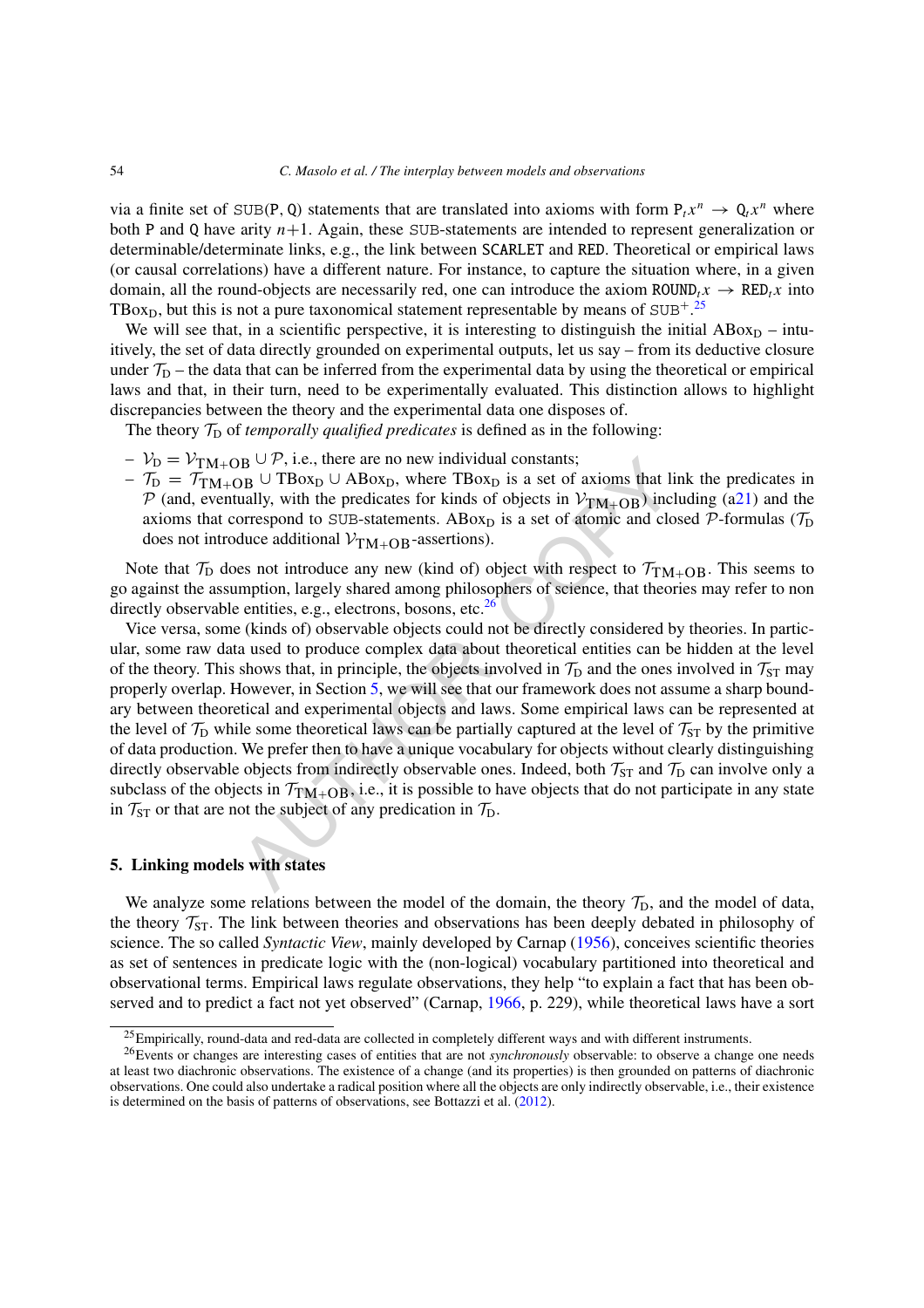of hypothetical role, they help "to explain empirical laws already formulated, and to permit the deriva-tion of new empirical laws" (Carnap, [1966](#page-28-19), p. 229). Theoretical terms are connected with observational terms via *correspondence rules* , e.g., as illustrated b y Carnap: "If there is an electromagnetic oscillation of a specified frequenc y , then there i s a visible greenish-blue color o f a certain hue". Only the existence of correspondence rules allows to derive empirical laws that, in their turn, allow to empirically evaluate theoretical laws. In this perspective, there is not necessarily a realistic stance on theories. Theories can be seen as "language tools for organizing the observ ational phenomena o f experience into some sort of pattern that will function e fficiently in predicting n e w observ ables. The theoretical terms are convenient symbols. The postulates containing them are adopted because they are useful, not because they are "true"" (Carnap, [1966](#page-28-19), p. 254). The *Semantic View*, mainly developed by Suppes [\(2002\)](#page-29-24) and van Fraassen [\(1989\)](#page-29-25), criticizes logical empiricists principally for the linguistic nature of scientific theories. The Semantic View refuses the use of predicate logic and commits to set-theory, it describes both theories and observations as classes of mathematical structures that abstract from the formal language used to reconstruct them. Theories and observations are then linked by means of embeddings that play the role of the correspondence rules of Carnap.

Ins as classes of mathematical structures that abstract from the re-<br>
In. Theories and observations are then linked by means of embe<br>
In. Theories and observations are then linked by means of embe<br>
this complex debate,<sup>27</sup> Without entering this complex debate,<sup>27</sup> our first-order framework is quite close to the Syntactic View but some important differences exist. First, the Syntactic View assumes a sharp separation between theoretical and empirical (observational) terms and laws that, in their turn, are distinct from correspondence rules. To address the possibility to have partial information about the data that may be produced through disparate kinds of processes or collected by heterogeneous sources, we do not assume this sharp separation. Both the axioms in  $\mathcal{T}_D$  and the data production links in  $\mathcal{T}_{ST}$  (see Section 7.1) may represent empirical, theoretical, experimental laws, or correspondence rules. In addition, to simplify the framework, we assume the link between  $\mathcal{T}_{ST}$ -observations and ABox<sub>D</sub>-assertions to be direct, i.e., the imported ABox<sub>D</sub>assertions just mirror a (possibly produced) observ ation (see belo w and Section 7 for the formalization). This does not mean that our framework is incompatible with the Syntactic View. For instance, one may assume that  $\mathcal{T}_D$  contains the theoretical laws,  $\mathcal{T}_{ST}$  contains the empirical laws, while the correspondence rules are represented by data production chains (in  $T_{ST}$ ) together with direct links between (produced) observations and ABox<sub>D</sub>-assertions. Second, in the Syntactic View, the data and the laws must be consistent. Vice versa,  $\mathcal{T}_{ST}$  is intended to collect all the available information about the data even when they conflict with some empirical or theoretical law. This is a challenging scenario that however allows to investigate some techniques to solve these conflicts on the ground of the reliability of data and laws, avoiding then to discard the whole set of data, see Section 7.3 for a preliminary analysis.

In Section [5.1](#page-16-0) , w e analyze ho w the propositions in ABox <sup>D</sup> can be *grounded* in (supported by) the states in  $\mathcal{T}_{ST}$ , i.e., we start from the theory  $\mathcal{T}_{D}$  and we study what atomic propositions have a corresponding state in  $\mathcal{T}_{ST}$ . In Section [5.2](#page-17-0), we take into account the reverse link, i.e., we start from the states in  $\mathcal{T}_{ST}$  and we study what states are *covered* by  $\mathcal{T}_D$ , what states have an assertional counterpart in  $\mathcal{T}_D$ .

We have seen that  $T_D$  and  $T_{ST}$  may use partially overlapping sets of individual constants for objects (introduced in  $\mathcal{T}_{TM+OB}$ ). They could also consider predicates that do not have a direct correspondence, e.g., (*i*)  $T_D$  may talk of specific nonobservable (in the sense of Carnap) relations between electrons;  $(iii)$  the concept of *density* may be introduced in  $T_D$  while only volume-states and mass-states are present

<span id="page-14-0"></span><sup>&</sup>lt;sup>27</sup>The interested reader can refer to Lutz [\(2015](#page-29-26)) for a recent overview. Note that, as showed by Lutz [\(2014](#page-29-27)), the syntactic and the semantic methods are not in opposition, they represent two perspectives on theories that can co-exist and can support each other. In particular, it seems that an improved version of the Syntactic View is somewhat more general than the Semantic View, see Halvorson [\(2013\)](#page-28-21) and Lutz [\(2015\)](#page-29-26).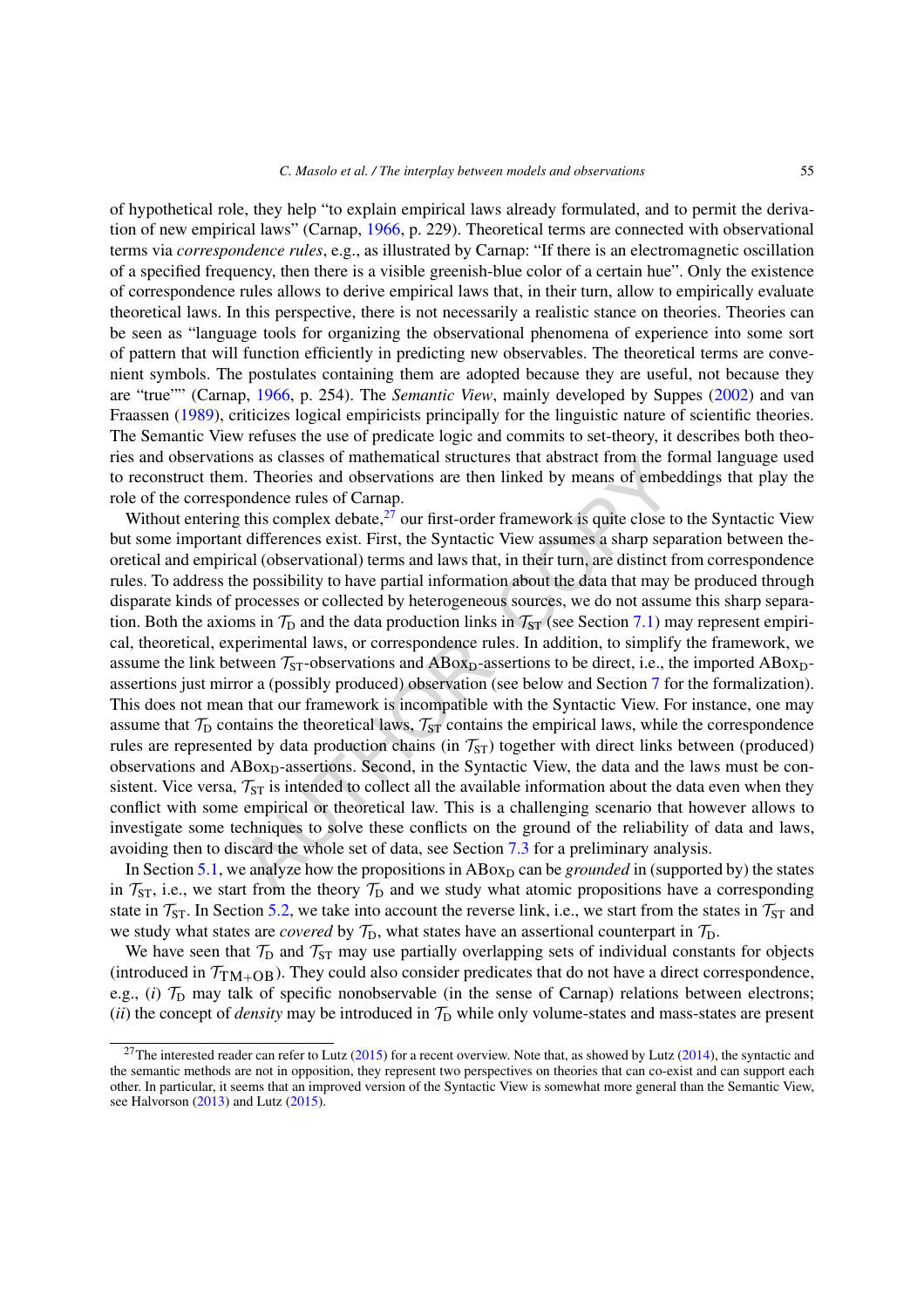in  $\mathcal{T}_{ST}$ ; *(iii)*  $\mathcal{T}_{ST}$  may consider some state-kinds (and objects) that are not relevant for the domain of interest of  $\mathcal{T}_D$ ; or (*iv*)  $\mathcal{T}_D$  and  $\mathcal{T}_{ST}$  may have different resolutions, e.g., the available devices could not resolve all the properties considered in  $\mathcal{T}_D$ , or, vice versa,  $\mathcal{T}_D$  could abstract from some detailed observations.

The example (iv) about resolution allows us to clarify what we intend with *direct* correspondence. Assume RED  $\in \mathcal{P}$  and CRIMSON  $\in \bar{\mathcal{P}}$ . Intuitively, the association of RED with CRIMSON makes sense for the grounding but not for the covering: RED-propositions are supported by CRIMSON-states, but CRIMSONstates are not covered by RED-propositions because RED-propositions could be grounded in SCARLETstates. Dually, RED-states are intuitively covered by CRIMSON-propositions, but CRIMSON-propositions are not grounded in (too general) RED-states. To capture this asymmetry, two different mappings are required: one for groundedness from  $P$  to  $\bar{P}$  and one – that, in general, is not the inverse mapping – for covering from  $\bar{p}$  to  $\mathcal{P}$ . Here we are interested in studying the groundedness of  $\mathcal{T}_D$  and the covering of  $\mathcal{T}_{ST}$  once a unique correspondence between predicates has been established, i.e., we want to know if a given correspondence guarantees both the groundedness and the covering. We then require that the user provides (*i*) the subsets of predicates  $\mathcal{P}^* \subseteq \mathcal{P}$  and  $\bar{\mathcal{P}}^* \subseteq \bar{\mathcal{P}}$  with a direct correspondent together with (*ii*) a SUB<sup>+</sup>-preserving bijection  $\gamma : \mathcal{P}^* \to \bar{\mathcal{P}}^*$ , i.e.,  $\gamma$  is as one-to-one relation between the predicates in  $\mathcal{P}^*$ and the ones in  $\bar{\bar{\mathcal{P}}}^*$  such that  $\supseteq U B^+(\gamma(P), \gamma(Q))$  if and only if  $SUB^+(P, Q)$ . The predicate associated with  $P \in \mathcal{P}^*$  is noted  $\bar{P} \in \bar{\mathcal{P}}^*$ , i.e.,  $\bar{P} = \gamma(P)$ . At the end, we assume that the user provides as input the tuple  $\langle \mathcal{T}_D, \mathcal{P}^*, \mathcal{T}_{ST}, \bar{\mathcal{P}}^*, \gamma \rangle$  on the basis of which groundedness and covering can be studied.

note guarantees both the groundedness and the covering. We then<br>sets of predicates  $\mathcal{P}^* \subseteq \mathcal{P}$  and  $\mathcal{P}^* \subseteq \mathcal{P}$  with a direct corresponder<br>bijection  $\gamma : \mathcal{P}^* \to \mathcal{P}^*$ , i.e.,  $\gamma$  is a one-to-one relatio The correspondence is direct in the sense that the grounding of P-propositions depends on the existence of  $\bar{P}$ -states (see Section 5.1) and the covering of  $\bar{P}$ -states depends on the presence of P-propositions (see Section  $5.2$ ). However, on the one hand, states may encapsulate or explicitly capture – via the data production primitive – dependencies on other states. This allows grounding ABox<sub>D</sub>-assertions on states produced (by someone) through (not necessarily truthful) cognitive or mathematical operations. On the other hand, sometimes, the assumed bijection requires an explicit representation of an abstraction process. Consider the previous example of theories with different resolution. Intuitively, neither  $\gamma$  (RED) = CRIMSON nor  $\gamma$  (CRIMSON) = RED make sense because, in the first case, CRIMSON-states are not covered by RED-propositions and, in the second case, CRIMSON-propositions are not grounded in REDstates. To represent the fact that 'being red' is coarser than 'being crimson', the user needs to add a predicate and a SUB-assertion: in the first case, it is enough to introduce  $\overline{RED} \in \overline{\mathcal{P}}^*$  and SUB(CRIMSON,  $\overline{RED}$ ); in the second case,  $RED \in \mathcal{P}^*$  and  $SUB(CRIMSON, RED)$ . The claim  $\gamma$  (RED) = RED establishes a direct correspondence that maintains the previous intuitions about groundedness and covering: RED-propositions are still grounded in CRIMSON-states - because CRIMSON-states are RED-states - and RED-states are still covered by CRIMSON-propositions - because CRIMSON-propositions entail RED-propositions - but not the vice versa - not all the RED-states are CRIMSON-states and RED-propositions do not entail CRIMSONpropositions.

Finally, note that the deductive closure of  $\mathcal{T}_D$  and  $\mathcal{T}_{ST}$  could introduce new propositions in the ABoxes of, respectively,  $T_D$  and  $T_{ST}$  whose groundedness and covering is not always assured by the groundedness and covering of the initial ABoxes ( $ABox<sub>D</sub>$  and  $ABox<sub>ST</sub>$ ). We will illustrate the importance of this distinction in the following. For the moment, it is important to clarify that we understand theories as KBs. While logicians usually reduce a theory to a set of sentences in a given language, in knowledge representation a theory is usually intended as a set of axioms (in a given language) explicitly introduced by the developer, i.e., there is a distinction between the theory, the set of axioms, and its deductive closure, the set of formulas deducible from these axioms. Our theories (our ABoxes and TBox es) al w ays refer to the lists of propositions introduced by the user and not to their deductive closure.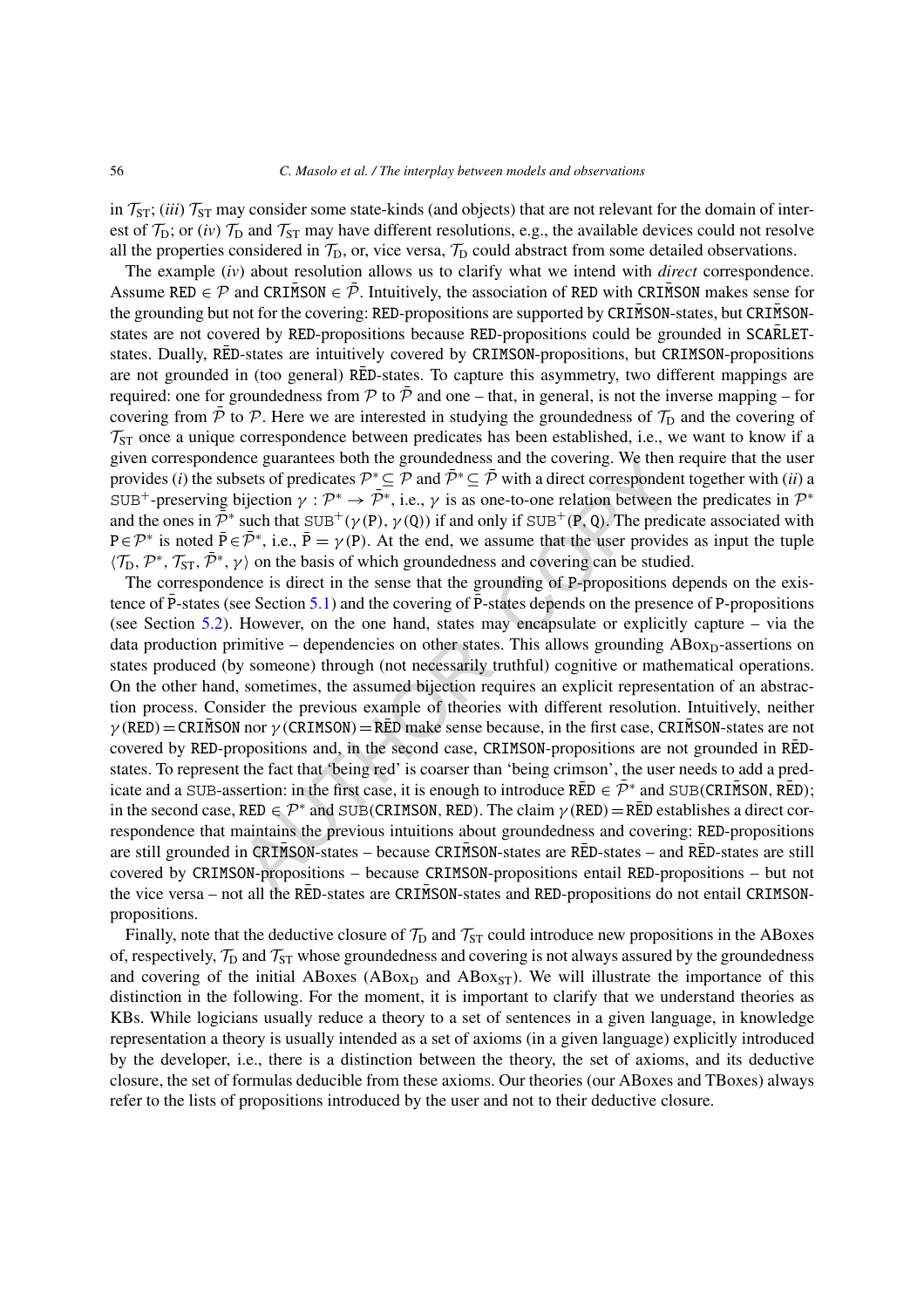#### <span id="page-16-0"></span>*5.1. Groundedness*

The general idea is that the proposition  $P_t c^n \in ABo x_D$  is grounded on a  $\bar{P}$ -state that exists at time t and has participants  $c^n$ . Consider the tuple  $\langle \mathcal{T}_D, \mathcal{P}^*, \mathcal{T}_{ST}, \bar{\mathcal{P}}^*, \gamma \rangle$  provided by the user. Definition [1](#page-16-1) introduces the notion of *(simple)* groundedness for a subset of the  $\mathcal{P}^*$ -propositions in ABox<sub>D</sub>. We say that  $\mathcal{T}_D$  is simply grounded on  $\mathcal{T}_{ST}$  if and only if the set of all the  $\mathcal{P}^*$ -propositions in ABox<sub>D</sub> – i.e., the set of all the propositions that involve predicates on which  $\gamma$  is defined – is grounded in  $\mathcal{T}_{ST}$ .

<span id="page-16-1"></span>**Definition 1.** (Simple Groundedness)  $A \subseteq \text{ABox}_D$  of  $\mathcal{P}^*$ -propositions is (simply) *grounded* in  $\mathcal{T}_{ST}$  if and only if for every  $P_t c^n \in A$  there exists a  $s \in C_{ST}$  such that  $\mathcal{T}_{ST} \vdash \bar{P} s \wedge \varepsilon_t s \wedge c^n \multimap s$ .

In ground boun CRIFISON<sub>t</sub>C and KED<sub>t</sub>C because SUB(CKIFISON, R<br>we several grounding states. Consider, for instance, **crimson**<sub>t</sub> can<br>(see (d7) and (a11)) but both of them ground RED<sub>t</sub>C. An ontole<br>(see (d7) and (a11)) bu Definition [1](#page-16-1) considers the deductive closure of  $ABox_{ST}$ , i.e., the taxonomical structure of states is used. This implies that the same state can ground several propositions. Consider the taxonomy in Fig. [1.](#page-7-4) The state  $\text{crimson}_\text{t}$  c can ground both CRIMSON<sub>t</sub> c and RED<sub>t</sub> c because SUB(CRIMSON, RED). Furthermore, a proposition may have several grounding states. Consider, for instance, crimson<sub>t</sub>c and red<sub>t</sub>c. These two states are different (see  $(d7)$  and  $(a11)$ ) but both of them ground RED<sub>t</sub>c. An ontological perspective on states could motivate a criticism about the grounding of propositions on multiple facts, the idea that a proposition has multiple truth-makers. Vice versa, in an epistemological context, the previous example captures the situation where one disposes of two data, with different resolution, both supporting RED<sub>t</sub>c. Note that if CRIMSON<sub>t</sub>c  $\in$  *A* the SUB<sup>+</sup>-preserving assumption on the correspondence  $\gamma$  avoids clashes among the taxonomical information in  $T_D$  and the one in  $T_{ST}$ .

Definition [2](#page-16-2) introduces the notion of *strong groundedness* that assures that all the P<sup>∗</sup>-propositions one can infer in  $\mathcal{T}_D$  (more precisely, in  $\mathcal{T}_D \setminus \text{ABox}_D$ ) from the propositions in A are grounded (where  $cl(X)$ ) identifies the deductive closure of the set of formulas *X*). We say that  $\mathcal{T}_D$  is strongly grounded in  $\mathcal{T}_{ST}$  if the set of all the  $\mathcal{P}^*$ -propositions in ABox<sub>D</sub> is strongly grounded in  $\mathcal{T}_{ST}$ .

<span id="page-16-2"></span>**Definition 2.** (Strong Groundedness)  $A \subseteq ABox_D$  of  $\mathcal{P}^*$ -propositions is *strongly grounded* in  $\mathcal{T}_{ST}$  if and only if the set of  $\mathcal{P}^*$ -propositions in  $cl(\mathcal{T}_{TM+OB} \cup TBox_D \cup A)$  is simply grounded in  $\mathcal{T}_{ST}$ .

Consider the previous example of correlation, and assume that  $\text{ROUND}_t x \to \text{RED}_t x$  is in  $\text{TBox}_D$  (and neither  $SUB^+($ **ROUND**, RED) nor  $SUB^+($ **ROUND**, RED). Assume now that  $ROWD_t c \in ABox_D$  and that ROUND  $\in \mathcal{P}^*$ . If RED  $\notin \mathcal{P}^*$ , both simple and strong groundedness do not guarantee the existence of redstates, the user just ignored evidences for RED-propositions.<sup>28</sup> If RED  $\in \mathcal{P}^*$ , according to strong groundedness, both a ROUND-state and a RED-state must be found in ABox<sub>ST</sub> even though RED<sub>t</sub>c  $\notin$  ABox<sub>D</sub>. According to simple groundedness, if  $RED<sub>t</sub> c \notin ABox<sub>D</sub>$ , a ROUND-state would be enough, i.e., it is possible that no RED-state relative to c at  $\tau$  exists. While this is not acceptable in ontological terms, it is quite usual in an empirical perspective where we have only partial experimental measurements concerning c at t. Strong groundedness requires all the inferred RED-propositions to be grounded, while for simple groundedness only the RED-proposition in  $ABox<sub>D</sub>$  must be grounded.

Note that when both ROUND and RED belong to  $\mathcal{P}^*$ , in  $\mathcal{T}_{ST}$  the correlation ROUND<sub>*t*</sub> $x \to \text{RED}_t x$  could be captured by the strong (generic) existential dependence SED(ROUND, RED), where SED is defined in  $(d17)$  $(d17)$ . In a data-centric perspective, SED-relations can be intended as integrity constraints, i.e., a way to check if our data are logically consistent. Note that SED(ROUND, RED) can be satisfied by the existence of several states, e.g., by the presence, in addition to **round**<sub>t</sub>c, of **crimson**<sub>t</sub>c, **red**<sub>t</sub>c, or both of them. One could also assume that the user, as in the case of SUB, introduces SED-relations to be used to close

<span id="page-16-3"></span><sup>&</sup>lt;sup>28</sup> Actually,  $\mathcal{T}_{ST}$  could contain red states, it is the user that did not introduce any link between RED and RED.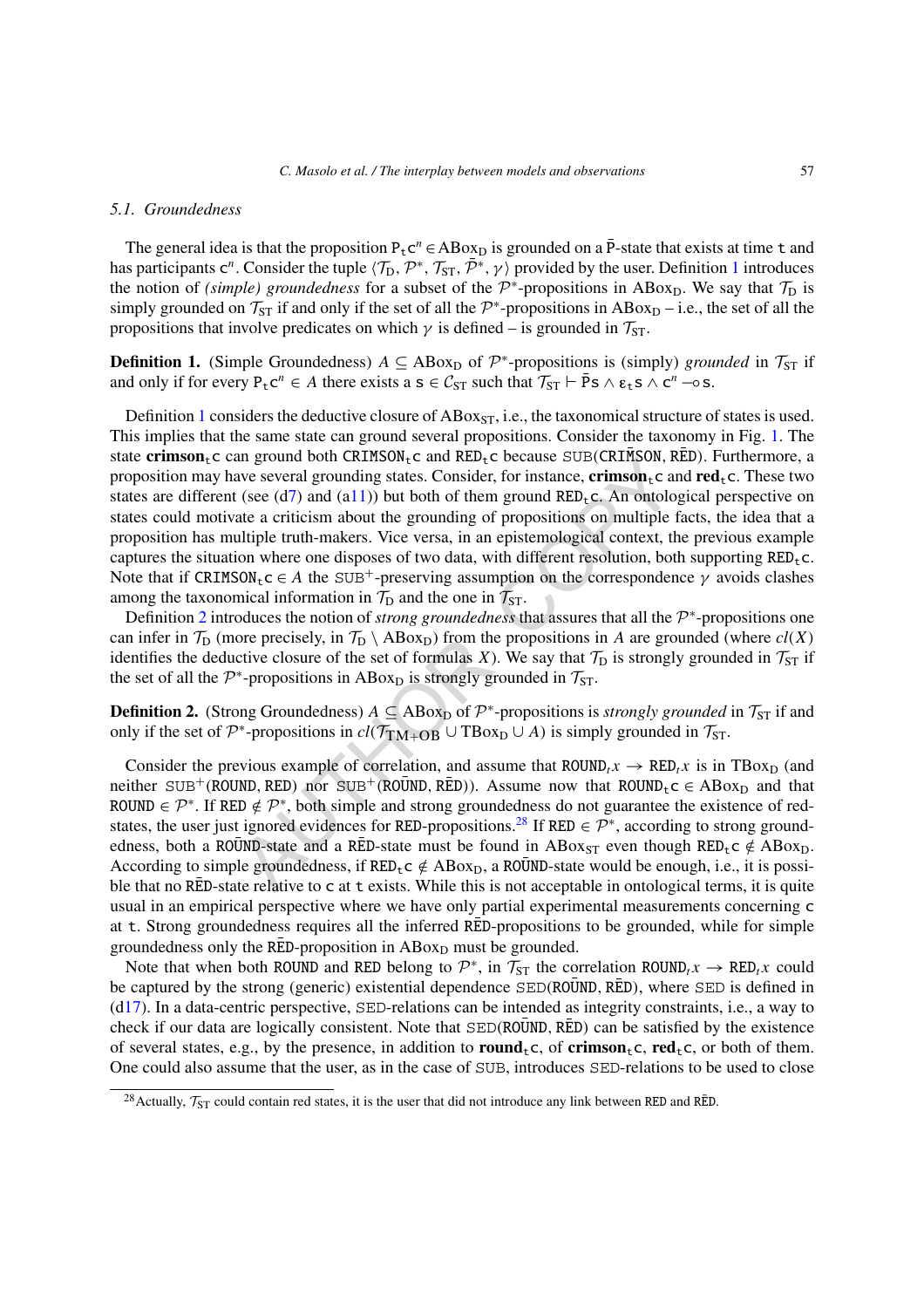or complete the data, i.e., to add new (indirect) states into  $V_{ST}$ . In this case, starting from **round**<sub>t</sub>c, SED(ROUND, RED) only introduces red<sub>t</sub>c, one has no information about the exact shade of red of c.<sup>[29](#page-17-2)</sup>

<span id="page-17-1"></span>d17 
$$
\text{SED}(\bar{P}, \bar{Q}) \triangleq \forall tx^n (\exists s (\bar{P}s \wedge \epsilon_t s \wedge x^n - \circ s) \rightarrow \exists r (\bar{Q}r \wedge \epsilon_t r \wedge x^n - \circ r))
$$

Notice that SUB<sup>+</sup> is a specific case of SED where *s* and *r* coincide. Hence, material implications between object-properties may be grounded o n different types o f existential dependence between the correspond-ing state-kinds.<sup>[30](#page-17-3)</sup> As said, here we consider only SUB-relations between state-kinds. The production of data is represented only via the data production primitive defined on individual states (not on state-kinds, i.e., it captures punctual dependencies not general ones) or by correlation rules in TBox<sub>D</sub>. Section [7.3](#page-22-0) takes into account data production dependencies to weaken the notions of groundedness and covering.

#### <span id="page-17-0"></span>*5.2. Covering*

In the previous section, we considered the assertions in  $T_D$  that are supported by (the existence of) states in  $\mathcal{T}_{ST}$ . Here, we take into account the opposite direction, i.e., how and when the states in  $\mathcal{T}_{ST}$  have a correspondent assertion in  $\mathcal{T}_D$ . We have already seen that the (and only the)  $\bar{\mathcal{P}}^*$ -predicates have an unique correspondent  $\mathcal{P}^*$ -predicate, i.e.,  $\gamma^{-1}(\bar{P}) = P$ . The definitions of *covering* we propose are then a sort of *dual* of the ones of groundedness.

Definition [3](#page-17-4) introduces the notion of (simple) covering for a set *A* of  $\bar{\mathcal{P}}^*$ -states in  $\mathcal{T}_{ST}$ . We say that  $\mathcal{T}_D$  simply covers  $\mathcal{T}_{ST}$  if *A* is the set of all the  $\bar{\mathcal{P}}^*$ -states in  $\mathcal{T}_{ST}$ . Like grounding, the same state can be covered by different propositions and the same proposition can cover different states. Strong covering, see Definition [4](#page-17-5), requires the covering proposition to belong to ABox<sub>D</sub>.

<span id="page-17-4"></span>**Definition 3.** (Simple Covering)  $T_D$  *simply covers* the set  $A \subseteq C_{ST}$  of  $\overline{P}^*$ -states in  $T_{ST}$  if and only if for every  $s \in A$ ,  $t, c^n \in C_{TM+OB}$ ,  $\bar{P} \in \bar{\mathcal{P}}^*$  such that  $\mathcal{T}_{ST} \vdash \bar{P}s \wedge \bar{\varepsilon}_t s \wedge c^n \multimap s$  then  $\mathcal{T}_D \vdash P_t c^n$ .

<span id="page-17-5"></span>**Definition 4.** (Strong Covering)  $\mathcal{T}_D$  *strongly covers* the set  $A \subseteq C_{ST}$  of  $\overline{\mathcal{P}}^*$ -states in  $\mathcal{T}_{ST}$  if and only if for every  $s \in A$ ,  $t, c^n \in C_{TM+OB}$ ,  $\overline{P} \in \overline{\mathcal{P}}^*$  such that  $\mathcal{T}_{ST} \vdash \overline{P}s \wedge \overline{\varepsilon_t s} \wedge c^n \multimap s$  then  $P_t c^n \in AB \infty_D$ .

Note that the notions of covering and groundedness are independent, i.e., covering does not rule out the possibility to have ungrounded  $P$ -propositions in (the deductive closure of)  $ABox_D$ .

section, we considered the assertions in  $I_D$  that are supported to<br>section, we consourt the opposite direction, i.e., how and when t<br>sestriton in  $T_D$ . We have already seen that the (and only the)  $\overline{P}$ <br>ent  $P^*$ -pred In a scientific scenario, one would like to import as much data as possible into  $\mathcal{T}_D$ , i.e., to populate ABox<sub>D</sub> by assuring that  $\mathcal{T}_D$  strongly covers  $\mathcal{T}_{ST}$  and  $\mathcal{T}_D$  is simply grounded in  $\mathcal{T}_{ST}$ . In this case, all the  $\bar{P}^*$ -states in ABox<sub>ST</sub> have at least a correspondent ABox<sub>D</sub>-assertion, and all the ABox<sub>D</sub>-assertions have at least a supporting state. Strong groundedness guarantees that all the propositions in the deductive closure of ABox<sub>D</sub> have a supporting state, i.e., there exist empirical evidences of everything  $\mathcal{T}_D$  can infer from the initial ABox. Vice v ersa, in the case o f simple groundedness, some propositions inferred from the initial data could lack an empirical support. Howe v e r , e ven in this weaker scenario, since the states are not necessarily truthful, the importing of states could end up in a logically inconsistent  $\mathcal{T}_D$ . In order to maintain the grounding of  $T_D$  on data by preserving its consistency, one can consider (*i*) to avoid importing some states, i.e., states need to be filtered, aggre gated, o r harmonized before transferring them into  $ABox_D$ ; *(ii)* to revise the theory  $T_D$  to comply with the whole set of data; or *(iii)* a mix of harmonization of data and revision of the theory. Section [7.3](#page-22-0) takes into account some of these general scenarios i n the case o f (weak) measurement.

<span id="page-17-3"></span><span id="page-17-2"></span> $29$  Actually, this is another reason to allow for the existence of states of non leaf-kinds.

<sup>&</sup>lt;sup>30</sup>Implications with form  $\neg P_t x^n \to Q_t x^n$  are more problematic because it is not clear what guarantees the existence of  $\bar{Q}$ -states.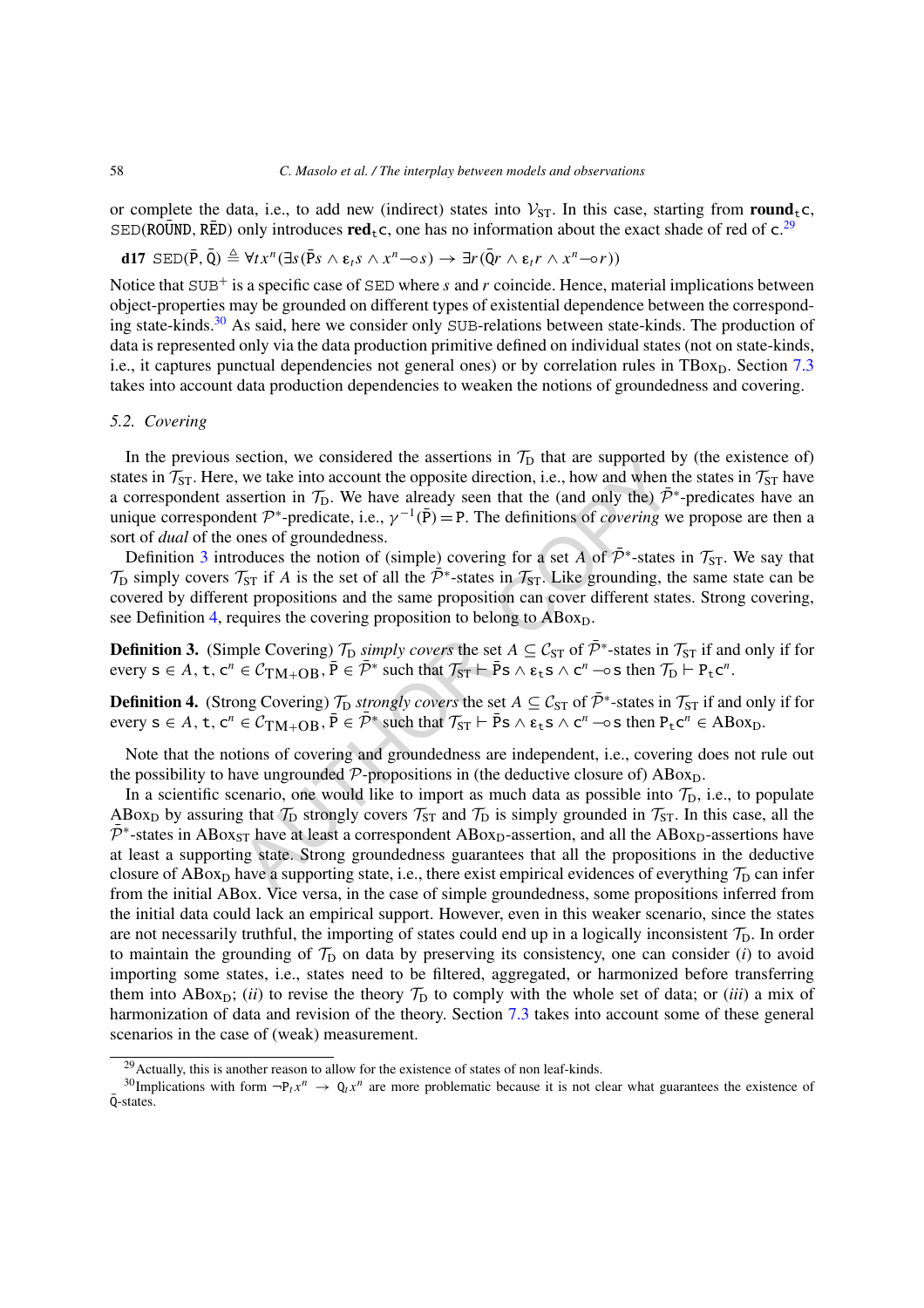## <span id="page-18-0"></span>**6. States as facts o r t r opes**

We briefly make precise a realist (ontological) view where states are entities that exist in the world like *facts* or holding *states of affairs*, see Armstrong [\(1997](#page-28-16)), or (relational) *tropes*, see Daly [\(1997\)](#page-28-5) and Maurin [\(2014](#page-29-4)). In the following, we will talk about facts, but everything holds also for tropes.

In this realist view, states are always completely determined and never disputable. The complete determination of facts can be (partially) characterized by adding to  $\mathcal{T}_{ST}$  the axiom ([a22\)](#page-18-2), which assures states to be partitioned by leaf-state-kinds, i.e., the theory of facts  $\mathcal{T}_{FC} = \mathcal{T}_{ST} \cup \{(a22)\}\)$  $\mathcal{T}_{FC} = \mathcal{T}_{ST} \cup \{(a22)\}\)$  $\mathcal{T}_{FC} = \mathcal{T}_{ST} \cup \{(a22)\}\)$ . With reference to the taxonomy in Fig. [1](#page-7-4), this move implies, for example, that RED is equivalent to CRIMSON, OLIVE is equivalent to YELLOW, while SHAPED is equivalent to the disjunction of ROUND and SQUARE.

<span id="page-18-2"></span>
$$
\mathbf{a22} \ \mathrm{ST} \mathbf{s} \to \bigvee_{\bar{\mathbf{P}} \in \bar{\mathcal{P}}_{\mathcal{L}}} \bar{\mathbf{P}} \mathbf{s}
$$

Because facts are part of the world, they cannot be wrong, the set of facts is an indisputable reference for any theory. If, once imported into  $\mathcal{T}_D$ , some facts generate an inconsistency then only a revision of  $\mathcal{T}_D$  makes sense. However, note that neither  $\mathcal{T}_D$  is necessarily grounded on facts, nor facts are necessarily covered by  $\mathcal{T}_D$ . In the first case,  $\mathcal{T}_{FC}$  represents only a subset of the whole facts. In the second case,  $\mathcal{T}_D$ focuses just on some aspects of the world, on some specific domains of interest. In addition,  $\mathcal{T}_D$  may be partially underdeterminate with respect to the world. For instance, RED  $\in \mathcal{P}^*$  may be a leaf in  $\mathcal{T}_D$  while, in  $\mathcal{T}_{FC}$ , RED may subsume some leaves, e.g., SCARLET and CRIMSON.

part of are word, are yearmoto ex words, the set of racks is an am-<br>once imported into  $T_D$ , some facts generate an inconsistency the<br>overer, note that neither  $T_D$  is necessarily grounded on facts, nor<br>the first case,  $T$ In this realist perspecti ve, one could think that the perfect matching between theory and facts occurs when (*i*)  $\mathcal{T}_{D}$  is strongly grounded in  $\mathcal{T}_{FC}$  and (*ii*)  $\mathcal{T}_{D}$  strongly covers  $\mathcal{T}_{FC}$ . Still, the  $(\mathcal{P} \setminus \mathcal{P}^*)$ -propositions are not necessarily grounded in  $\mathcal{T}_{FC}$ , even though, in some cases, they are deducible from grounded  $\mathcal{P}^*$ propositions. In addition to the conditions (*i*) and (*ii*) one could then add that  $P^* = P$ , i.e.,  $T_D$  and  $T_{FC}$ are strictly aligned. The facts may then be seen as the *truth-makers* of  $P$ -propositions, what exists in the world that makes P-propositions true. Armstrong (1997) assumes ( $\langle x \text{ exists} \rangle$  indicates the proposition 'that x exists' and p entails q if and only if there is no possible world where p holds but q fails):

(A) "If a proposition p is true then there exists an entity x such that  $\langle x \text{ exists} \rangle$  entails p." (Armstrong, [1997](#page-28-16) , p . 115).

Slightly differently , Rodriguez-Pereyra (2005 ) considers:

(TM) "Necessarily, if  $\langle p \rangle$  is true, then there is some entity in virtue of which it is true,"

i.e., "if a proposition is true there must be an entity that would not have existed if the proposition in question had been false" (Rodriguez-Pereyra, 2005, p. 19). Without entering this debate, <sup>31</sup> we just highlight that truthmaking has an *explicative* power: the truth of  $p$  is explained in terms of the existence of the truth-maker x, p is true in virtue of x. This explicative aspect is only partially captured by our frame w ork, which represents a simple correspondence between true propositions and facts.

## <span id="page-18-1"></span>**7. States as obser vations**

In this section, we focus on a cognitive or empirical interpretation of states, we talk of simple and complex observations rather than states. In Section [2](#page-2-0), we have seen that observations represent both

<span id="page-18-3"></span> $31$ The interested reader can refer to Beebee and Dodd [\(2005](#page-28-22)) for a deep discussion.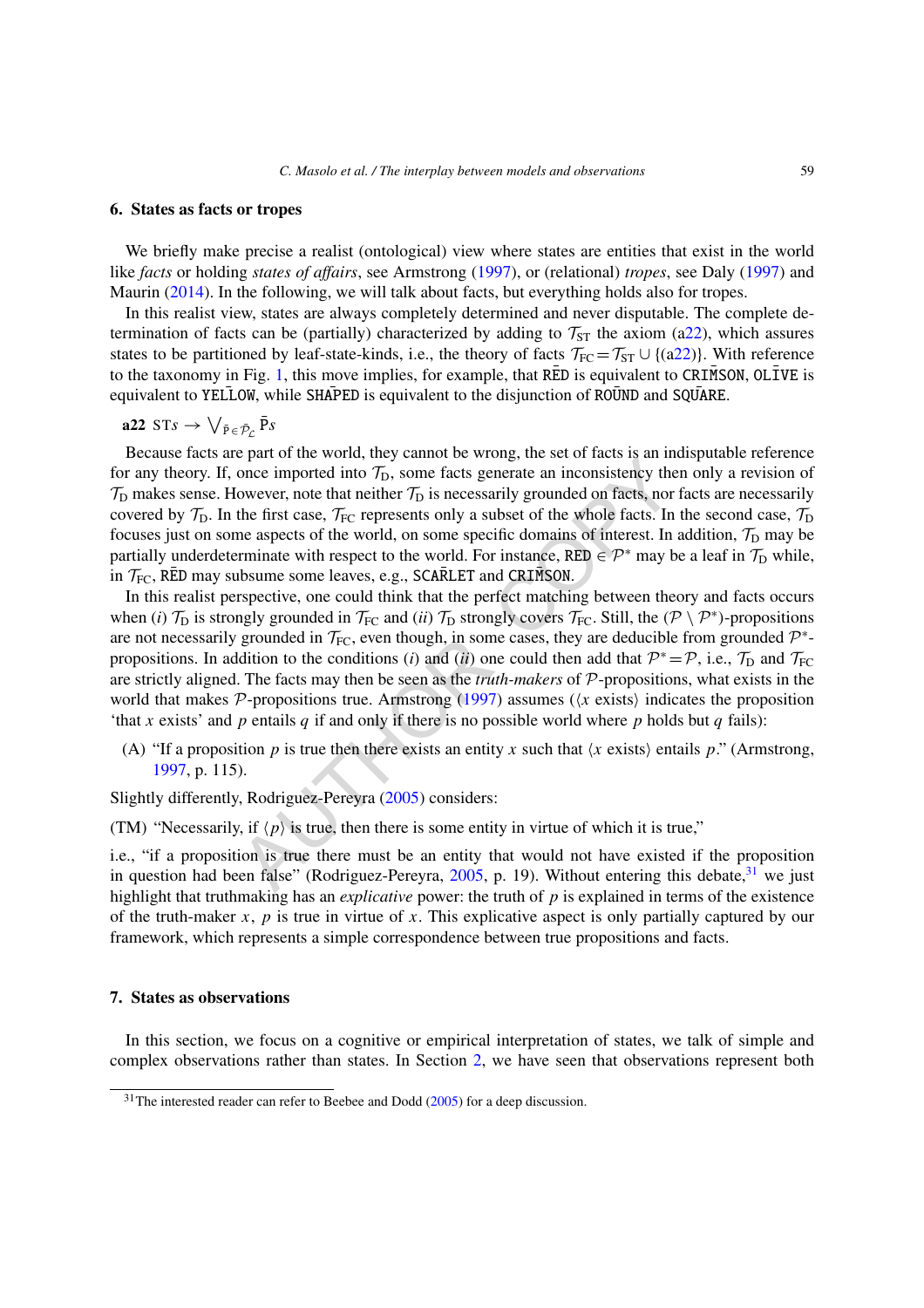direct classifications like sensations or simple measurements, and classifications resulting from highlevel cognitive or empirical processes like reasoning, testing, reporting, etc. These processes rely on simple observations to build explicit, concise, meaningful, and cognitively effective classifications. For instance, in data analysis, one starts from raw data to build indicators that can be further elaborated. In metrology, one can represent the way data are collected, their origin or provenance, the involved devices or observ ers, etc.

or<br>doduced complex data exist, every complex datum is perfectly we<br>ee of mistakes. We prefer to follow a weaker approach that lacks the<br>ach but is able to manage *partial* information about the *origin*<br>per than represent One possible way to capture this generative aspect is to consider all the observations in  $\mathcal{T}_{ST}$  as raw and perform all the elaborations at the level of  $\mathcal{T}_D$  by introducing some axioms that represent the needed data-aggregation rules. This strategy is perfectly acceptable but it has at least two issues. First, the theory  $\mathcal{T}_D$  would mix the realm of data (analysis) and the one of the laws that are supposed to govern the world, the realm of the empirical practice and the realm of purely theoretical knowledge. Second, and more importantly, this strategy would imply that (*i*) for all the complex data taken into account, the way they are calculated and the raw data from which they are produced are explicitly represented in  $\mathcal{T}_D$ ;<sup>[32](#page-19-1)</sup>, and (ii) no wrongly-produced complex data exist, every complex datum is perfectly well defined and all the elaborations are free o f mistak es. We prefer to follo w a weaker approach that lacks the explanatory p o wer of this ideal approach but is able to manage *partial* information about the *origin* (the *provenance*) of complex data. Rather than representing *how* complex data are produced, we just introduce a mechanism (namely, the *data production* relation introduced in the next section) to keep track of the data on which they depend, of the data that has been used to produce them. This seems a more realistic position in a scenario where data are made available by different sources without necessarily a complete information on the way they have been achieved and where the possibility to have false data or wrong elaborations is not negligible. This weak frame w ork cannot be used to certify the (dis)alignment o f the empirical or experimental data with the theoretical framework under test. However, as we will see in Section [7.3,](#page-22-0) it allows to address some simple kinds of mismatches between  $T_D$  and  $T_{ST}$ .

## <span id="page-19-0"></span>*7.1. The primitive of data p roduction*

Data production – or, simply, production – is a (cognitive) process that induces a *simple* observation to emerge from a (possibly) complex one:  $x \prec_t s$  stands for "at time t, the simple observation s is *directly produced* starting from the (comple x ) observ ation *x*" ( a23). We consider here only *direct* production, i.e., productions with no intermediate steps ( a24), the basic blocks for building production-chains, see Section [7.3](#page-22-0). Data production is a sort of (temporally qualified) *specific* dependence. In particular, here we focus on a *synchronic* dependence, i.e., both the 'producer' and the 'product' must *completely* exist when a production relation holds (a25). Productions that contemplate temporal patterns of diachronic observations, forms of historical dependence, are not considered in this work.

<span id="page-19-3"></span><span id="page-19-2"></span>**a23** 
$$
x \prec_t y \rightarrow \text{cST} x \wedge \text{ST} y \wedge \text{T} M t
$$
  
\n**a24**  $x \prec_t y \rightarrow \neg \exists z (x \prec_t z \wedge z \prec_t y)$   
\n**a25**  $x \prec_t y \rightarrow \hat{\epsilon}_t x \wedge \epsilon_t y$ 

<span id="page-19-4"></span>Logically,  $x \prec_t s$  can be seen as a form of inference, a dependence of the information contained in s on the one in  $x$ . However, our production primitive is not necessarily truth-preserving, it just allows to take track of the data advocated for the introduction of a new datum. Neither the truth of the starting data nor the validity of the elaboration of these data are guaranteed, e.g., one can encounter faulty

<span id="page-19-1"></span><sup>&</sup>lt;sup>32</sup>This also impacts the required expressive power of the logic behind  $\mathcal{T}_D$ , given the fact that often the indicators are the result of comple x statistical analysis, etc.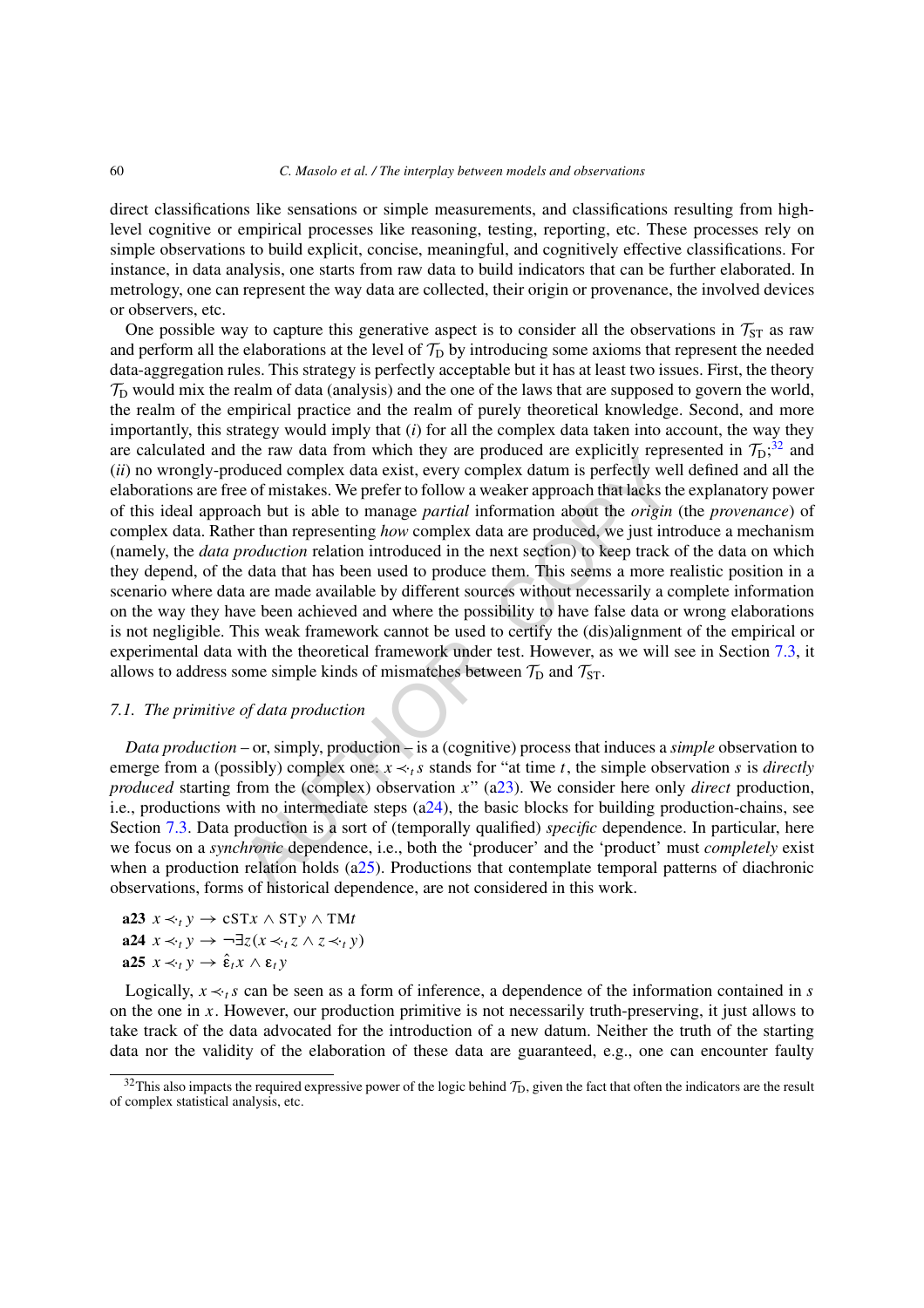productions. To check the *validity* of a given data production and then to filter out incorrect productionstatements, additional information is required. Note that we represent neither who or what performs the data analysis nor the way the raw data are elaborated. These are interesting extensions of our framework whose usefulness will be briefly discussed in Section [7.3](#page-22-0).

ing point to production-chains. Intuitively, they include phenomendings of the outputs of the technical devices by the operators,<br>and sense previously discussed). However, in our framework, thorsed by someone (not explici The temporal qualification of the production-primitive is necessary because observations can exist at several times, therefore, the data that produce them can change through time, i.e., ([f7](#page-20-1)) does not hold in our framework (even in the case  $\hat{\epsilon}_{t'}(x)$ ). For instance, the weight of an object  $\sigma$  can be measured at several times by using different devices even when the weight of  $\sigma$  does not change. Second, even at a single time, an observation can rely on different raw data. For instance, both  $\mathbf{r}_t(x, d) + \mathbf{p}_t(d) \prec_t 9.109 \times 10^{-31} \text{kg}_t(x)$  and  $1.602 \times 10^{-19}$ coulomb $_t(x) \prec_t 9.109 \times 10^{-31} \text{kg}_t(x)$ are possible. In the first case, the mass of an electron  $x$  is determined by observing a P-configuration of the scale d when R-connected to x, while, in the second case, by applying a physical law. Third, there are observations, called *primitive* observations or raw data, that are not produced. Primitive observations supply a starting point to production-chains. Intuitively, they include phenomenological conscious sensations, simple readings of the outputs of the technical devices by the operators, or, simple measurements (in the Carnap sense previously discussed). However, in our framework, they are observations that have been endorsed by someone (not explicitly represented in the theory) without providing any information about their origin. Fourth, one is tempted to assume that if  $x \prec_t y$  holds then, at any time x completely exists, x continues to be linked with y by the production-primitive  $(f8)$ . We do not commit to this vie w because the holding of the production-relation has to be intended a s a n *explicit* statement resulting from underlying cognitive processes. The production  $x \prec_t y$  represents an explicit commitment to the fact that, at  $t$ ,  $y$  has been produced starting from  $x$ . Both  $x$  and  $y$  could exist at  $t'$  without any production-relationship (at t') between them, without any explicit elaboration of (the observations that compose) *x* to obtain *y* .

<span id="page-20-2"></span><span id="page-20-1"></span>**f7** 
$$
x \prec_t y \land \varepsilon_{t'} y \rightarrow x \prec_{t'} y
$$
  
\n**f8**  $x \prec_t y \land \hat{\varepsilon}_{t'} x \rightarrow x \prec_{t'} y$ 

Note that the production-primitive could also represent ontological information. Consider, for instance,  $\mathbf{p}_t(x) \prec_t \mathbf{q}_t(x)$ . At least two readings are possible: (*i*) we are in presence of an ontological correlation, e.g., all the objects with mass  $9.109 \times 10^{-31}$  kg have an electric charge of  $1.602 \times 10^{-19}$ coulomb, or *(ii)* we are in presence of a generalization, e.g., all the scarlet objects are red. Consider now (inheres<sub>t</sub> $(x, q) + p_t(q) \leq t p_t(x)$ ). Here, q can be seen as an *individual quality* or *trope* that inheres in x. The classification of x under P depends on the classification of its trope under P, e.g., x appears red because a red-trope inheres i n it.

Our theory of data production  $\mathcal{T}_{PR}$  is then an extension of  $\mathcal{T}_{ST}$  such that:

$$
- \nu_{PR} = \nu_{ST} \cup \{\prec\}, \text{ and}
$$

 $-\mathcal{T}_{PR} = \mathcal{T}_{ST} \cup \{(a23), (a24), (a25)\} \cup \text{ABox}_{PR} \cup \text{TBox}_{PR}$  $-\mathcal{T}_{PR} = \mathcal{T}_{ST} \cup \{(a23), (a24), (a25)\} \cup \text{ABox}_{PR} \cup \text{TBox}_{PR}$  $-\mathcal{T}_{PR} = \mathcal{T}_{ST} \cup \{(a23), (a24), (a25)\} \cup \text{ABox}_{PR} \cup \text{TBox}_{PR}$  $-\mathcal{T}_{PR} = \mathcal{T}_{ST} \cup \{(a23), (a24), (a25)\} \cup \text{ABox}_{PR} \cup \text{TBox}_{PR}$  $-\mathcal{T}_{PR} = \mathcal{T}_{ST} \cup \{(a23), (a24), (a25)\} \cup \text{ABox}_{PR} \cup \text{TBox}_{PR}$  $-\mathcal{T}_{PR} = \mathcal{T}_{ST} \cup \{(a23), (a24), (a25)\} \cup \text{ABox}_{PR} \cup \text{TBox}_{PR}$  $-\mathcal{T}_{PR} = \mathcal{T}_{ST} \cup \{(a23), (a24), (a25)\} \cup \text{ABox}_{PR} \cup \text{TBox}_{PR}$ , where  $\text{ABox}_{PR}$  and  $\text{TBox}_{PR}$  extend, respectively, ABox<sub>ST</sub> and TBox<sub>ST</sub> with statements that involve the primitive  $\prec$  of direct production.

## <span id="page-20-0"></span>*7.2. Weak measurement*

We focus here on one special kind of data production called *evaluation* that has the form in ([f9\)](#page-21-0) where  $\mathbf{q}_t(x)$  is produced from (*i*) a relational observation concerning both x and m and (*ii*) a classification of m. The observation  $\mathbf{p}_t(m)$  is a sort of *proxy* for  $\mathbf{q}_t(x)$ , i.e., *m* is a *mediator* able to transduce, by R-interacting with x, a property of x into a property of m. By connecting the object x to the mediator m in a qualified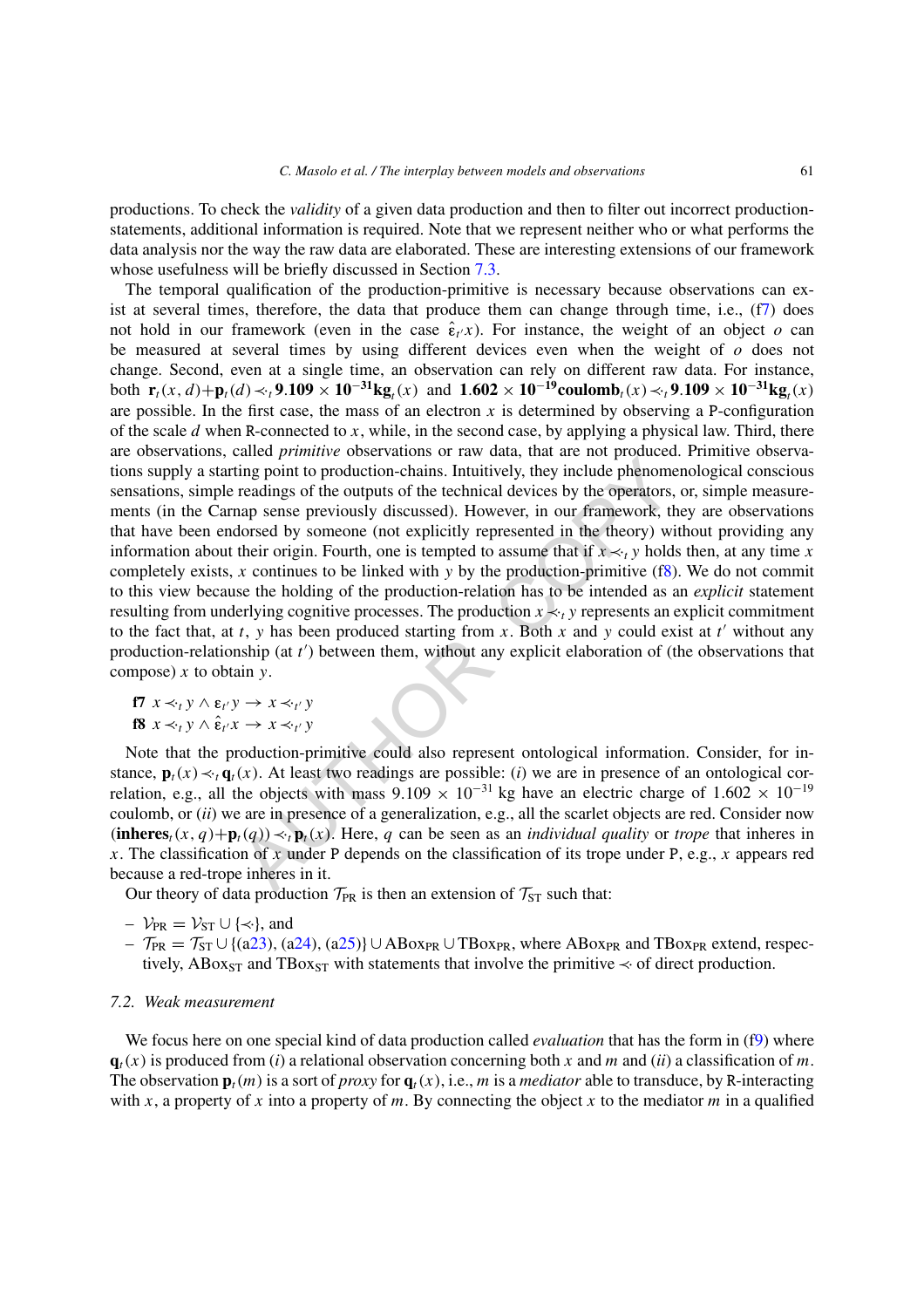way, some observations about x can be indirectly obtained by observing m. Measurements may be seen as specific evaluations, e.g., the weight of  $x$  is obtained by observing that  $x$  is on the plate of the scale *m* and by observing the position of (the pointer of) *m*.

<span id="page-21-1"></span><span id="page-21-0"></span>**f9** 
$$
(\mathbf{r}_t(x, m) + \mathbf{p}_t(m)) \prec_t \mathbf{q}_t(x)
$$
   
\n**d18**  $\sigma_t^m s \triangleq \bigvee_{\mathbf{r}, \mathbf{p} \in \mathbf{P}} (\exists x s_1 s_2(x - \sigma s \land s_1 = \mathbf{r}_t(x, m) \land s_2 = \mathbf{p}_t(m) \land s_1 + s_2 \prec_t s))$  *(evaluation)*   
\n*(source)*

For evaluations, the *source* relation  $\sigma$  can be defined as in ([d18\)](#page-21-1):<sup>33</sup>  $\sigma_t^m s$  stands for "at time t, m is a source or *origin* of the observation s". The source m coincides with the mediator, what or who interacted with the participant of *s* during the evaluative process. When the mediator is a person, we talk of pure evaluation, opinion, sensation, expertise, etc. Note that some observations may have several sources that can be further characterized by information about its kind, its reliability , etc., see Jano wicz and Compton [\(2010](#page-29-2)). We do not consider this additional information that, however, can be easily integrated in our framework.

the production primitive does not guarantee the validity of the pro-<br>ment allows to introduce some constraints to rule out *material* erifically, here we focus on the case of *qualitative* evaluations, a p<br>heory of *weak* As said before, the production primitive does not guarantee the validity of the production process. The theory of measurement allows to introduce some constraints to rule out *material* errors in the data production. More specifically, here we focus on the case of *qualitative* evaluations, a perspective explicitly addressed b y the theory of *weak measurement* introduced by Finkelstein (2003 ) and further elaborated by Mari [\(2013](#page-29-29)). In this weak perspective, measurement does not necessarily involve *quantities* (interval or ratio properties) but also *qualities* (nominal or ordinal properties). Qualitative classification plays a fundamental role in disciplines lik e psychology , medicine, or sociology where non-physical properties can be attributed to the subjects via the administration o f *tests* . Measurement becomes "uncorrelated with quantification: the measurability of a property is a feature derived from experiment, not algebraic constraints" (Mari, 2013, p. 2894). The basic formula of the quality calculus is  $p = {p}$  in [p] where: (*i*)  $p$  is a property of an object (e.g., the color or the shape of an object); (*ii*) [ $p$ ] is a *classification* system, a system of properties all related to the same quality (e.g., the color-properties); and (*iii*)  $\{p\}$  is an element of  $[p]$ , it individuates the position of the object under measurement in the system  $[p]$  (e.g., scarlet for colors), see Mari and Giordani (2012) for more details.<sup>34</sup> (Weak) measurement commits to *individual properties* or *tropes* of objects. The value  $\{p\}$  is attributed to an individual property of the object under measurement, e.g., it is the *color of the object* that is scarlet. The object is (indirectly) scar-let just because its color is scarlet (see the end of Section 7.1). However, as shown in Masolo [\(2010](#page-29-31)), by explicitly taking into account the measurement devices, one can avoid this commitment and consider measurement as a (partial) mapping from objects to properties in the system  $[p]$ . Given the fact that the evaluation form ([f9](#page-21-0)) explicitly refers to the mediators, here we embrace this less committed approach.

According to Mari (2013), the distinction between *measurement* and *evaluation* is based on the *objectivity* and *inter-subjectivity* of the results: measurements must be sharable by different subjects at different times and in different places. To achieve this, measurement relies on *measurement standards* and *calibration*. A device transduces the interaction with an object into an internal state (of the device connected to the object) that is empirically accessible via the pointer. Calibration provides a meaning to the positions of the pointers. Once a physical or theoretical measurement standard isomorphic to  $[p]$  is established, calibration – see Masolo [\(2010](#page-29-31)) and Frigerio et al. [\(2009](#page-28-24)) for details – establishes a one-toone correspondence between the positions of the pointers and the properties in [*p*], i.e., the positions of the pointers stand for properties, the device physically embodies the classification system.

<span id="page-21-3"></span><span id="page-21-2"></span><sup>&</sup>lt;sup>33</sup>P is the set of functions that is in a one-to-one correspondence with the set of state kinds  $\bar{\mathcal{P}}$ .

<sup>34</sup>Usually, the classification systems are structured. The *domains* of *conceptual spaces* (see Gärdenfors [\(2000\)](#page-28-10)) and the quality spaces of DOLCE-CORE (see Borgo and Masolo [\(2009\)](#page-28-25)) can then be seen as classification systems.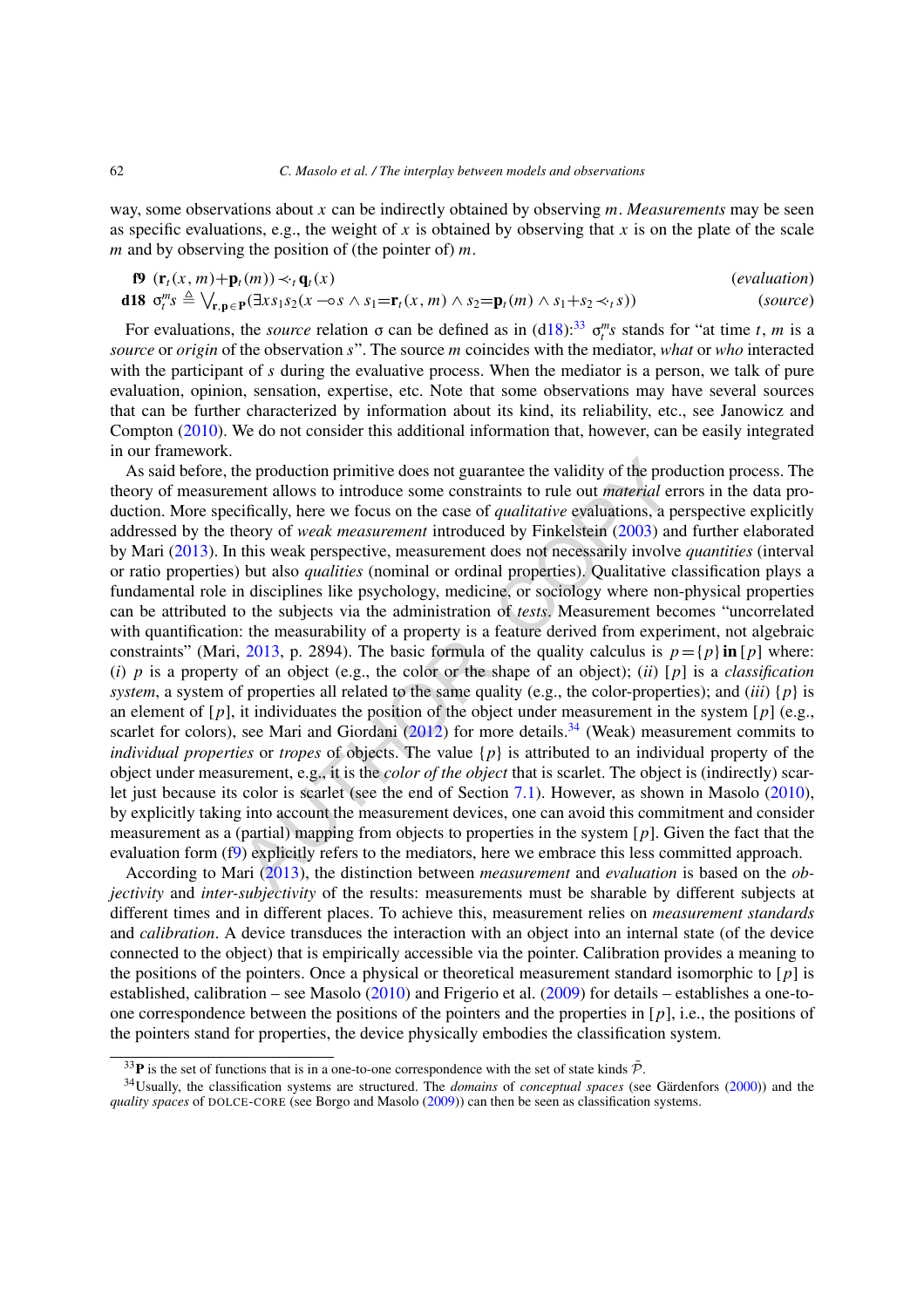Let us analyze the conditions evaluations must satisfy to be classified as measurements. First, the mediators must be measurement devices, i.e., objects with the design characteristics previously discussed. Here, we do not explicitly consider these characteristics, we simply introduce a finite number of kinds of stable and calibrated devices all subsumed by OB. Each kind of devices is characterized in terms of ( *i* ) the possible positions of the pointers, and (*ii* ) the possible ways a n object can be connected to the devices. Given a device-kind D, we assume that  $\overline{\mathcal{D}} \subseteq \overline{\mathcal{P}}$  characterizes the configurations (of the pointers) of the devices while  $\overline{R}\mathcal{D} \subseteq \overline{\mathcal{P}}$  specifies how the input objects must be connected to the devices.

Second, we need to represent the classification system  $[p]$ . To account for the possibility to classify objects at different *resolutions*, we allow [*p*] to contain multi-resolution properties, i.e., the properties in [p] can be *taxonomically* structured. In our framework, a multi-resolution system can be represented by a taxonomically structured  $\bar{S} \subseteq \bar{\mathcal{P}}$ . For instance, in Fig. [1](#page-7-4), one can consider  $\bar{S} = \{COL\bar{ORED}, \overline{RED}, \overline{CRI}N\}$ SON, YELLOW, OLIVE, GREEN, EMERALD} that contains predicates at different levels of resolution, e.g., COLORED, RED, and CRIMSON. Taxonomically unstructured flat systems can also be considered, e.g.,  $\overline{S} = \{CRI\overline{M}SON, OL\overline{I}VE, EME\overline{R}ALD\}.$ 

,  $\vec{v}$ ,  $\vec{v}$ ,  $\vec{v}$ ,  $\vec{v}$ ,  $\vec{v}$ ,  $\vec{v}$ ,  $\vec{v}$ ,  $\vec{v}$ ,  $\vec{S}$  = (CRTMSON, OL TVE, EMERALD).<br>
AT calibration, we need to individuate the properties in  $\vec{S}$  the eed then an embedding of  $\vec{D}$  into Third, to represent calibration, we need to individuate the properties in  $\overline{S}$  the observation-kinds in  $\bar{\mathcal{D}}$  stand for. We need then an embedding of  $\bar{\mathcal{D}}$  into  $\bar{\mathcal{S}}$ . This embedding represents the calibration of D-devices with respect to the system  $\overline{S}$ , i.e., we explicitly represent neither the calibration process nor the measurement standard that allows for the calibration. Given a device-kind D,  $\bar{P} \in \bar{\mathcal{D}}$ ,  $\bar{R} \in \bar{\mathcal{RD}}$ , and a classification system  $\bar{S}$  the device refer to, calibration constraints have the form in ([f10\)](#page-22-1) where  $\bar{Q} \in \bar{S}$ .

<span id="page-22-1"></span>**f10**  $(\text{D}m \wedge (\mathbf{r}_t(x, m) + \mathbf{p}_t(m)) \prec_t s \wedge x - \circ s) \rightarrow \overline{\mathbf{Q}}s$ 

Once the calibration constraints are available, it becomes trivial to filter out the evaluations that are not measurements. If the observations  $\mathbf{r}_t(x, m)$  and  $\mathbf{p}_t(m)$  are not primitive, the calibration and filtering process can be applied also to them. Vice versa, the checking of the correctness of pure evaluations – e.g., when the mediator is a person, group, or institution – could i nvolv e social or historical behaviors o f the mediator that are v ery difficult to be analyzed and represented.

Let us extend  $\mathcal{T}_{TM+OB}$  with *n* device kinds  $D_i$  (such that  $D_i x \to OBx$ ) and a set of individual constants for devices. In this way, the theories  $\mathcal{T}_{ST}$  and  $\mathcal{T}_{PR}$  contain individual constants and predicates also for states that concern devices. The theory  $\mathcal{T}_{MS}$  of *(weak) measurement* is defined as in the following:

- $-\mathcal{V}_{MS} = \mathcal{V}_{PR}$
- $-\mathcal{T}_{\text{MS}} = \mathcal{T}_{\text{PR}} \cup \text{TBox}_{\text{MS}}$ , where TBox<sub>MS</sub> is a set of axioms with form (f10) that refer to *m* measurement standards  $\bar{S}_j \subseteq \bar{P}$ , *n* sets  $\bar{D}_i \subseteq \bar{P}$  (one for each device-kind) that characterize the configurations of the D<sub>i</sub>-devices, and *n* sets  $\overline{\mathcal{RD}}_i \subseteq \overline{\mathcal{P}}$  that specify how the input objects must be connected to the D *<sup>i</sup>*-de vices.

## <span id="page-22-0"></span>*7.3. Linking models with measurements*

We have seen that the calibration constraints help in discovering material mistakes. Consider now two devices  $d_1$  and  $d_2$  of kind D1 and D2, both calibrated with the classification system  $\overline{S}$ . Furthermore, assume that the object *x* is correctly connected to  $d_1$  by  $\overline{R1} \in \overline{R2D_1}$  and to  $d_2$  by  $\overline{R2} \in \overline{R2D_2}$  and that the calibration constraints are satisfied. In the situation represented in  $(f11)$  $(f11)$ , all these conditions do not guarantee the identity of  $q1_t(x)$  and  $q2_t(x)$ , it is still possible to have two different synchronous measurements of x both relative to  $\overline{S}$ .

<span id="page-22-2"></span>
$$
\mathbf{f11} \; \left( \mathbf{r1}_t(x, d_1) + \mathbf{p1}_t(d_1) \right) \prec_t \mathbf{q1}_t(x) \wedge \left( \mathbf{r2}_t(x, d_2) + \mathbf{p2}_t(d_2) \right) \prec_t \mathbf{q2}_t(x)
$$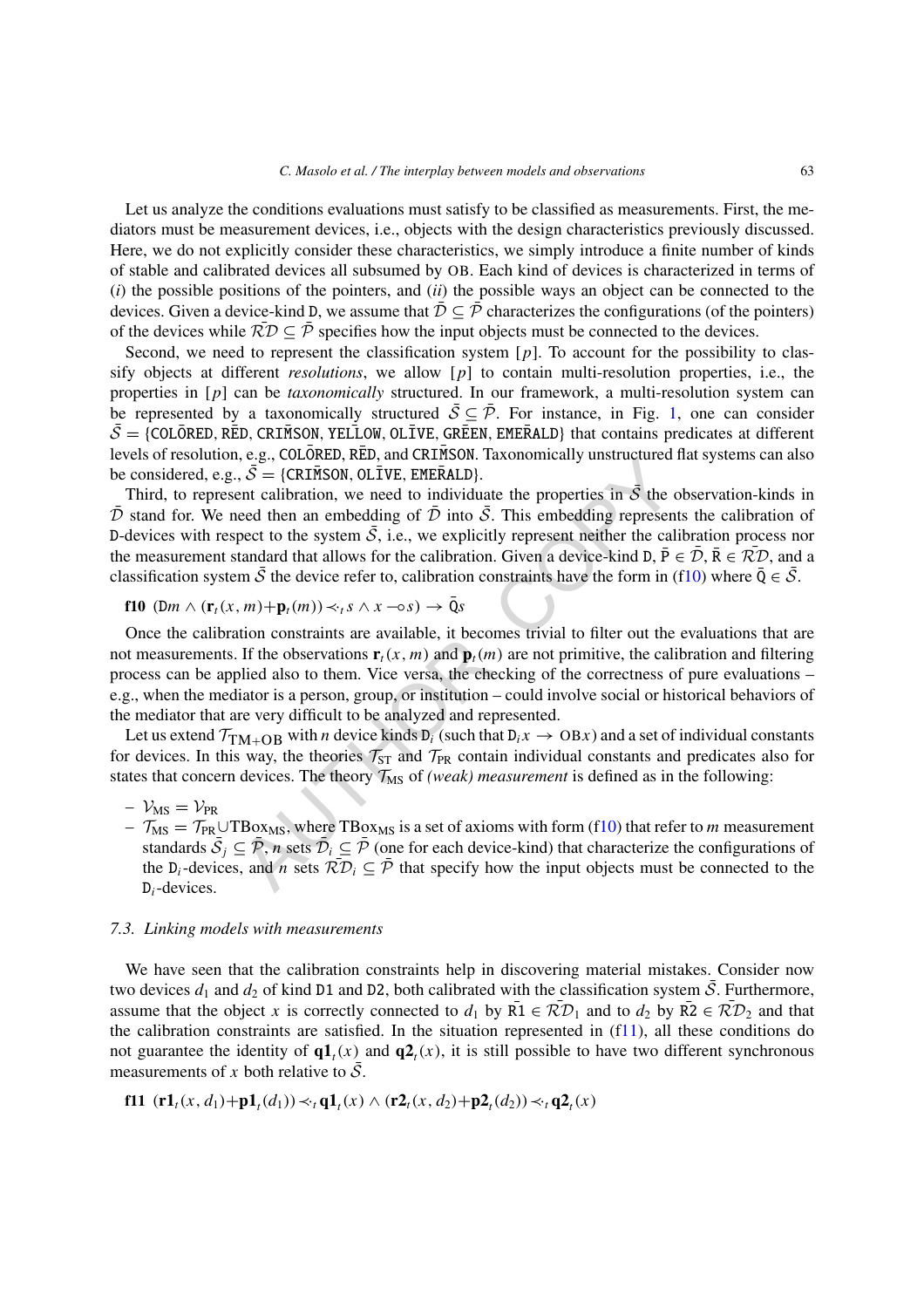This difference can be due to the resolution of the devices, e.g.,  $q1_t(x) = \text{crimson}_t(x)$  and  $q2_t(x) =$ **red**<sub> $t$ </sub>(x), or to the kind of receptors the devices are equipped with. For instance, in Fig. [1](#page-7-4), OLIVE is subsumed by both YELLOW and GREEN, therefore  $q1_t(x) = \text{yellow}_t(x)$  and  $q2_t(x) = \text{green}_t(x)$  can be justified by the lack of information about the exact shade of  $x$ :  $d_1$  classifies an olive shade as yellow, while  $d_2$  as green. Disagreements like  $q1_t(x) =$ **olive**<sub>t</sub> $(x)$  and  $q2_t(x) =$ **crimson**<sub>t</sub> $(x)$  are less easy to be justified because, intuitively, *being olive* and *being crimson* are incompatible properties, no calibrated devices should, in principle, produce these results. However, in the scientific and ordinary practice, sometimes devices are used in a wrong way, in extreme environmental conditions, or they are just malfunctioning. Thus, a n epistemological approach cannot e xclude the previous kind of conflictual observ ations.

may produce inconsistencies when provided by a domain theory.<br>
d being crimson are, in a given theoretical (or ontological) perspeds to constrain the predicates OLIVE and CRIMSON. If ABox<sub>D</sub> IVE, CRIMSON  $\in P^*$  then, in In our framework, it is possible to have temporally overlapping states with the same participants that are instances of different leaf-kinds. For instance, the existence of both **olive**<sub>t</sub>(c) and **crimson**<sub>t</sub>(c) in  $ABox<sub>MS</sub>$  does not generate any logical inconsistency. This is a prerequisite to allow  $\mathcal{T}_{MS}$  containing observ ations that may produce inconsistencies when provided b y a domain theory . To represent the fact that *being olive* and *being crimson* are, in a given theoretical (or ontological) perspective, incompatible properties, one needs to constrain the predicates OLIVE and CRIMSON. If ABox<sub>D</sub> (simply or strongly) covers  $\mathcal{T}_{MS}$  and OLIVE, CRIMSON  $\in \mathcal{P}^*$  then, in the previous example, both OLIVE<sub>t</sub> c and CRIMSON<sub>t</sub> c are in ABox<sub>D</sub>. Therefore, by adding  $OLIVE_t x \rightarrow \neg CRIMSON_t x$  into TBox<sub>D</sub>,  $\mathcal{T}_D$  becomes inconsistent. To avoid the inconsistency one can (*i*) filter and clean ABox<sub>MS</sub>, i.e., identify the *most plausible* observations among a set of (possibly) contradictory ones, and assure ABox<sub>D</sub> covers only the filtered ABox<sub>MS</sub><sup>[35](#page-23-0)</sup> (*ii*) revise  $\mathcal{T}_D$  to comply with the full set of observations in  $\mathcal{T}_{MS}$ ; or (*iii*) mix the two precedent strategies.<sup>[36](#page-23-1)</sup>

One first possibility is to follow a brute procedure: start from ABox<sub>D</sub> that simply covers and it is strongly grounded in  $\mathcal{T}_{MS}$  and check if  $\mathcal{T}_{D}$  is consistent. If it is consistent, we are done. Otherwise, start to randomly avoid covering some observations and recheck if the new  $\mathcal{T}_D$  is consistent. After some iterations, one could identify a subset of states that can be safely imported into  $\mathcal{T}_D$ . Alternatively, one can start to delete some axioms from  $T_D$  and recheck if the new theory is consistent with the import of all the observ ations. A procedure that deletes both axioms and observ ations is also possible. These procedures are clearly inappropriate both from a theoretical and a computational perspecti ve.

Let us focus on procedures that filter observations. One can try to follow a sort of *divide and conquer* strategy. Rather than trying to find a maximal set of states that are consistent with TBox<sub>D</sub>,<sup>[37](#page-23-2)</sup> one could try to individuate *n* subsets  $S_1, \ldots, S_n$  of  $\bar{\mathcal{P}}^*$ -states such that  $S_1, \ldots, S_n$  contains, but not necessarily partitions, all the  $\bar{\mathcal{P}}^*$ -states in  $\mathcal{T}_{MS}$ . Let us define  $T_i = \mathcal{T}_{TM+OB} \cup TBox_D \cup ABox_D^i$ , where  $ABox_D^i$  is the ABox that covers and is strongly grounded in  $S_i$ . If all the theories  $T_i$  are consistent, the standard hypothesis of the framework of judgment aggregation, cf. List and Puppe (2009), are met, and one can rely on aggregation techniques – like the ones analyzed in Porello and Endriss [\(2014](#page-29-32)) – to check and

<span id="page-23-0"></span><sup>&</sup>lt;sup>35</sup> Alternatively, one could import only states that have sources and contextualize all the ABox<sub>D</sub>-assertions to their sources, i.e., the propositions that correspond to observations have the form  $P_t^d x$  and correspond in  $\mathcal{T}_D$  to  $\exists s (\bar{P}_s \land \sigma_t^d s \land x \to s)$ . At this point, the inconsistency is present only when the same source has contrasting outputs. The disagreement between sources can then be resolved at the level of  $\mathcal{T}_D$  by introducing specific axioms that aggregate source-dependent propositions into sourceindependent ones. This would mean that (*i*) a subset of the ABox<sub>D</sub> has an explicit epistemological nature, it reflects the point of view of the devices on the world; (ii) that the source-independent propositions do not correspond to any observation; and (*iii*) that the empirical and theoretical levels are mixed up.

<span id="page-23-1"></span> $^{36}$ By decoupling ABox<sub>MS</sub> from ABox<sub>D</sub>, i.e., observations from true  $P$ -propositions, we shift towards a *verificationist* approach to truth: propositions must be verifiable, they are true only if they are verified, and *truth* "is constrained by our abilities to verify, and is thus constrained by our epistemic situation" Glanzberg [\(2014\)](#page-28-26).

<span id="page-23-2"></span><sup>&</sup>lt;sup>37</sup>When we talk of consistency of a set of states with TBox<sub>D</sub> we mean that, given the ABox<sub>D</sub> that simply covers and it is strongly grounded in this set of states, then  $T_D$  is consistent.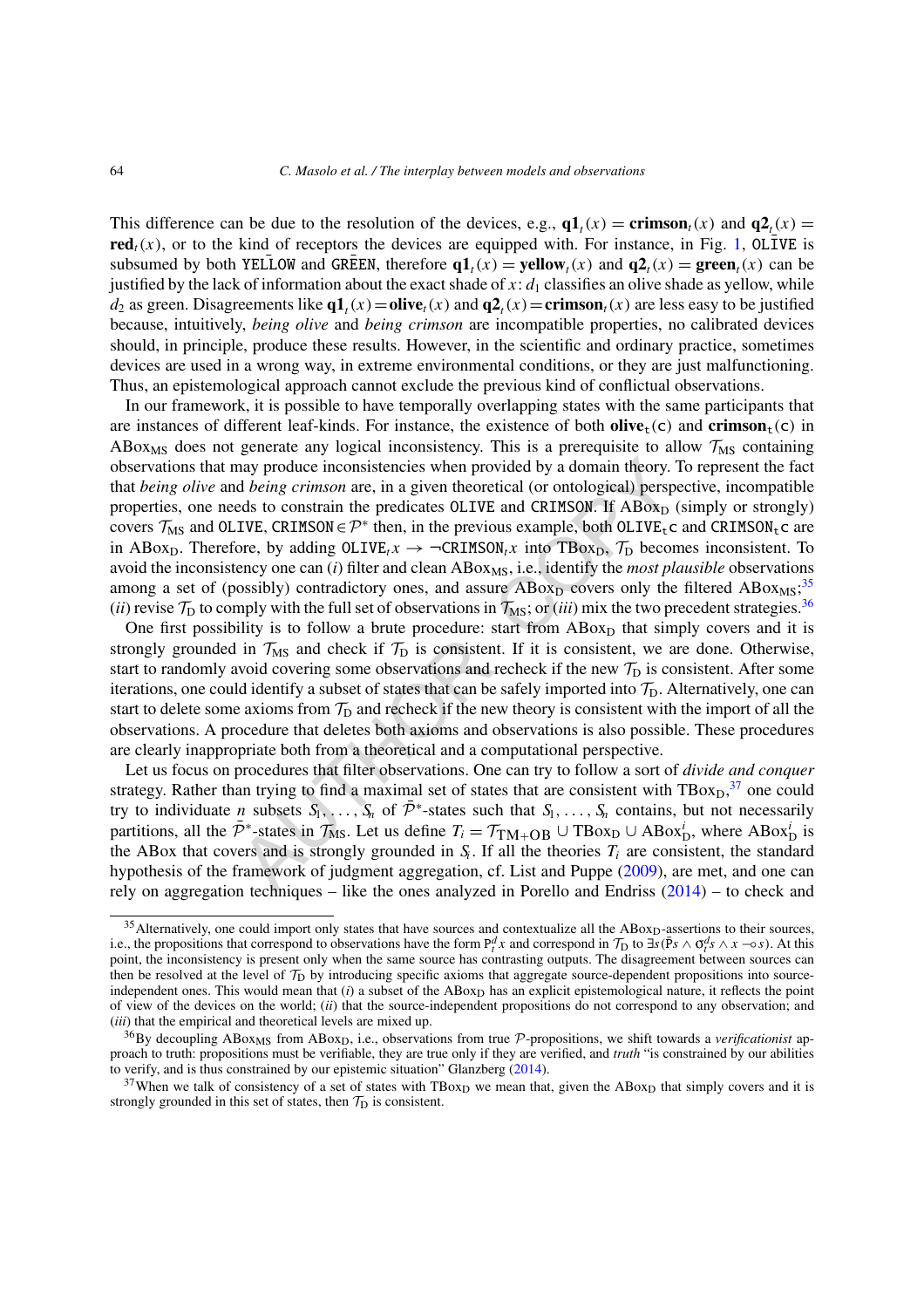possibly solve potential inconsistencies and find a single integrated theory. If some  $T_i$  is inconsistent, it is necessary to apply a recursion step to  $S_i$  (and  $T_i$ ). The attempt is to divide the consistency check by focusing on more simple and manageable sets of observations. However, we have the problem of identifying the sets  $S_i$  of observations.

Porello and Endriss [\(2014](#page-29-32)) assume the  $T_1, \ldots, T_n$  as given. However, they conceive ontology aggregation (explicitly distinguished from ontology merging and integration) in the context of the theory of judgment aggregation: each ontology is seen as a voter, as an individual judgment about the truth of a list of propositions, and the goal is to aggregate the single views into a collective one.<sup>[38](#page-24-0)</sup> In  $\mathcal{T}_{MS}$ , a measurement can be defined as a state *s* for which there exist a time *t* and a device *d* such that  $\sigma$ *t*<sup>*d*</sup><sub>*s*</sub> where *d* corresponds to the voter. Given a finite number of devices  $d_1, \ldots, d_n$ ,  $\mathcal{M}_i$  is the set of  $\overline{\mathcal{P}}^*$ observations with source  $d_i$  (at least at one time of their existence). The set  $\mathcal{M}_i$  of measurements offers a sort of agent-oriented perspective on observations where each device individually contributes to the whole information about the world, each device accesses and investigates the world in a peculiar way.

gation we refer to the aggregation of measurements taken by di<br>pation we refer to the aggregation of measurements taken by di<br>built on the basis of the sets  $M_i$  following what we have done<br>s however more complex. In Pore With *data aggregation* we refer to the aggregation of measurements taken by different devices. The theories  $T_i$  are then built on the basis of the sets  $\mathcal{M}_i$  following what we have done with the  $S_i$ . The case of measurements is however more complex. In Porello and Endriss (2014), an ontology is a finite set of (closed) formulas in a given language (namely, for the sake of example, the description logic  $\mathcal{ALC}$ ) and an ABox is a finite set of propositions with form  $P(a_1, \ldots, a_n)$ . In our framework, the ABox<sub>D</sub>propositions have an instantaneous temporal qualification, i.e., they have the form  $P_t x^n$ . Vice versa, the states in the sets  $\mathcal{M}_i$  are not necessarily linked to a single time and therefore they can change their source(s) or, at some times, they can lack a source. It follows that, to say that the proposition  $P_t c^n \in ABo x_D$  corresponds to an observation collected by the device  $d_i$ , it is not enough to find a state  $s \in \mathcal{M}_i$  such that  $\mathcal{T}_{PR} \vdash \bar{P}s \wedge \varepsilon_t s \wedge c^n \multimap s$  because  $d_i$  could not be the source of s at t, i.e., s could belong to  $\mathcal{M}_i$  because  $\sigma_{t'}^{d_i}$ s holds at  $t' \neq t$ . To guarantee that the propositions really correspond to observations collected by  $\mathbf{d}_i$ , we modify the notions of groundedness and covering by adding the condition  $\mathbf{d}_i^{\mathbf{d}_i}$ 's as done in Definition 5 and in Definition 6.

<span id="page-24-1"></span>**Definition 5.** (Strong M-Covering) ABox<sub>D</sub> *strongly M-covers*  $\mathcal{M}_i$  if and only if for every  $s \in \mathcal{M}_i$ , every **t**,  $c^n$  ∈  $C_{TM+OB}$ , and every  $\bar{P}$  ∈  $\bar{P}^*$  such that  $\mathcal{T}_{PR}$  ⊢  $\sigma_t^{d_i}$  s ∧  $\bar{P}$  s ∧  $\epsilon_t$  s ∧  $c^n$  −◦ s then  $P_t c^n$  ∈ ABox<sub>D</sub>.

<span id="page-24-2"></span>**Definition 6.** (Simple M-Groundedness) A set  $A \subseteq ABox_D$  of  $\mathcal{P}^*$ -propositions is (simply) *M*-grounded in  $\mathcal{M}_i$  if and only if for every  $P_t c^n \in A$  there exists a  $s \in \mathcal{M}_i$  such that  $\mathcal{T}_{PR} \vdash \sigma_t^{d_i} s \wedge \bar{P} s \wedge \varepsilon_t s \wedge c^n \neg \circ s.$ 

Now, as in the case of the  $S_i$ , denote by  $ABox_D^i$  the set of  $\mathcal{P}^*$ -propositions that (*i*) are simply Mgrounded in  $\mathcal{M}_i$  and that (*ii*) strongly M-cover  $\mathcal{M}_i$ . Given a *data set*  $DS^n = \langle \mathcal{M}_1, \ldots, \mathcal{M}_n \rangle$ , we can introduce  $\langle ABox_D^1, \ldots, ABox_D^n \rangle$  and  $-$  using the terminology in Porello and Endriss [\(2014](#page-29-32))  $-$  the *profile*  $T^n = \langle T_1, \ldots, T_n \rangle$  where  $\overline{T}_i = \mathcal{T}_{TM+OB} \cup TBox_D \cup ABox_D^i$ .<sup>[39](#page-24-3)</sup> This makes explicit in which sense data aggregation can be seen as a specific case of ontology aggregation where all the ontologies share  $T_{\rm TM+OB}$   $\cup$  TBox<sub>D</sub> (and then the TBox) but they can have conflictual ABoxes. As said, in ontol-

<span id="page-24-0"></span><sup>38</sup>Porello and Endriss [\(2014](#page-29-32)) highlight some differences between standard judgment aggregation and *ontology* aggregation. Only in the latter case we have that: (i) the set of propositions considered by the individuals is not closed under complementation, i.e., the fact that a proposition p is available does not imply that  $\neg p$  is also available; *(ii*) an open world assumption is necessary because agents cannot provide a judgment on each proposition about the world; and *(iii)* in logical terms, it is possible to distinguish TBox-propositions from ABox-propositions and exploit this distinction in the aggregation of ontologies.

<span id="page-24-3"></span><sup>&</sup>lt;sup>39</sup>One could assume that the  $M_i$ s contain also non  $\bar{\mathcal{P}}^*$ -states. In this case, the ABox<sup>*i*</sup><sub>D</sub> can be introduced by considering the maximal set of  $P$ -propositions grounded in  $\mathcal{M}_i$ .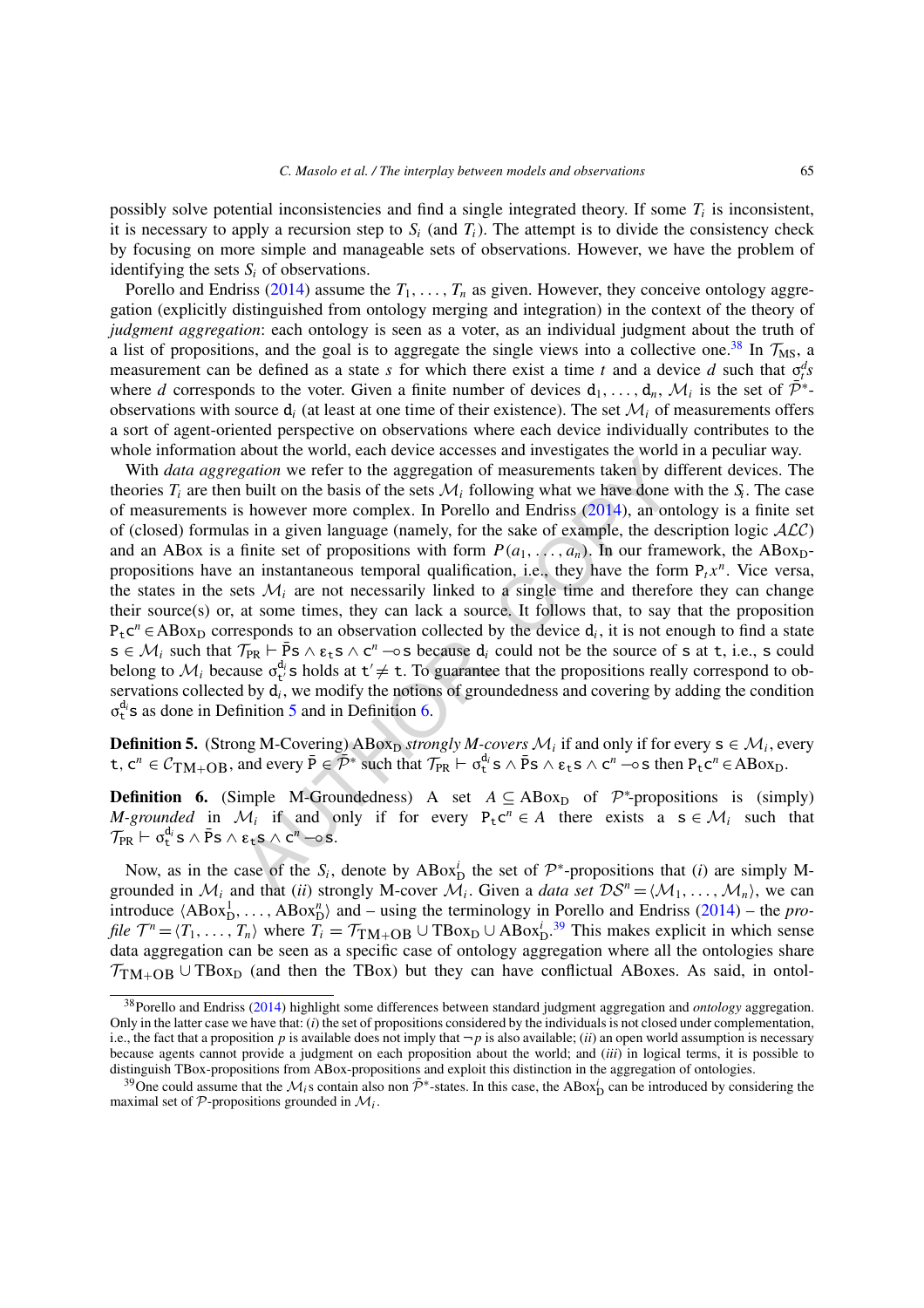ogy aggregation, all the theories  $T_i$  are supposed to be consistent. By embracing this constraint, if  $\tau_{\text{TM+OB}} \cup \text{TBox}_{\text{D}}$  is consistent, then the data collected by a single device need to be consistent, i.e., the problems arise only when we put together data with different provenance. The inconsistency of the theory  $T_i$ , assuming the  $TBox_D$  is a reference theory that is not under test or revision, would imply the unreliability of the device  $d_i$  and the consequent discarding of (part of) the measurements collected by  $d_i$ . In the following, we explore only the simple case where the sets of measurements collected by single devices that are inconsistent with TBox<sub>D</sub> are totally discarded. This means that the previous devices  $d_1, \ldots, d_n$  represent all the consistent (with respect to  $\mathcal{T}_D$ ) sources in  $\mathcal{T}_{MS}$ .

Given these premises, we can follow ontology aggregation strategies to define and study different *aggregators*, i.e., functions F that map a profile into a theory. The *union* aggregator  $F_{\cup}$  is defined by  $F_U(T^n) = T_1 \cup \cdots \cup T_n$  and it corresponds to an unfiltered import of all the measurements in  $M = M_1 \cup \cdots \cup M_n$ . The *unanimity* aggregator  $F_{\cap}$  is defined by  $F_{\cap}(\mathcal{T}^n) = T_1 \cap \cdots \cap T_n$  and it preserves the measurements unanimously collected by all the devices. The *absolute majority* aggregator  $F_M$  collects in  $F_M(\mathcal{T}^n)$  all the measurements that are contained in at least  $\lceil n/2 \rceil$  *T<sub>i</sub>*-theories. One can also adapt the properties of aggregators considered in Porello and Endriss [\(2014](#page-29-32)) to data aggregation: *anonymity* (the aggregator is impartial with respect to the devices), *neutrality* (the aggregator is impartial with respect to the measurements), *monotonicity* (the aggregator is sensitive to increasing the number of the devices that support a certain measurement), *independence* (the method of aggregation is invariant in each profile), *groundedness* (the aggregated theory does not introduce new formulas, i.e.,  $F(T^n) \subseteq T_1 \cup \cdots \cup T_n$ , exhaustivity (the aggregated theory is maximal, i.e., for no profile  $T^n$  there exists a formula  $\psi \in (T_1 \cup \cdots \cup T_n) \setminus F(T^n)$  such that  $F(T^n) \cup \{\psi\}$  is consistent). In particular, groundedness and exhaustivity seem reasonable requirements for data aggregation (at least in the case the theories  $T_i$  can be modified only by deleting some axiom).

EMONDED and measurements that are content of  $F_M(T^n)$  all the measurements that are contained in at least  $[n]$  properties of aggregators considered in Porello and Endriss (20<br>ne aggregator is impartial with respect to the No one of these properties or aggregators guarantee the consistency of  $F(T^n)$ . Strategies to solve potential inconsistencies must then be taken into account. Notice that the procedures analyzed in Porello and Endriss [\(2014](#page-29-32)) are not intended to be directly usable in applications, they just "provide a catalogue of basic aggre gators that can serv e a s building blocks for constructing more sophisticated procedures in the future" (Porello and Endriss, 2014 , p . 1241). I n this perspecti ve, the *support-based procedure* seems especially interesting for data aggregation. The support-based procedure works by (*i*) ordering measurements in terms of the number of devices that support them, and (*ii*) by accepting formulas in decreasing order, but dropping the formulas that introduce an inconsistency. This procedure basically accepts measurements one after the other starting from the most supported one and guaranteeing the consistency. Porello and Endriss (2014) show that this procedure is anonymous, monotone, grounded and exhaustive – therefore it satisfies the requirements for data aggregation – but both neutrality and independence are violated. The *sequential* procedure is a variation of the previous one that orders devices according to, for instance, their reliability and then progressively includes into  $F(T^n)$  the ABox<sup>*i*</sup> relative to a device starting from the most reliable device and discarding devices whose measurements would introduce an inconsistency with what is already in  $F(\mathcal{T}^n)$ . In our framework, the support-based and sequential procedures may be modified to take into account the deductive closures. One starts by importing, for instance, the ABox<sup>*i*</sup><sub>D</sub> relative to the most reliable device and consider  $cl(TBox_D \cup ABox_D^i)$ . If the ABox of  $cl(TBox_D \cup ABox_D^i)$  contains new propositions (with respect to the starting  $ABox_D^i$ ), one can assume that these data are reliable and then revise the ordering o f d e vices taking into account the sources of the measurements that ground the inferred ABox-assertions (or that ground conflicting ABox-assertions). In this case, we are using both the knowledge about the reliability of sources and the terminological one in TBox<sub>D</sub> to identify new (un)reliable sources. A similar mechanism can be exploited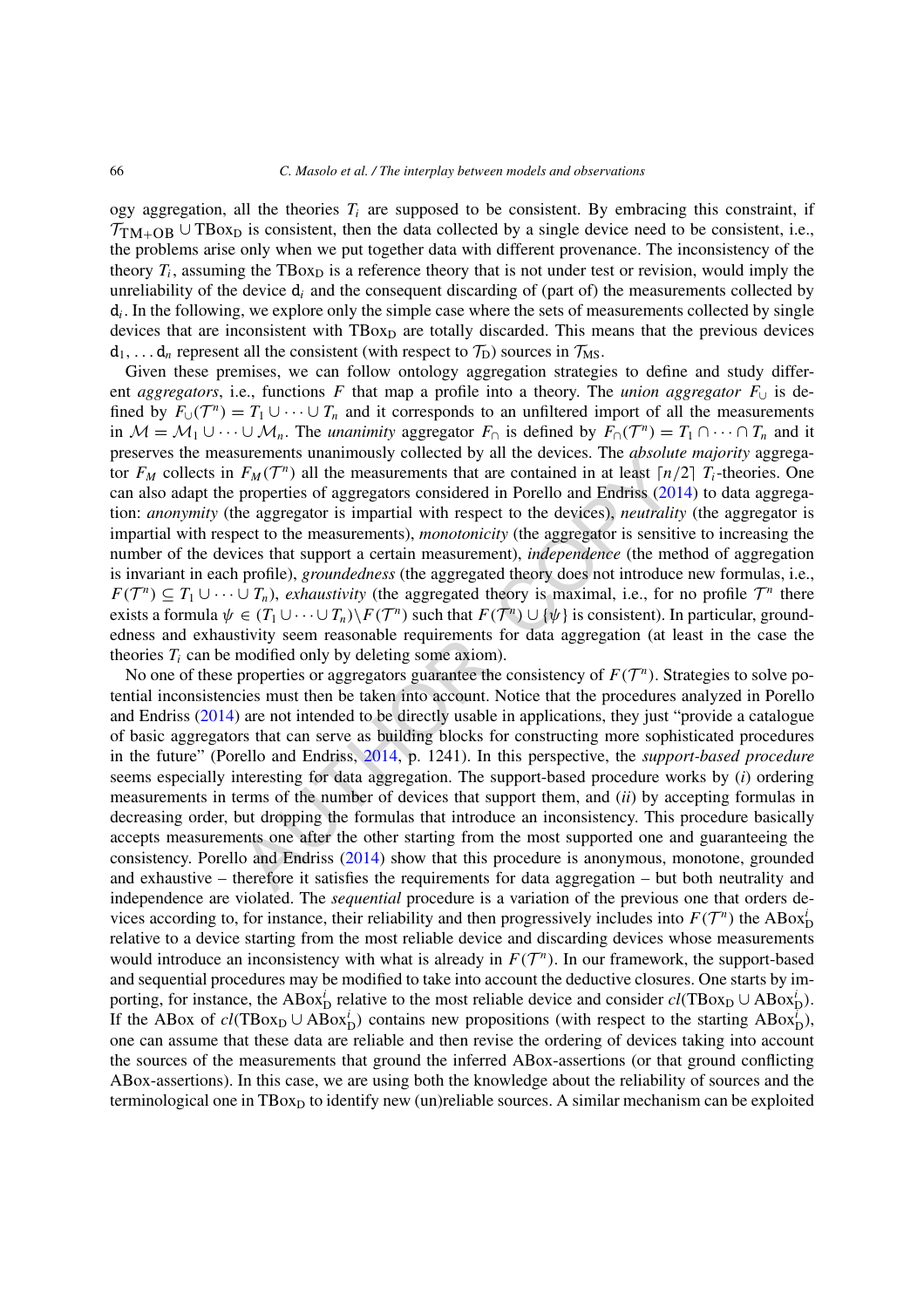in the case of the support-based procedure: one can import the most shared measurements and identify through the deductive closure new measurements to be imported into the collective theory. As stated at the beginning of this section, all these procedures assure that  $\mathcal{T}_{TM+OB} \cup TBox_D \subseteq F(\mathcal{T}^n)$ , i.e., they filter the measurements, the assertional knowledge, without impacting the terminological one.

In  $\mathcal{T}_{MS}$ , one may abstract from specific devices by considering the device-kinds  $D_j$ . One can then group the measurements that are collected by devices of the same kind, obtaining a new data set  $\langle \mathcal{M}_1^D, \ldots, \mathcal{M}_k^D \rangle$ of the  $\bar{\mathcal{P}}^*$ -states and a new profile  $\langle T_1^D, \ldots, T_k^D \rangle$ . One can then use knowledge about the reliability of the kinds of devices to apply support-based o r sequential procedures. I n this case, the hypothesis o n the consistency of the ontologies  $T_j^D$  would be quite critical because the malfunctioning of few devices of a given kind would cause the discarding of all the  $\mathcal{M}^D_j$  data. One can then assume a two steps procedure that divides again the problem in hopefully easier problems, i.e., instead of starting from  $\langle \mathcal{M}_1^D, \ldots, \mathcal{M}_k^D \rangle$  one may consider the data set  $\langle F_1(T_{11}, \ldots, T_{1n_1}), \ldots, F_k(T_{k1}, \ldots, T_{kn_k}) \rangle$  where the profiles  $\langle T_{i1}, \ldots, T_{in_i} \rangle$  are determined by taking into account, as done before, the measurements collected by all the  $n_i$  devices of kind  $D_i$ . The two steps aggregation is explicit because the output ontology is  $F(F_1(T_{11},\ldots,T_{1n_1}),\ldots,F_k(T_{k1},\ldots,T_{kn_k})).$ 

Another interesting modification relies on the use of the *partial* information represented by the data production relation to extend the set of states imported into the theories  $T_i$ . Each set  $\mathcal{M}_i$  can be closed under a production chain of a given length, a sort of 'production closure', the correspondent of the deductive closure in terms of  $\prec$ . More formally,  $cl^m_{\prec}(\mathcal{M}_i)$  is the set of states that can be produced in at most *m*-steps from  $\mathcal{M}_i$ -states:

- $cl^0_{\prec}(\mathcal{M}_i) = \mathcal{M}_i;$
- − for *n* > 0,  $cl_{\prec}^n$  ( $\mathcal{M}_i$ ) is  $cl_{\prec}^{n-1}$  ( $\mathcal{M}_i$ ) union all the states that are directly produced from complex states whose atomic components are all in  $cl \prec \sim (M_i)$ .

are determined by dating into account, as done before, the meta-<br>interaction  $P_i$ . The two steps aggregation is explicit because the<br>(1),...,  $F_k(T_{k1},...,T_{kn_k})$ .<br>In modification relies on the use of the *partial* information We can then mimic everything done in the case of  $\langle M_1, \ldots, M_n \rangle$  by considering the new data set  $\langle cl^m_{\prec}(\mathcal{M}_1), \ldots, cl^m_{\prec}(\mathcal{M}_n) \rangle$  where *m* is the number of steps taken into account. Informally, this means that we consider not only the measurements directly collected by the devices but also all the observations explicitly produced from these measurements. This strategy could be further generalized by taking into account observations produced by using measurements collected by different devices. Note that by adding a parameter to the data production primitive, one could take track of who produced the data or of the *method* used. This extension allows to refine the previous analysis by individuating subsets of the  $cl^m_{\preceq}(\mathcal{M}_i)$  that contain observations produced by the same agent or by using the same method.

The information about the reliability of devices could also be used to modify TBox<sub>D</sub>. For instance, one could import all the observations taken by the most reliable device  $d_i$  into  $\text{ABox}_D$ . If the resulting  $\mathcal{T}_D$ is inconsistent, instead of discarding the data collected by  $d_i$ , one may delete some rules in  $TBox_D$ . The pre viously discussed support-based and sequential procedures (and their modifications) can be adapted to the case where the observations in  $\mathcal{T}_{ST}$  are more reliable than the model  $\mathcal{T}_{D}$ .

## *7.4. Data production a s a n observable*

We briefly sketch the idea that the cognitive production processes underlying the relation  $\prec$ , can be, in their turn, observ ed, i.e., w e introduce observ ations about the way observ ations are produced in terms of other observations. The data production relation must then be moved from the 'ontological' to the 'epistemological' realm, i.e., the primitive relation ≺ must be replaced by a new kind of observations. We then extend  $\bar{\mathcal{P}}$  with the new PROD-kind that have two participants:  $\mathbf{prod}_{t}(s, s')$  is the observation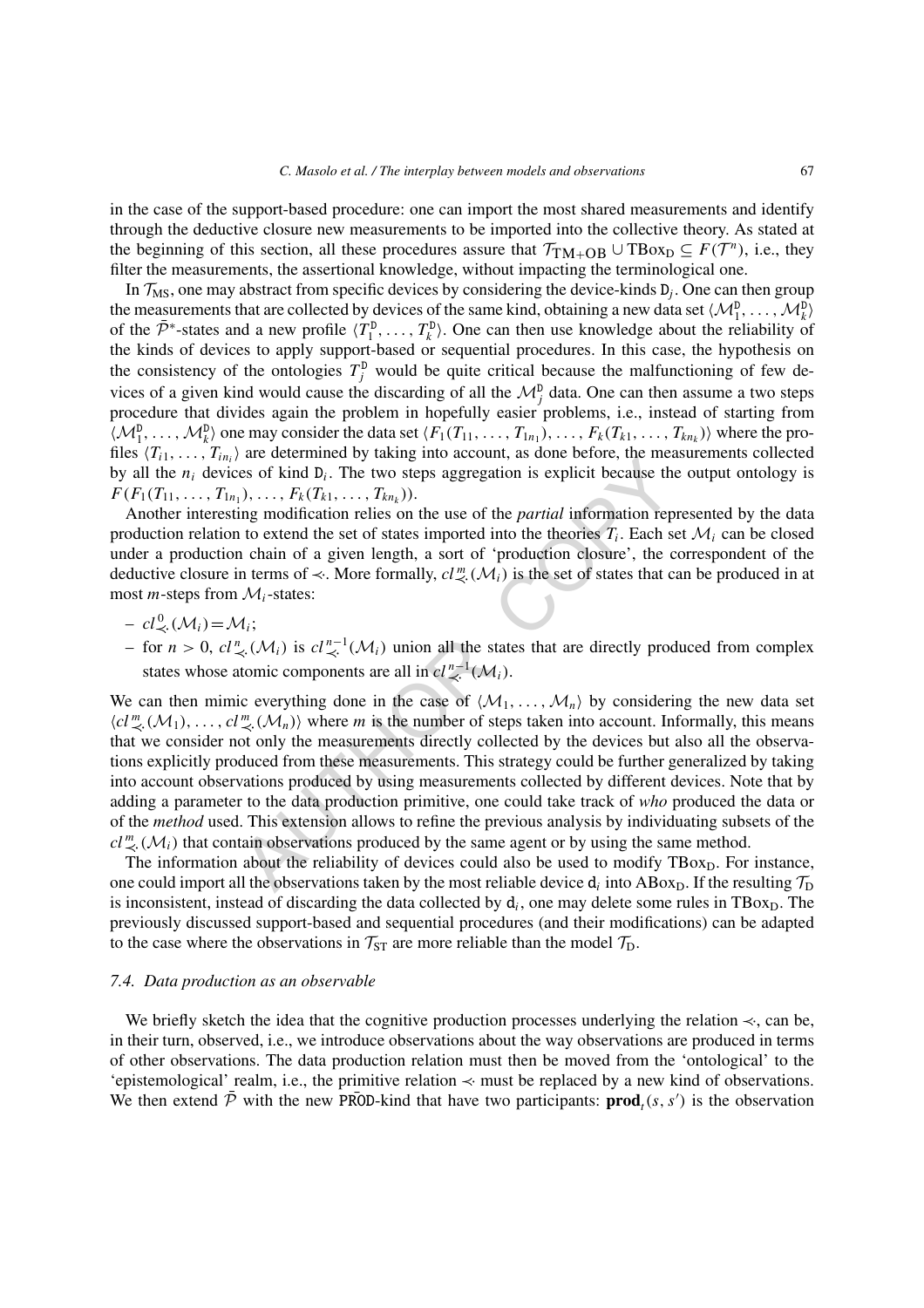about the fact that, at time  $t$ , the simple observation  $s'$  is directly produced by the complex observation s. Because PROD-observations are about observations, (a[6](#page-6-4)) must be modified to allow observations to participate (in the sense of the primitives  $-\circ_i$ ) in observations. The definition of provenance ([d18](#page-21-1)) needs to be modified as in  $(d19)$  $(d19)$ . We can then replicate what done in Section [7.3](#page-22-0) by just considering  $(d19)$ .

<span id="page-27-0"></span>**d19**  $\sigma_t^m s \triangleq \bigvee_{r,p \in P} (\exists x s_1 s_2 s_3 (x - \sigma s \land s_1 = r_t(x,m) \land s_2 = p_t(m) \land s_3 = \text{prod}_t (s_1 + s_2, s)))$ 

It is then possible to talk about the provenance inside  $\mathcal{T}_{MS}$ , i.e., one could have observations about the plausibility of a state *s* that are produced by taking into account the way *s* has been produced.

## **8. Conclusion**

ervations is an important step towards the definition of precise snciples for analytical investigations, where the reproducibility of importance. From an engineering point of view, there is a need for ty of empirical rese The development of suitable foundational theories about the interplay between theoretical models and empirical observations is an important step towards the definition of precise semantics and sound methodological principles for analytical investigations, where the reproducibility of analyses and experiments is of major importance. From an engineering point of view, there is a need for a formal representation of the activity of empirical research in a suitable level of abstraction. A step in this direction is offered b y the present work, which i s founded o n t w o main distincti v e features. First, observ ations are introduced into the domain o f quantification o f a first-order theory that precisely describes their nature and their organization and takes track (by means of the data production primitive) of their experimental acquisition or intentional elaboration. In this way, the observations and their provenance are uniformly represented i n a single formal frame w ork rather than as e xternal meta annotations. Second, the proposed framework is based on the decoupling between the model of the domain of interest, which mainly represents the theoretical knowledge or hypotheses on the domain, and the model of the observations, which mainly represents the empirical knowledge and the given experimental practices. In this way, clean theoretical models and chaotic sets of observ ations with heterogeneous pro v enance can coe xist making possible to formally manage the conflicts between theoretical and empirical knowledge. In particular, we explored the possibility to solve inconsistencies between a given set of observations and the assumed theoretical hypotheses b y exploiting some techniques d e veloped i n the field of social choice theory and judgment aggregation. These solutions, which may rely on the information provided by the data-production primitive, may impact both the observations – e.g., the analysis of their provenance may highlight some unreliable sources – and the model o f the domain – e.g., empirical e vidences may inv alidate some theoretical laws.

There are at least three main directions to be pursued for extending the present work. First, the coverage of our framework could be broadened (i) by including data productions that contemplate temporal patterns of diachronic observations, in order to deal with historical dependence; and (ii) by extending our theory with observations about events and processes, what requires an ontological analysis on the nature of events, a task we already sketched in Benevides and Masolo [\(2014](#page-28-3)). Second, one could explore the possibility to develop aggregation techniques specifically based on the information provided by data production. Even though this direction is quite interesting and promising, still it is necessary to better understand how to use the information about who produced a new observation and the method used. Third, the communities dealing with huge amounts o f empirical data are also interested i n reasoning on this data in an effective and efficient way. One can then explore alternative ways of formalizing the proposed framework, for example using description logics, that deal with different aspects of the trade-off between expressivity and computability/tractability .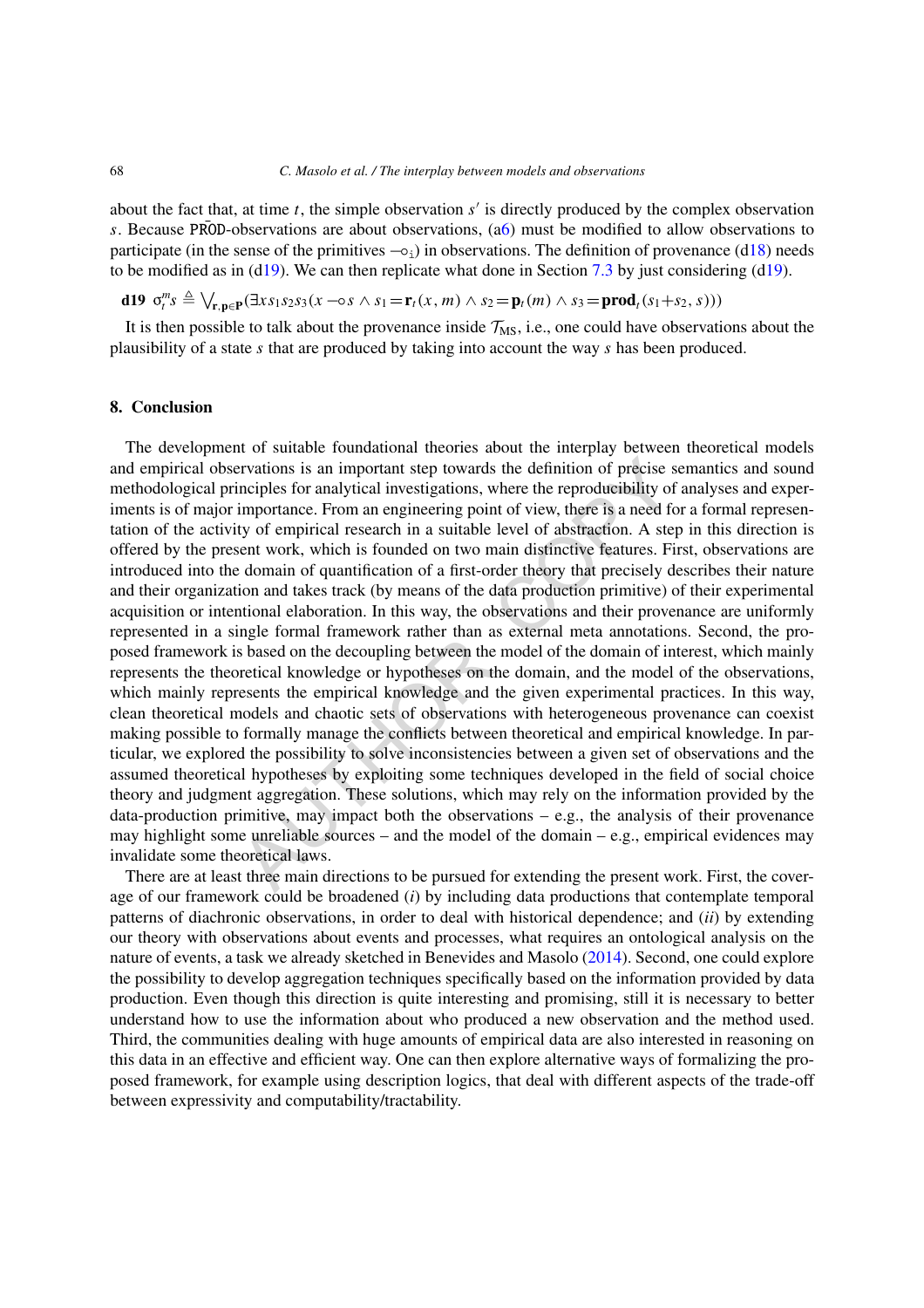#### **Acknowledgements**

The second author was supported by the postdoctoral grant with process No. 71024352 regarding the "edital FAPES/CAPES No. 009/2014 – Bolsa de Fixação de Doutores. "

## **Refer ences**

<span id="page-28-4"></span>Armstrong, D.M. (1989). *Universals: An Opinionated Introduction*. Westview Press.

<span id="page-28-16"></span>Armstrong, D.M. (1997). *A World of States of Affairs* . Cambridge Uni versity Press. doi[:10.1017/CBO9780511583308](http://dx.doi.org/10.1017/CBO9780511583308) .

- <span id="page-28-17"></span>Armstrong, D.M. (2004). *Truth and Truthmakers* . Cambridge Uni versity Press. doi[:10.1017/CBO9780511487552](http://dx.doi.org/10.1017/CBO9780511487552) .
- <span id="page-28-1"></span>Batrancourt, B., Dojat, M., Gibaud, B. & Kassel, G. (2010). A core ontology of instruments used for neurological, behavioral and cognitive assessments. In A. Galton and R. Mizoguchi (Eds.), Proceedings of the 6th International Conference on Formal Ontology in Information Systems (FOIS 2010). Frontiers in Artificial Intelligence and Applications (Vol. 209, pp. 185–198). IOS Press.
- <span id="page-28-22"></span>Beebee, H. & Dodd, J. (Eds.) (2005). *Truthmakers: The Contemporary Debate* . Oxford Uni v ersity Press. doi[:10.1093/acprof:](http://dx.doi.org/10.1093/acprof:oso/9780199283569.001.0001) [oso/9780199283569.001.0001](http://dx.doi.org/10.1093/acprof:oso/9780199283569.001.0001) .
- <span id="page-28-3"></span>Benevides, A.B. & Masolo, C. (2014). States, events, and truth-makers. In P. Garbacz and K. Oliver (Eds.), *Proceedings of the 8th International Conference on Formal Ontology in Information Systems (FOIS 2014)* . Frontiers in Artificial Intelligence and Applications (Vol. 267, pp. 93–102). IOS Press.
- <span id="page-28-0"></span>Bogen, J. & Woodward, J. (1988). Saving the phenomena. *The Philosophical Review*, 97(3), 303-352. doi[:10.2307/2185445](http://dx.doi.org/10.2307/2185445).
- <span id="page-28-25"></span>Borgo, S. & Masolo, C. (2009). Foundational choices in DOLCE . I n S . Staab and R . Studer (Eds.), *Handbook on Ontologies* (2nd ed., pp. 361–381). Springer.
- <span id="page-28-20"></span><span id="page-28-2"></span>Bottazzi, E., Ferrario, R. & Masolo, C. (2012). The mysterious appearance of objects. In M. Donnelly and G. Guizzardi (Eds.), *Proceedings of the 7th International Conference on Formal Ontologies in Information Systems (FOIS 2012)* . Frontiers in Artificial Intelligence and Applications (Vol. 239, pp. 59–72). IOS Press.
- (Eds.) (2005). *Truthmakers: The Contemporary Debate.* Oxford University P<br>  $9.001.0001$ .<br>  $9.001.0000$ .<br>  $8.000, C. (2014)$ . States, events, and truth-makers. In P. Garbacz and K. Oliver (*onference on Formal Ontology in I* Brinkman, R.R., Courtot, M., Derom, D., Fostel, J.M., He, Y., Lord, P., Malone, J., Parkinson, H., Peters, B., Rocca-Serra, P., et al. (2010). Modeling biomedical experimental processes with obi. *Journal of biomedical semantics* , *1*(1), 1–11. doi[:10.](http://dx.doi.org/10.1186/2041-1480-1-1) [1186/2041-1480-1-](http://dx.doi.org/10.1186/2041-1480-1-1) 1 .
- <span id="page-28-8"></span>Brogaard, B. (2012). *Transient Truths: A n Essay i n the Metaphysics of Propositions* . Oxford Uni v ersity Press. doi[:10.1093/](http://dx.doi.org/10.1093/acprof:oso/9780199796908.001.0001) [acprof:oso/9780199796908.001.0001](http://dx.doi.org/10.1093/acprof:oso/9780199796908.001.0001) .
- <span id="page-28-7"></span>Caplan, B . (2016). Soames' s n e w conception o f propositions. *Philosophical Studies* , *173*(9), 2533–2549. doi[:10.1007/s11098-](http://dx.doi.org/10.1007/s11098-016-0633-3) [016-0633-](http://dx.doi.org/10.1007/s11098-016-0633-3) 3 .
- <span id="page-28-18"></span>Carnap, R . (1956). The methodological character of theoretical concepts. I n H . Feigl and M . Scri ven (Eds.), *The Foundations* of Science and the Concepts of Psychology and Psychoanalysis (pp. 38–75). University of Minnesota Press.
- <span id="page-28-19"></span>Carnap, R . (1966). *An Introduction t o the Philosophy of Science* . Basic Books.
- <span id="page-28-11"></span>Casati, R. & Varzi, A . (1999). *Parts and Places* . MIT Press.
- <span id="page-28-5"></span>Daly, C. (1997). Tropes. In D.H. Mellor and A. Oliver (Eds.), *Properties* (pp. 140–159). Oxford University Press.
- <span id="page-28-23"></span>Finkelstein, L. (2003). Widely, strongly and weakly defined measurement. *Measurement*, 34, 39–48. doi[:10.1016/S0263-](http://dx.doi.org/10.1016/S0263-2241(03)00018-6) [2241\(03\)00018-](http://dx.doi.org/10.1016/S0263-2241(03)00018-6) 6 .
- <span id="page-28-24"></span>Frigerio, A., Giordani, A . & Mari, L. (2009). Outline o f a general model o f measurement. *Synthese* , *175*(2), 123–149. doi[:10.](http://dx.doi.org/10.1007/s11229-009-9466-3) [1007/s11229-009-9466-](http://dx.doi.org/10.1007/s11229-009-9466-3) 3 .
- <span id="page-28-13"></span>Galton, A. (1991). Reified temporal theories and how to unreify them. In J. Mylopoulos and R. Reiter (Eds.), *Proceedings of the 12th International Joint Conference on Artificial Intelligence (IJCAI91)* (pp. 1177–1182). Morgan Kaufmann.
- <span id="page-28-12"></span>Galton, A. (2005). E v entualities. In M. Fisher, D . Gabbay and L. Vila (Eds.), *Handbook of Temporal Reasoning in Artificial* Intelligence (pp. 25-58). Elsevier.
- <span id="page-28-10"></span>Gärdenfors, P. (2000). *Conceptual Spaces: The Geometry of Thought* . Bradford Books.
- <span id="page-28-26"></span>Glanzberg, M. (2014). Truth. In E.N. Zalta (Ed.), *The Stanford Encyclopedia of Philosophy* (Fall 2014 ed.). Retrieved December 12, 2017 from [http://plato.stanford.edu/archi](http://plato.stanford.edu/archives/fall2014/entries/truth/) ves/fall2014/entries/truth/ .
- <span id="page-28-6"></span>Goodman, N. (1951). *The Structure of Appearance*. Harvard University Press.
- <span id="page-28-15"></span>Guarino, N. & Guizzardi, G. (2015). "We need to discuss the relationship": Re-visiting relationships as modeling constructs. In J. Zdravk o vic and M . Kirik o v a (Eds.), *Proceedings of the 27th International Conference on Advanced Information Systems Engineering (CAISE 2015)* .
- <span id="page-28-14"></span>Halpin, T . & Mor gan, T . (2008). *Information Modeling and Relational Databases* (2nd ed.). Morgan Kaufmann.
- <span id="page-28-21"></span>Halvorson, H. (2013). The semantic view, if plausible, is syntactic. *Philosophy of Science*, 80(3), 475–478. doi[:10.1086/671077](http://dx.doi.org/10.1086/671077).
- <span id="page-28-9"></span>Haslanger, S. (2003). Persistence through time. In M.J. Loux and D.W. Zimmerman (Eds.), *The Oxford Handbook of Metaphysics* (pp. 315–354). Oxford: Oxford University Press.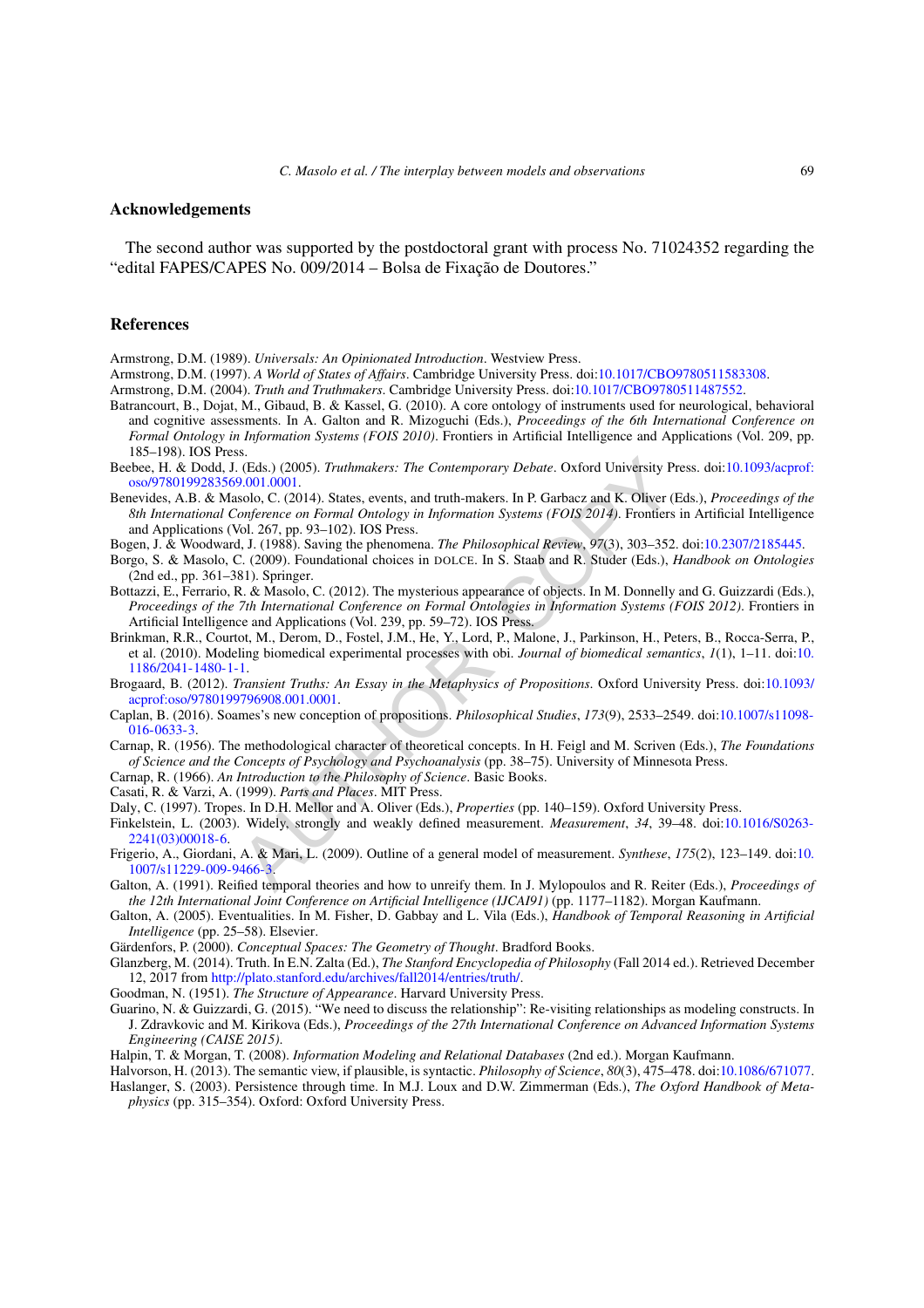- <span id="page-29-2"></span>Janowicz, K. & Compton, M. (2010). The stimulus-sensor-observation ontology design pattern and its integration into the semantic sensor network ontology. In K. Taylor, A . Ayyagari and D.D. Roure (Eds.), *Proceedings of the 3 rd International Workshop on Semantic Sensor Networks (SSN10)*. C E U R .
- <span id="page-29-17"></span>Kim, J. (1976). Events as property exemplifications. In M. Brand and D. Walton (Eds.), *Action Theory* (pp. 159–177). Reidel.
- <span id="page-29-12"></span>King, J.C. (2014). Structured propositions. I n E.N. Zalta (Ed.), *The Stanford Encyclopedia of Philosophy* (Spring 2014 ed.). Retrieved December 12, 2017 from http://plato.stanford.edu/archives/spr2014/entries/propositions-structured/.
- <span id="page-29-9"></span>King, J.C., Soames, S. & Speaks, J. (2014). *Ne w Thinking About Propositions* . Oxford Uni v ersity Press. doi[:10.1093/acprof:](http://dx.doi.org/10.1093/acprof:oso/9780199693764.001.0001) [oso/9780199693764.001.0001](http://dx.doi.org/10.1093/acprof:oso/9780199693764.001.0001) .
- <span id="page-29-0"></span>Kuhn, W. (2009). A functional ontology of observation and measurement. In K. Janowicz, M. Raubal and S. Levashkin (Eds.), *GeoSpatial Semantics – Third International Conference (GeoS 2009)* . Lecture Notes in Computer Science 5892 (pp. 26–43). Springer.
- <span id="page-29-21"></span>Landman, F. (2000). *Events and Plurality: The Jerusalem Lectures*. Kluwer Academic. doi[:10.1007/978-94-011-4359-](http://dx.doi.org/10.1007/978-94-011-4359-2)2.
- <span id="page-29-3"></span>List, C. & Puppe, C. (2009). Judgment aggregation. In P. Anand, P. Pattanaik and C. Puppe (Eds.), *Handbook of Rational and* Social Choice. Oxford University Press.
- <span id="page-29-27"></span>Lutz, S. (2014). Empirical adequacy in the received view. *Philosophy of Science*, 81(5), 1171–1183. doi[:10.1086/677886](http://dx.doi.org/10.1086/677886).
- <span id="page-29-26"></span>Lutz, S. (2015). What was the syntax-semantics debate in the philosophy of science about? *Philosophy and Phenomenological Researc h* , doi[:10.1111/phpr.12221](http://dx.doi.org/10.1111/phpr.12221) .
- <span id="page-29-5"></span>Margolis, E . & Laurence, S. (Eds.) (1999). *Concepts: Core Readings* . MIT Press.
- <span id="page-29-29"></span>Mari, L. (2013). A quest for the definition of measurement. *Measurement*, 46, 2889–2895. doi[:10.1016/j.measurement.2013.](http://dx.doi.org/10.1016/j.measurement.2013.04.039) [04.039](http://dx.doi.org/10.1016/j.measurement.2013.04.039) .
- <span id="page-29-30"></span>Mari, L. & Giordani, A. (2012). Quantity and quantity value. *Metrologia*, 49, 756–764. doi[:10.1088/0026-1394/49/6/756](http://dx.doi.org/10.1088/0026-1394/49/6/756).
- <span id="page-29-31"></span>Masolo, C. (2010). Founding properties on measurement. In A. Galton and R. Mizoguchi (Eds.), *Proceedings of the 6th International Conference on Formal Ontology in Information Systems (FOIS 2010)*. Frontiers in Artificial Intelligence and Applications (Vol. 209, pp. 89–102). IOS Press.
- <span id="page-29-13"></span>Masolo, C . (2016). Observ ations and their explanations. I n R . Ferrario and W. Kuhn (Eds.), *Proceedings of the 9th International Conference on Formal Ontology in Information Systems (FOIS 2016)* . Frontiers in Artificial Intelligence and Applications (Vol. 283, pp. 197–210). IOS Press.
- <span id="page-29-23"></span><span id="page-29-16"></span>Masolo, C., Borgo, S., Gangemi, A., Guarino, N. & Oltramari, A. (2003). Wonderweb deliverable d18 ontology library (final). Technical report.
- 11/phpr.12221.<br>
e.g. S. (Eds.) (1999). *Concepts: Core Readings.* MIT Press.<br>
e.g. S. (Eds.) (1999). *Concepts: Core Readings.* MIT Press.<br>
1. (2012). Quantity and quantity value. *Metrologia*, 49, 756–764. doi:10.1088/0<br> Masolo, C. & Porello, D. (2016). Understanding predication in conceptual spaces. In R. Ferrario and W. Kuhn (Eds.), *Proceedings of the 9th International Conference on Formal Ontology in Information Systems (FOIS 2016)*. Frontiers in Artificial Intelligence and Applications (Vol. 283, pp. 139–152). IOS Press.
- <span id="page-29-6"></span>Matthen, M. (2005). Seeing, Doing, and Knowing. A Philosophical Theory of Sense Percetion. Oxford Univeristy Press. doi[:10.](http://dx.doi.org/10.1093/0199268509.001.0001) [1093/0199268509.001.0001](http://dx.doi.org/10.1093/0199268509.001.0001) .
- <span id="page-29-4"></span>Maurin, A.-S. (2014). Tropes. In E.N. Zalta (Ed.), *The Stanford Encyclopedia of Philosophy* (Fall 2014 ed.). Retrie ved December 12, 2017 from http://plato.stanford.edu/archives/fall2014/entries/tropes/.
- <span id="page-29-19"></span>Mueller, E.T . (2006). *Commonsense Reasoning* . Morgan Kaufmann.
- <span id="page-29-22"></span>Oli vé, A. (2007). *Conceptual Modeling of Information Systems* . Springer.
- <span id="page-29-20"></span>Parsons, T. (1990). *Events in the Semantics of English: A Study in Subatomic Semantics. MIT Press.*
- <span id="page-29-32"></span>Porello, D. & Endriss, U. (2014). Ontology merging as social choice: Judgment aggregation under the open world assumption. *Journal of Logic and Computation* , *24*(6), 1229–1249. doi:10.1093/logcom/exs056 .
- <span id="page-29-1"></span>Probst, F. (2008). Observations, measurements and semantic reference spaces. *Applied Ontology*, 3(1-2), 63–90.
- <span id="page-29-18"></span>Reiter, R. (2001). *Knowledg e i n Action* . MIT Press.
- <span id="page-29-28"></span>Rodriguez-Pereyra, G. (2005). Why truthmakers. In H. Beebee and J . Dodd (Eds.), *Truthmakers: The Contemporary Debate* (pp. 17-31). Oxford University Press.
- <span id="page-29-15"></span>Sanford, D.H. (2014). Determinates vs. determinables. In E.N. Zalta (Ed.), *The Stanford Encyclopedia of Philosophy* (Summer 2014 ed.). Retrieved December 12, 2017 from [http://plato.stanford.edu/archives/sum2014/entries/](http://plato.stanford.edu/archives/sum2014/entries/determinate-determinables/) [determinate-determinables/](http://plato.stanford.edu/archives/sum2014/entries/determinate-determinables/) .
- <span id="page-29-10"></span>Schiffer, S. (2016). Cognitive propositions. *Philosophical Studies*, 173(9), 2551–2563. doi[:10.1007/s11098-016-0634-](http://dx.doi.org/10.1007/s11098-016-0634-2)2.
- <span id="page-29-14"></span>Sider, T . (2001). *Four-Dimensionalism. An Ontology of Pe rsistence and Time* . Clarendon Press. doi[:10.1093/019924443X.001.](http://dx.doi.org/10.1093/019924443X.001.0001) [0001](http://dx.doi.org/10.1093/019924443X.001.0001) .
- <span id="page-29-7"></span>Soames, S. (2010). *What Is Meaning?* Princeton University Press. doi[:10.1515/9781400833948](http://dx.doi.org/10.1515/9781400833948).
- <span id="page-29-8"></span>Soames, S. (2015). *Rethinking Language, Mind, and Meaning*. Princeton University Press. doi[:10.1515/9781400866335](http://dx.doi.org/10.1515/9781400866335).
- <span id="page-29-11"></span>Soames, S. (2016). Yes, the search for explanation is all we have. *Philosophical Studies*, 173(9), 2565–2573. doi[:10.1007/](http://dx.doi.org/10.1007/s11098-016-0636-0) [s11098-016-0636-](http://dx.doi.org/10.1007/s11098-016-0636-0) 0 .
- <span id="page-29-24"></span>Suppes, P. (2002). *Representation and Invariance of Scientific Structure s* . CSLI Publications.
- <span id="page-29-25"></span>v a n Fraassen, B. (1989). *Laws and Symmetry* . Clarendon Press.